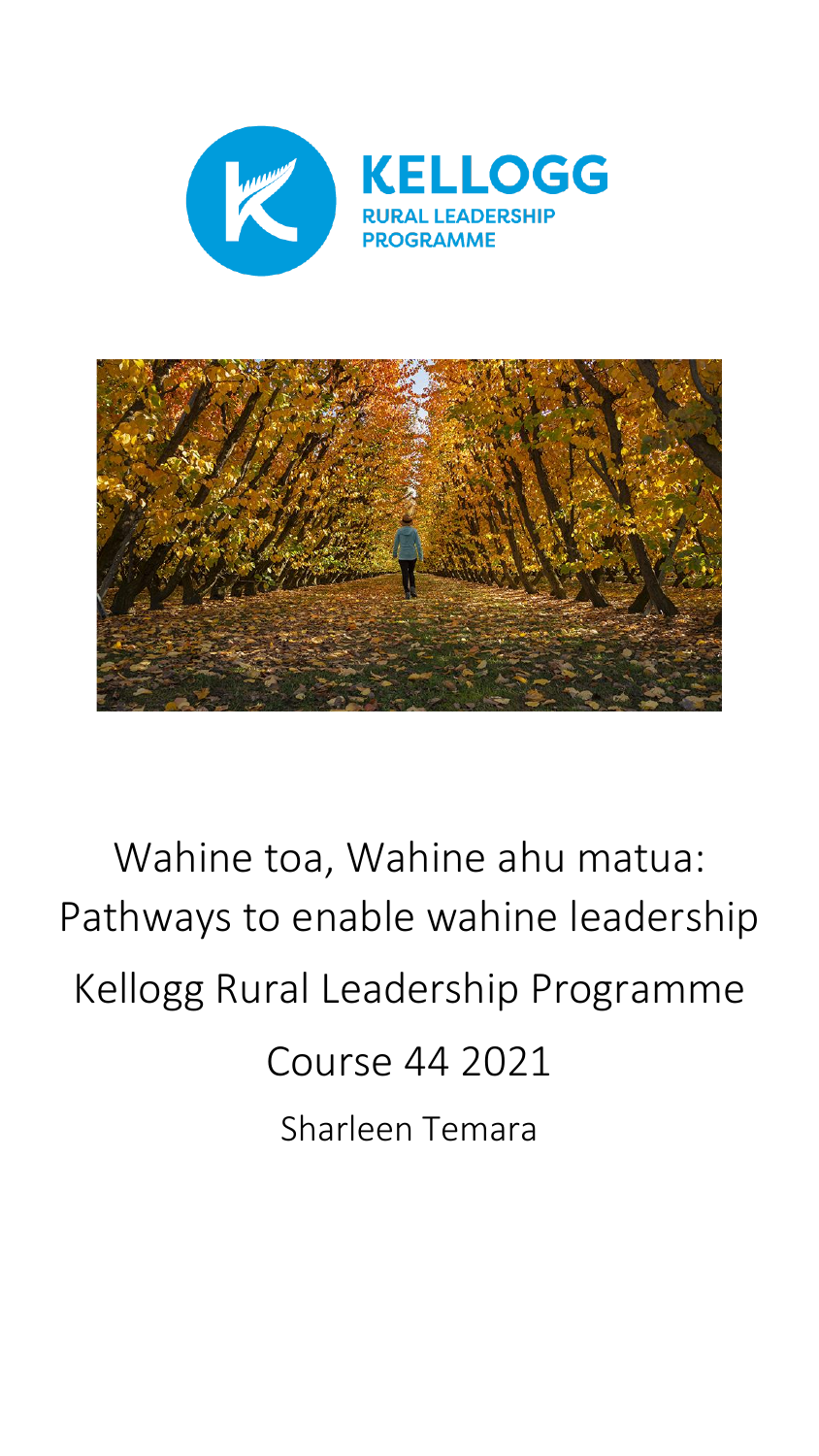I wish to thank the Kellogg Programme Investing Partners for their continued support. With additional special thanks to Agmardt.



#### **Disclaimer**

In submitting this report, the Kellogg Scholar has agreed to the publication of this material in its submitted form.

This report is a product of the learning journey taken by participants during the Kellogg Rural Leadership Programme, with the purpose of incorporating and developing tools and skills around research, critical analysis, network generation, synthesis and applying recommendations to a topic of their choice. The report also provides the background for a presentation made to colleagues and industry on the topic in the final phase of the Programme.

Scholars are encouraged to present their report findings in a style and structure that ensures accessibility and uptake by their target audience. It is not intended as a formal academic report as only some scholars have had the required background and learning to meet this standard.

This publication has been produced by the scholar in good faith on the basis of information available at the date of publication, without any independent verification. On occasions, data, information, and sources may be hidden or protected to ensure confidentially and that individuals and organisations cannot be identified.

Readers are responsible for assessing the relevance and accuracy of the content of this publication & the Programme or the scholar cannot be liable for any costs incurred or arising by reason of any person using or relying solely on the information in this publication.

This report is copyright, but dissemination of this research is encouraged, providing the Programme and author are clearly acknowledged.

Scholar contact details may be obtained through the New Zealand Rural Leadership Trust for media, speaking and research purposes.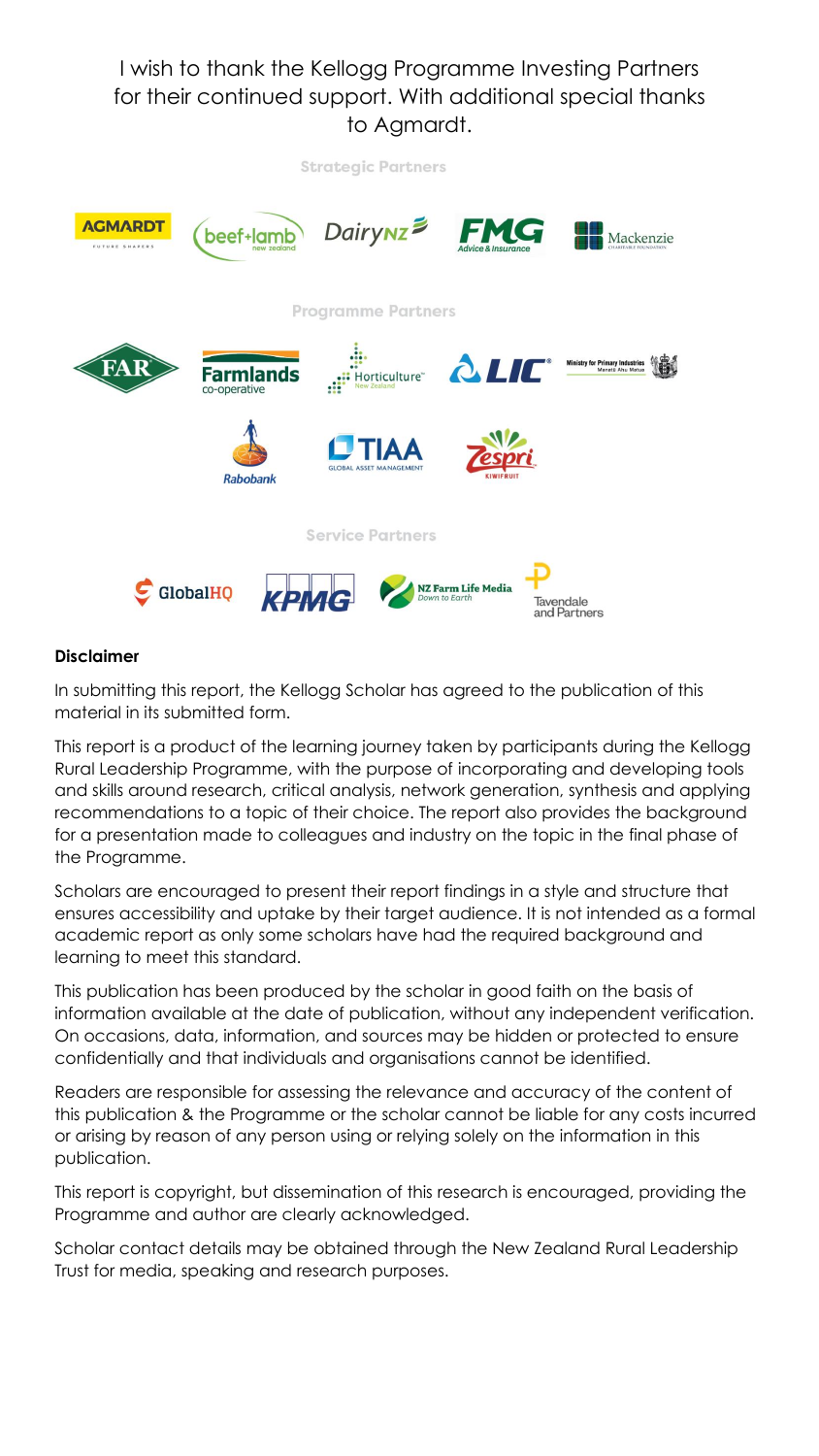#### CONTENTS

- 1.0 NGA MIHI
- 2.0 FOREWARD
- 3.0 EXECUTIVE SUMMARY
- 4.0 INTRODUCTION
	- 4.1 RESEARCH AIM AND OBJECTIVES
	- 4.2 METHODOLOGY
- 5.0 LITERATURE REVIEW
	- 5.1 MAORI ECONOMY IN PRIMARY SECTOR
		- 5.1 a) Iwi/Hapu commercial entities
		- 5.1 b) Rūnanga and Iwi/Hapu authorities
		- 5.1 c) Trust boards
		- 5.1 d) Maori tertiary institution (wananga) councils
		- 5.1 e) Te Tiriti o Waitangi The Treaty of Waitangi
	- 5.2 TE AO MAORI, MATAURANGA MAORI, TIKANGA AND VALUES
	- 5.3 STATUS OF WOMEN OF NEW ZEALAND AND LEADERSHIP
	- 5.4 STATUS OF MAORI WOMEN AND LEADERSHIP
	- 5.5 MAORI LEADERSHIP
		- 5.5 a) Traditional Maori leadership
		- 5.5 b) Transformative and transactional leadership
		- 5.5 c) Servant leadership
		- 5.5 d) Authentic leadership
		- 5.5 e) Maori women leadership
	- 5.6 IDENTIFIED BARRIERS
	- 5.7 WOMENS LEADERSHIP PROGRAMMES AND SUPPORT
- 6.0 FINDINGS
	- 6.1 CONCEPT 1: The importance of whakapapa, turangawaewae and ukaipotanga
	- 6.2 CONCEPT 2: Whanau and whanaungatanga is crucial to Maori leadership
	- 6.3 CONCEPT 3: Networking is important with manaakitanga
	- 6.4 CONCEPT 4: What about rangatiratanga in your learning
- 7.0 DISCUSSION
- 8.0 CONCLUSION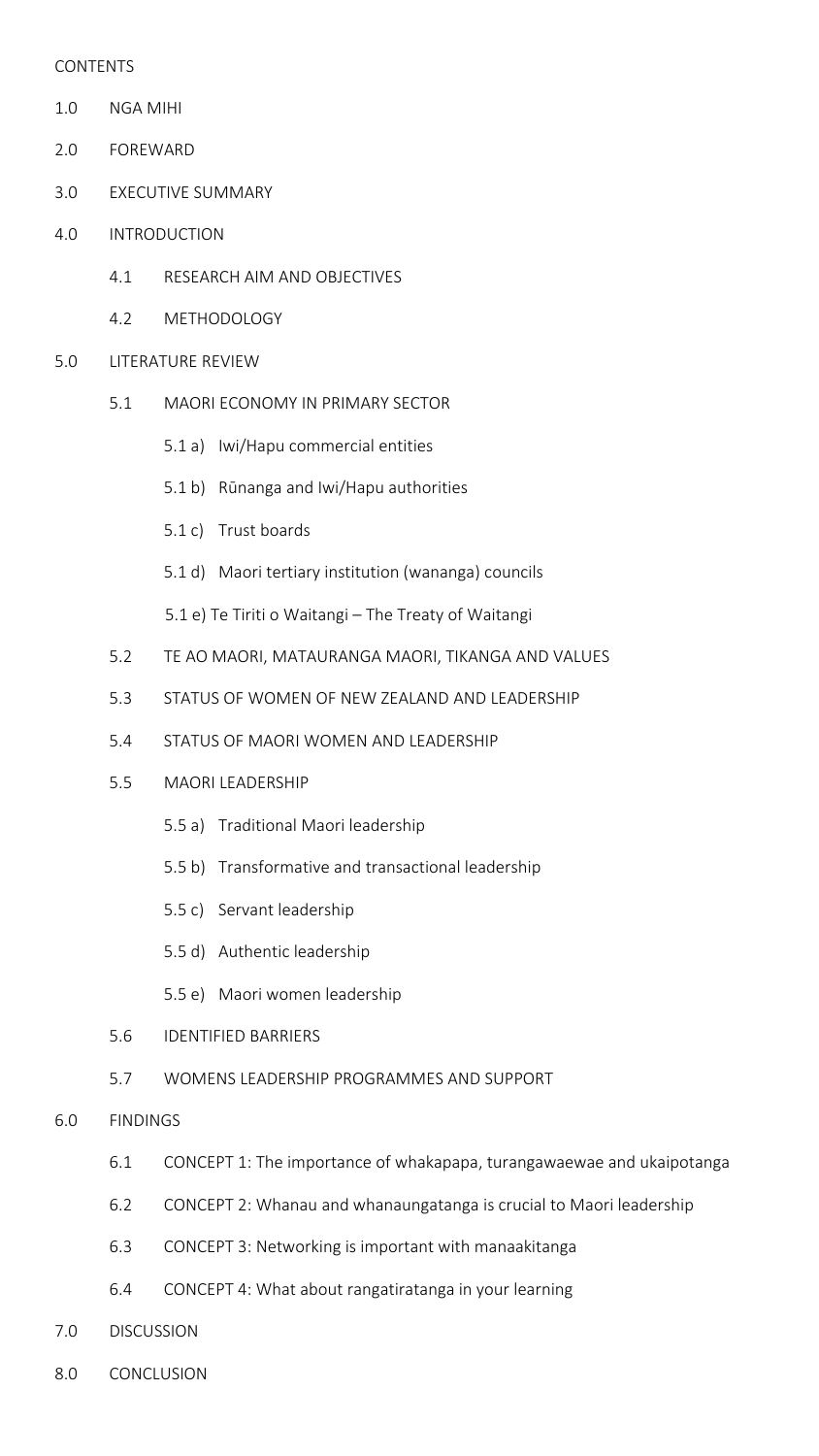- 9.0 RECOMMENDATIONS
- 10.0 REFERENCES
- 11.0 APPENDICES
	- 11.1 Letter to wahine toa leaders
	- 11.2 The interview of the three wahine toa leaders
- 11.3 Glossary
- 1.0 NGA MIHI

Tenei te mihi ki te runga rawa nana nei nga mea katoa.

Kia Ranginui e tu iho nei.

Kia Papatuanuku e takoto nei.

Kia koutou kua wheturangitia, haere, haere, haere atu ra.

Kia tatau te hunga ora, tena tatau, tena tatau, tena ra tatau katoa.

Me whakanuia ka tika! Nga wahine, nga tane I para I te huarahi kia tu kaha, kia tu tika, kia tu pono mo te painga mo tatau te iwi Maori I roto I te Ao hurihuri.

Ki nga wahine toka tu ahu matua, tenei te mihi I runga I te aroha me te hūmarie o te whakaiti.

Ki toku whanau Maungatapere Berries Limited e mihi ana ahau kia koutou mo te wero, te manaaki me ki akiaki ia hau ki te whai huarahi ki nga maunga teitei, ki nga whetu rawa.

Kia koutou Whangarei Agriculture and Pastoral Society e mihi ana ahau mo ta koutou pūtea kia pai ai au te whai tenei matauranga hei whakapakari I toku hinengaro.

Nga mihi nui kia koutou te roopu o te Taitokerau Kellogg Rural Leadership Programme, ki te whakarite, ki te tautoko ki te akiaki hoki ia matau.

Nga tauira 44, tenei te mihi kia tatau.

Ki aku tīpuna, ki aku kaumātua, ki taku whānau, me mihi, me mihi me mihi! Nā koutou ahau i poipoia kia tū māia, kia tū pakari, kia tū māhaki i roto i tēnei ao.

> Ko Maungapohatu te maunga Ko Ohinemataroa te awa Ko Tauarau me Waikirikiri nga marae Ko Ngati Rongo me Hamua nga hapu Ko Mataatua te waka Ko Tuhoe te iwi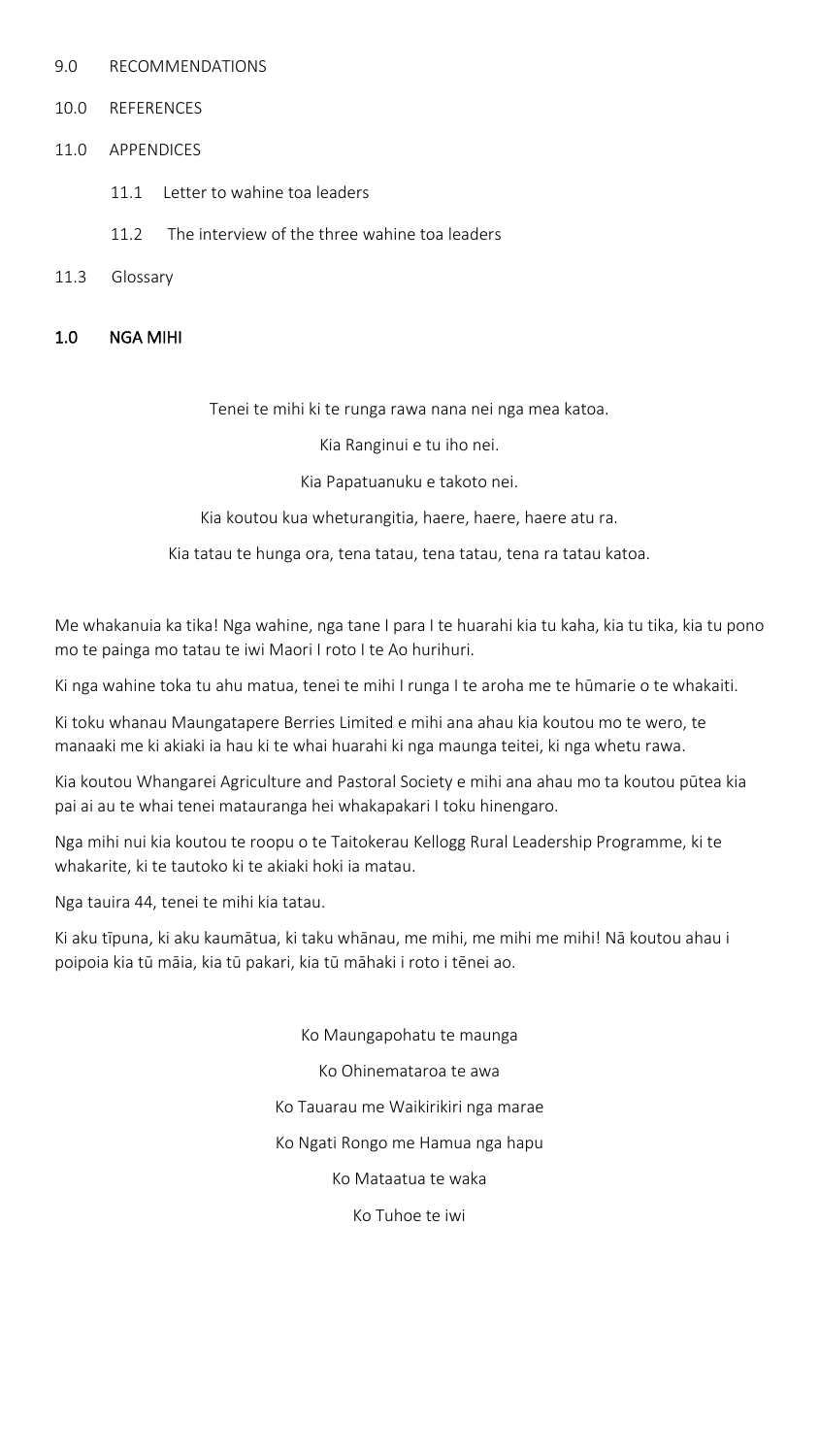## 2.0 FOREWARD

My Kellogg journey was sparked by an email forward to me by Patrick Malley. The Malley family with around 40 staff including myself, 'grows goodness all year round' at Maungatapere Berries Limited. They are my whanau away from Ruatoki, my support network they are the reason I did this programme, and are one of the reasons it is possible for me to attend my course.

The kindness from the Whangarei Agricultural and Pastoral Society, especially Holly Taylor for easing my nerves before my interview, Murray Jaggar and Trevor Osbaldiston for the interview, Chris Mason connecting with me and Evan Smeath for the photoshoot and finally for your members generosity to fund my course through the scholarship I received. The management team of the programme Lisa Rogers and Desley Tucker for the hospitality, organising our itinerary, keeping us informed and making sure we were fed. Scott Champion and Patrick Aldwell for the guidance and sharing your experience and knowledge with us. The soon to be cohort 44 it is nice to know that I am not alone on this journey. To all the phase one and phase two guest speakers, so many to mention I am overwhelmed with your generosity to share all your vast knowledge with us in all your specialised areas in our Primary industry sectors.

To Liz your unwavering manaakitanga and tautoko (support) and to akiaki (encourage) others to be apart of my research. The network of your sisters Mavis born and bred in Dannevirke, Tina who is fearless with your older brother and sister *and* Kiriwaitingi who believes that "People deserve to have a better choice and option. Hopeful your experience will give other wahine the confidence to put their hand up to leaders and be influential voices in their mahi.

Like a possum who is looking at headlights, yup that was me, absolutely star struck. Star struck for all the amazing mahi you all are doing for our people and looking after the interest of our future generations.

This research journey has definitely been a 'disruptive learning experience', that has stretched my abilities.

With the manaaki and tautoko of my Maungatapere whanau, Kellogg whanau and network of sisters. Tenei te mihi maioha kia koutou katoa.

# 3.0 EXECUTIVE SUMMARY

*" Whaia te iti kahurangi ki te tuohu koe me he maunga teitei, ki nga whetu rawa"*

"Seek the treasure that you value most dearly, if you bow your head, let it be to a lofty mountain, let it be beyond the stars".

This whakataukī is about perseverance and endurance. Refusing to let obstacles get in your way while striving to reach your goals.

This research paper looks at the need for women in leadership, the need for te ao Maori and tikanga Maori in the workplace, the current resistance to change and posits how this might change.

Traditionally and historically the leadership role has been the domain of men in Maori and mainstream organisations. Progress is happening, glacial as it feels at times.

Although there has been little research into gender bias in New Zealand, overseas studies have concluded it is prevalent at all levels.

In 1993, Dr Sheilah Martin, Dean of the University of Calgary, "identified five commonly alleged sources of gender bias. While conceding that bias can arise in many situations and can assume a number of forms, she maintained that it typically occurs where decision makers:

- fail to be sensitive to the differing perspectives of men and women;
- apply double standards or rely on gender stereotypes in making decisions;
- fail to recognise harms that are done to one group only;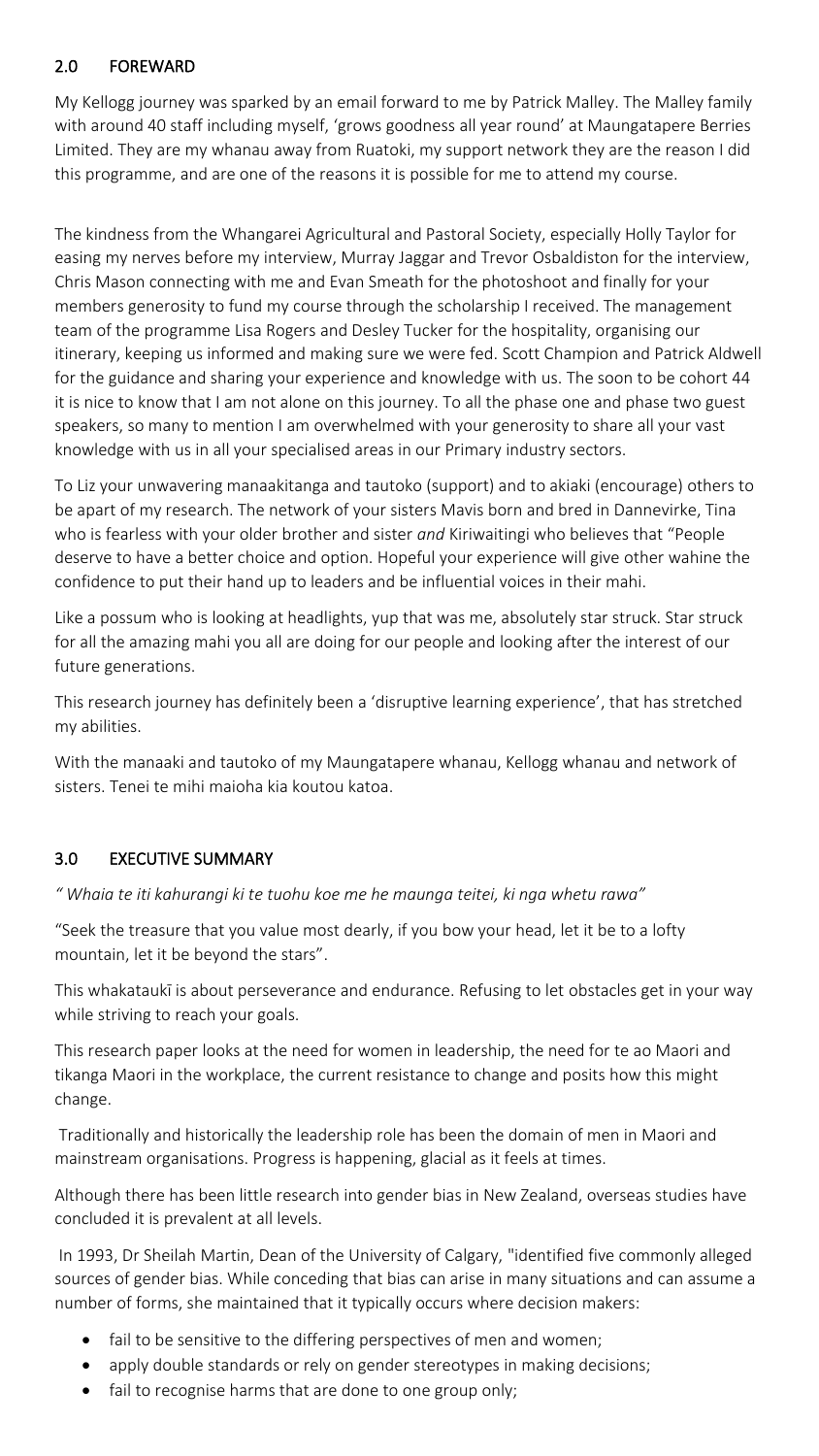- apply laws or make decisions that exclude people on grounds of gender;
- are gender-blind to gender-specific realities;
- rely on gender-defined norms;
- make sexist comments." (New Zealand Law Commission, 2003).

AAUW (2016) report Barriers to women leadership that occurs due to the qualities of leaders are based on male models; (stereotypes) that the traits associated with leadership are viewed as masculine; men surpass women in networking to find mentors and sponsors; bias and discrimination and the lack of flexibility balancing family and work as women are viewed as the primary carer.

The purpose of this research paper is to identify potential pathways, for wahine and business, to enable Maori women with the potential to move into leadership positions.

The research has sought to understand the experiences and perspectives of successful wahine leaders and the barriers they faced.

The objectives of the research are set out in section 4.1, the methodology used in section 4.2, the findings in section 6 and the conclusions in section 8. The research provides a snapshot into the relationship Maori business and primary sectors have with the Maori economy; Explains the importance of kaupapa Maori in business and leadership; Provides an insight on the status of women and Maori women; Maori leadership, Maori women leadership and governance. Section 4.2: Research Methodology, focus on research method. Section 6 offers a brief and the voices of the Maori women who are the focus of this research. Section 7 weaves together the research by providing a discussion and interpretation of the overall findings. Section 8 presents the conclusions. Section 9 presents the recommendations.

## 4.0 INTRODUCTION

A 2018 Women in Business report, produced by Grant Thornton International, shows that women are currently under-represented in leadership roles in New Zealand and globally. A large amount of highly experienced women who should go on to leadership roles are either lost through the "leaking pipeline", or never get to smash through the "glass ceiling" and into senior leadership roles. This is despite the efforts of the New Zealand Government, who have developed strategies to improve women's engagement in leadership and governance roles across the public sector.

In a Ministry for women report (2021) New Zealand women made up around 50.7 percent of the population and 48 percent of the total the workforce. Additionally, 58 percent of tertiary graduates are women. Therefore, one would expect a significant portion of women to be represented in leadership roles. (Ministry for Women, 2021). However, this is not the case. Why is this?

Is it because women do not have the skills men do? Research suggests that businesses on average perform better when gender diversity exists within their structure. A 2015 'Diversity Matters' report by McKinsey & Company shows that gender diverse companies are 15% more likely to outperform their non-diverse counterparts. Another (2014) Business Insider study shows that women are in fact more effective leaders than men.

Is it because women do not have the opportunities in education compared to men? Statistics indicate that women gain qualifications at a greater rate than men, but their skills are still not being translated into greater career opportunities and development in the workplace. Despite a greater number of women undertaking tertiary education and receiving qualifications, women are over-represented in minimum wage and part-time jobs.

Despite all the documented benefits of gender diversity, organisations still lack balanced representation of women in senior leadership positions. The under-valuing of women's skills and experience means New Zealand is underutilising the skills and experience of half the population.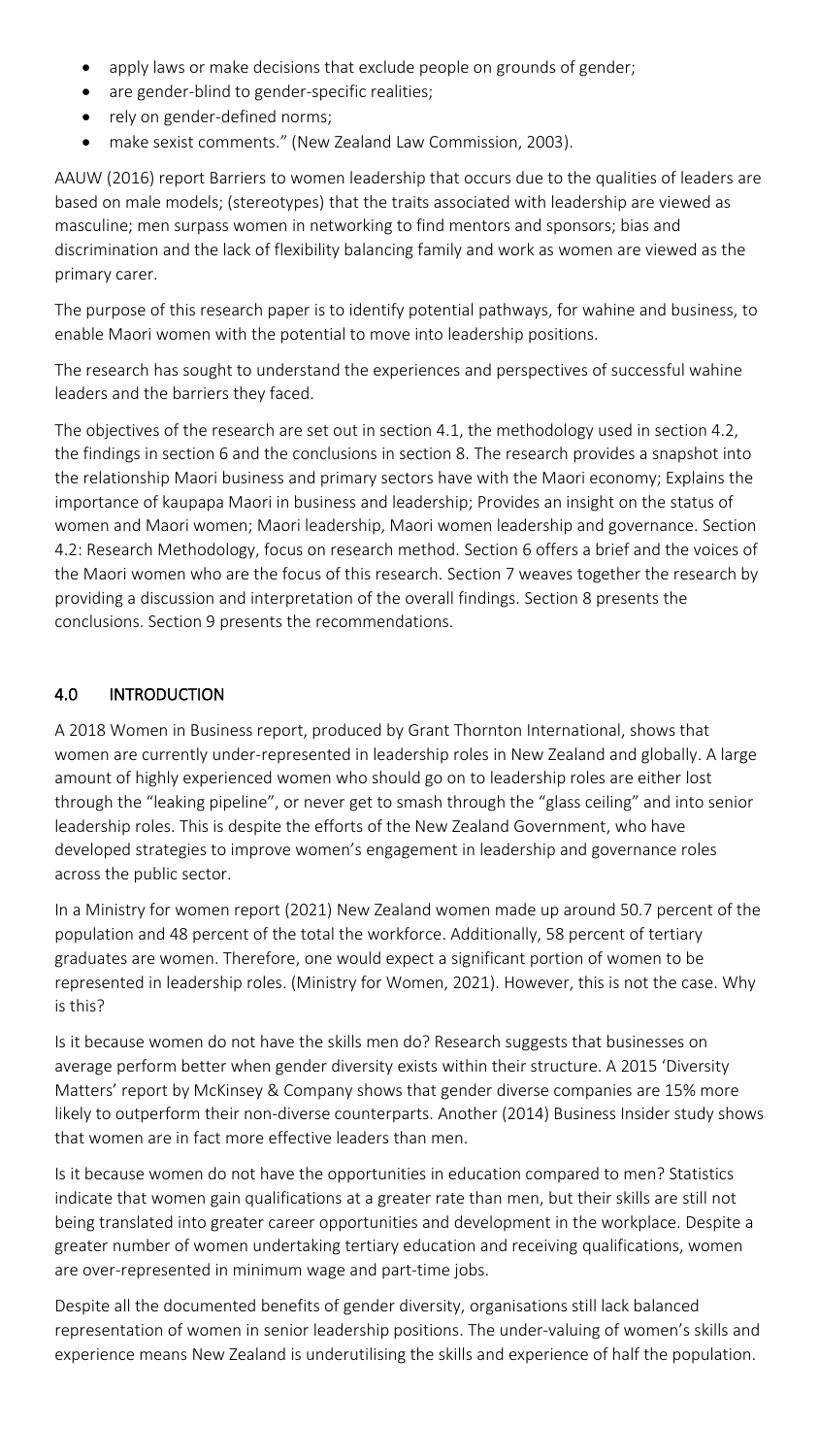This need has become even more prevalent in the Covid 19 pandemic environment, as discussed by Francesca Lagerberg in the Women in the 2021 Grant Thornton report. The need to have more empathy in the current environment has been huge. "It has shone a light on the skill set traditionally perceived as more 'female' than 'male'."

Look at our Prime Minister Jacinda Ardern during a time of crisis – from Whakaari White Island, terrorism incidents or the Covid-19 pandemic – she has the ability to express authentic leadership with strength, while showing empathy and compassion. She has mobilised a population of five million with kindness, and I trust her to get us through adversity because of this. Businesses embracing a similar approach in the long-term will deliver greater agility and adaptability across all organisations.

So how does this relate to Māori? If women in general are struggling to achieve representation and reach senior leadership positions, then how difficult is this journey for Māori women. What are the challenges they face?

The Māori economy has an asset base of \$68.7 billion (Business and Economic Research Limited, 2018) and plays a significant role in the New Zealand economy. In the post Tiriti o Waitangi (Treaty of Waitangi) settlement era, with large amounts of assets being returned to iwi, iwi need the support of a well-trained and diverse group of leaders, at all levels in these organisations.

From life expectancy to health outcomes, employment and incomes, housing and incarceration. Māori are at the negative end of almost every statistical indicator of health, wealth, and prosperity including leadership. In the June 2020 quarter, Māori are 16.7 percent (850,500) of the total population. There are 319,700 Māori in employment, who are overrepresented in lower skilled jobs which, contributes to the income gap between Māori and non-Māori. Māori in skilled occupations totalled 56.7 percent (174,800), but remains below all other ethnicities at 68.4 percent. The biggest increases in employment were for services, managers and labourers.

Maori organisations today need everyone strategising and thinking about new directions to pursue. "In the absence of a crystal ball, no one person can lead from the front. Future leadership depends on complex knowledge and innovation being pursued by all.

## 4.1 RESEARCH AIM AND OBJECTIVES

The primary aim of this research project is to explore how to enable more Maori women in the Primary sector to become leaders and influential voices in Aotearoa.

The purpose of this research paper is to identify pathways for wahine Maori and organisations to enable potential Maori women into leadership positions, through the lens of wahine toa who are leaders in their own right.

These interviews addressed the following objectives:

- Identify whether upbrining and significant people and events influenced the career path that they took.
- Identify their leadership style, skills and values that these leaders bring to their roles within their organisation that is unique, specifically as Maori women.
- Identify challenges they face during their leadership journey.
- Identify strategies they used to overcome and/or navigate these challenges.
- Identify what more did they need to be an influential voice on Primary sector boards.
- What mechanisms are employed to ensure the transmission of leadership across generations.
- How best are wahine Maori leaders grown.
- Explore what this means for the future of wahine Maori leaders.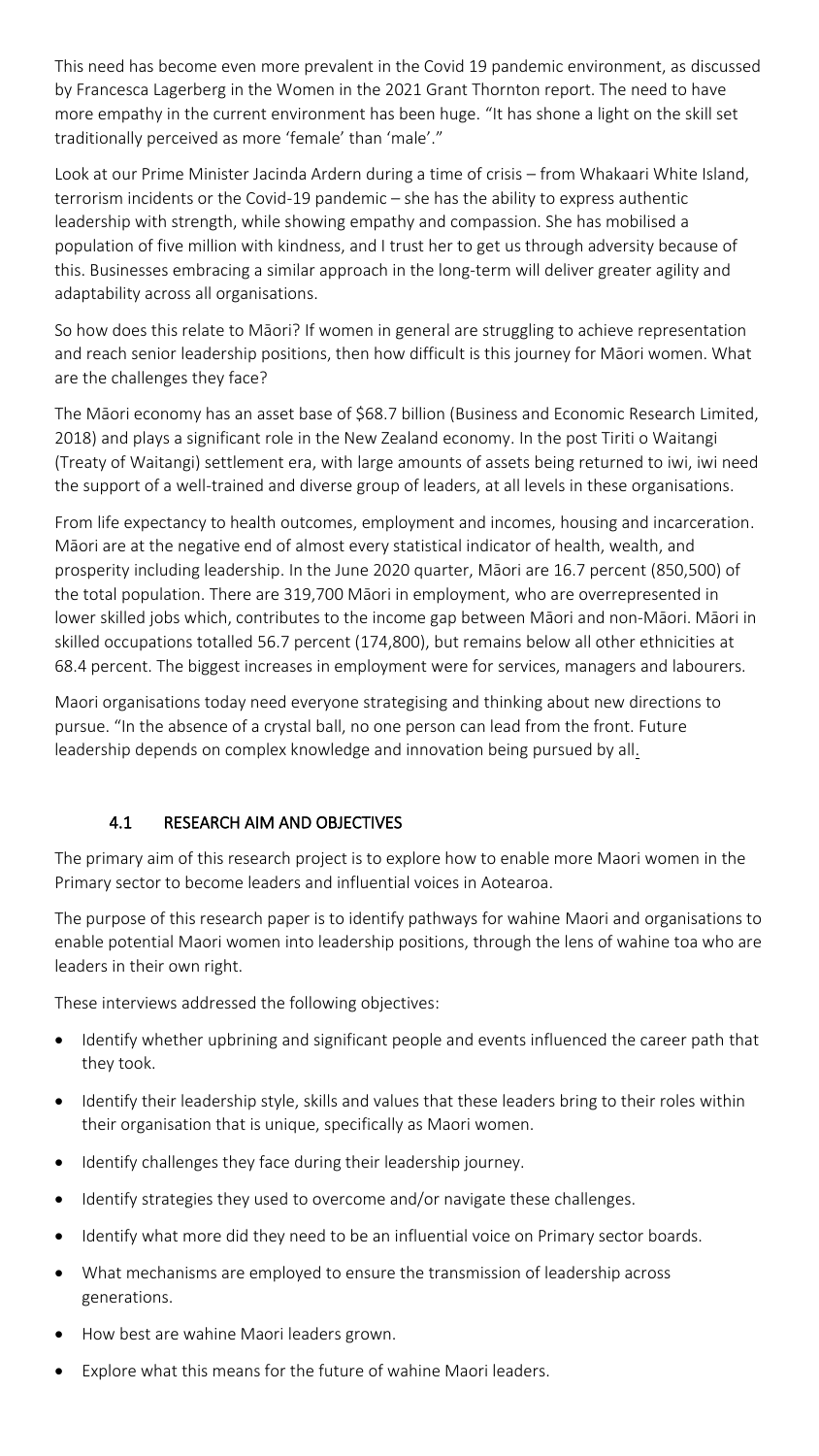## 4.2 METHODOLOGY

This research project is written in the English language. However, the use of kupu Māori is a key feature in the project as it is important and relevant to the topic, and my approach is to promote te reo Māori. The glossary section of this paper is in Appendice 10.3, provides definitions or translation of kupu Māori.

There are two types of methodology that used in this report to evaluate the data gathered.

Firstly, to undertake direct one-on-one interviews with wahine toa participants that have key experiences or skills that are relevant to the topic. Interviews will be kanohi ki te kanohi (on Zoom). One hour is the time frame set aside for the interviews, although this could go longer if necessary. I will take notes and seek approval to record the conversation.

Questions will be constructed as open-ended questions. The question list will be sent to Patrick Aldwell for approval before I will send them to the possible participates. Interviewees will be chosen on the basis that they identify as Maori; are Maori women: currently hold leadership positions or who have influential voices on boards, specifically related to the Primary sector.

A list of possible participants will be collated keeping in mind the criteria. Emails will then be sent to each possible participate, along with the research purpose and the questions.

Qualitative research is suited to a small number of participants and is able to capture the individual narratives of those being interviewed. It is effective in attaining culturally specific information about the values, opinions, behaviours, and social contexts of the selected group of participants (Whiting, 2008).

I propose to analyse the interviewees experience, perspectives and insights in order to identify whether significant people and events influenced their leadership journey and career path; to identify the leadership styles, skills and values these women bring to their roles; to identify challenges they have experienced and to identify strategies they have used to overcome or navigate these challenges; and finally to identify reasons how and why they seek governance roles.

Letter to wahine toa participates are located in Appendice 11.1

Secondly, to use a Quantitative Research methodology to evaluate data that has been gathered from various records and resources. These include, but are not limited to, official New Zealand Government records, unpublished thesis, published reports and statistics that are related to Maori and Maori women. This data will be evaluated for the purpose and aims of my research, specifically to Maori women

The interviews will be analysed using thematic analysis, and the key themes will be identified from the interviews. The key themes will be housed in Maori values and concepts such as

- Whakapapa
- Turangawaewae
- Ukaipotanga
- Whanau
- Whanaungatanga
- Manaakitanga and
- Rangatiratanga.

While the themes are housed in Maori values and concepts which will be central to the success of these wahine toa leaders, I also am looking to confirm if being connected to whakapapa, whanau, hapu and Iwi are also primary factors. Did these social connections help Māori women leaders become strong and resilient to change and challenges?

The interview of the three wahine toa leaders is included in order to share their leadership stories. These will be located in Appendice 11.2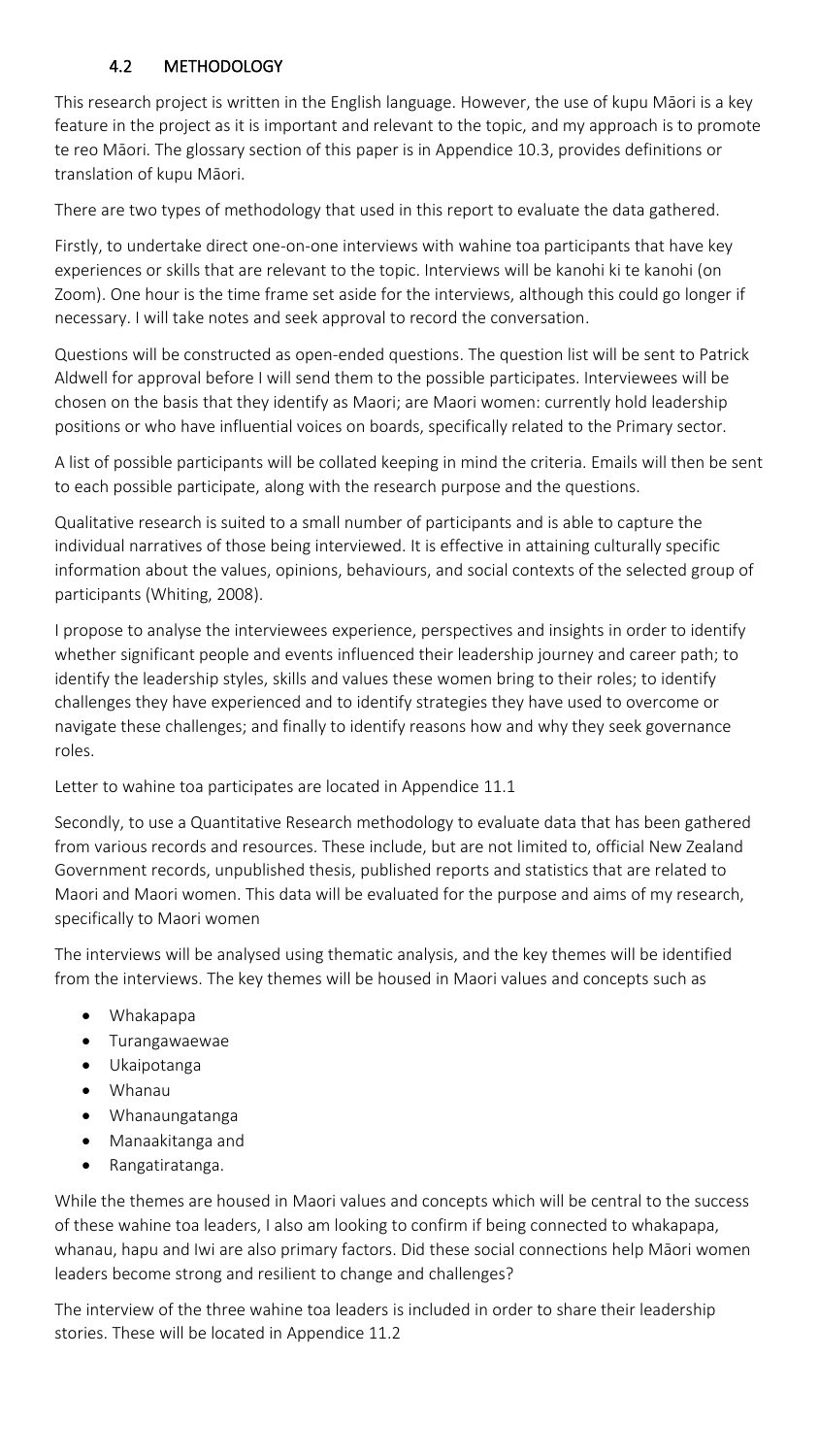## 5.0 LITERATURE REVIEW

Māori organisations need to be actively led by well-informed strategic leadership. This is a crucial role in the formulation and implementation of decisions that can potentially have significant social, cultural, economic and environmental impact on the lives of Maori, today and for tomorrow. Maoritanga needs access to the best intelligence, ideas and information that it has to offer. (Katene, 2010; Diamond, 2003).

Research done by McKinsey & Company (2017) found that companies with the most ethnically/culturally diverse boards worldwide are 43% more likely to experience higher profits; companies in the top-quartile for ethnic/cultural diversity on executive teams were 33% more likely to have industry-leading profitability. All of this research identifies the benefits of supporting diversity in leadership and boards. It also recognised that women held only a small percentage of roles on executive teams, women of colour held an even smaller share. Black women suffered a double burden of bias that keeps them from reaching corporate leadership, and providing business with the benefits that this diversity of leadership would bring.

So hopefully I have your attention with all these facts about the benefits of diversity gender and ethnic. How our government have developed and implemented strategies to improve women's engagement in leadership and governance roles across the economy.

# 5.1 MAORI ECONOMY IN THE PRIMARY SECTOR

Maori have a long history in international trade. It has been described as a vehicle for Māori economic development that is not specific to growth on an individual level. It is determined in regard to a community or a collective, which acknowledges the importance of Maori values such as manaakitanga, whanaungatanga, kaitiakitanga and mana whenua. The core value is whakapapa, which connects people and communities together by establishing inclusion, belonging, and opportunity.

The increase of wealth in the Asia-Pacific is creating further opportunities for the Māori economy. Culture, family, and whakapapa are important in these regions, making Māori particularly well placed to connect.

Māori people and enterprises hold significant assets in the primary industry sectors. These include: 50% of fishing quota; 40% of forestry; 30% of lamb, sheep and beef farming and; 10% of both dairy and kiwifruit. The BERL (2018) report shows that of the \$68.7 billion Māori asset base, \$23 billion is held in the Primary sector, an increase of \$12 billion since 2013.

The largest asset base proportion owned by Māori enterprises is sheep and beef farming at \$8.6 billion, followed by diary at \$4.9 billion, although the Māori horticulture asset base is growing rapidly and has now reached \$1.2 billion. Meat processing, dairy processing, other food manufacturing, and wood and paper manufacturing make up \$2.3 billion of the Māori asset base. Of this, \$1.9 billion belongs to employers, while \$260 million belongs to collectives, largely relating to dairy.

# 5.1 a) Iwi/Hapū Commercial Entities

Group holdings are the commercial 'arm' of Māori tribes in New Zealand, connected to the tribe's governing rūnanga or council. There are approximately 85 iwi in New Zealand, investing in a diverse range of sectors: primary sector (including fishing; farming; forestry; horticulture); property; tourism; energy-generation; education; healthcare; core infrastructure; and managed funds.

## 5.1 b) Rūnanga and iwi/hapū authorities

Rūnanga are the governing bodies of iwi. Rūnanga may also be present at a hapū or sub-iwi level.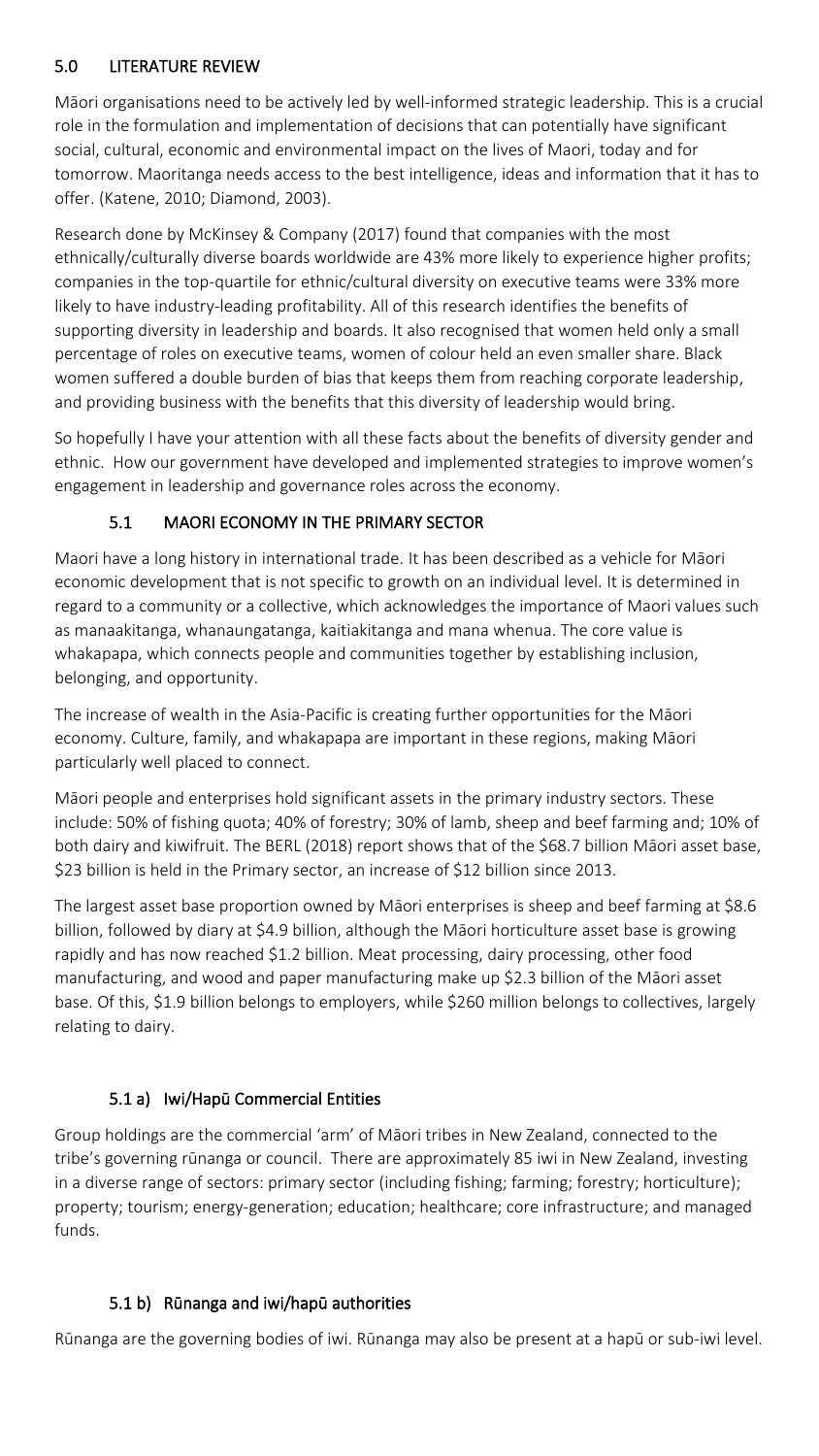## 5.1 c) Trust boards

Māori trust boards are also used to govern iwi or carry out significant functions on behalf of iwi. Māori trust boards are set up under the Māori Trust Board Act 1955, which provides for a body corporate status with perpetual succession. Māori trust boards are generally given responsibility for natural resources or for grants for education.

## 5.1 d) Māori tertiary institution (wānanga) councils

These councils are the governing bodies of Māori tertiary institutions (wānanga). There are three wānanga in New Zealand that have up to four ministerial appointees on their councils: Te Wānanga o Raukawa, Te Whare Wānanga o Awanuiārangi, and Te Wānanga o Aotearoa.

# 5.1 e) Te Tiriti o Waitangi

Maori have a unique status in Aotearoa New Zealand as the government's treaty partner. Since 2001 a Treaty of Waitangi clause was included in all the Free Trade agreements that reflect the constitutional significance of the Treaty, which is non-negotiable.

# 5.2 TE AO MAORI, MATAURANGA MAORI, TIKANGA AND VALUES

Te Ao Māori (Maori world view), "emphasises stewardship over ownership, collective and cooperative rights over individualism, duties and obligations towards current and future generations over individual gains in the present, and alertness to the need to manage resources in a fashion that is sustainable in the long-term" (Craig et al., 2012).

Mātauranga Māori is the term used to describe Māori knowledge (Mead, 2003). It incorporates the body of knowledge originating from Māori ancestors, including Māori world view and perspectives, Māori creativity and cultural practices.

Traditionally, Māori collective identities were structured around whakapapa (Rangihau, 1975). According to a "traditional" Māori worldview, all things (both living and non-living) descend from the atua, and can therefore be linked through whakapapa (Walker, 1990). Māori maintained important whakapapa links to their atua (gods), maunga (mountain), awa (river), roto (lakes), moana (oceans), ngahere (forests), whenua (lands) and tipuna (ancestors), and it was through whakapapa that Māori social collectives were formed (Walker, 1990).

The Māori social collectives included whānau, marae, hapū and iwi. European contact transformed Māori identities in a number of ways. The legacy of colonial processes is that Māori are a culturally diverse group of people. The extent to which Māori maintain "traditional" worldviews, beliefs, values, practices and social structures varies widely between Māori individuals, and between Māori collectives (McIntosh, 2005).

While some Māori are deeply imbedded in "traditional" Māori culture, others, through various voluntary and involuntary processes, have more or less assimilated to Pākehā culture, while others still invent novel identity positions. The extent to which people of Māori descent identify as Māori, and the importance they place on this social category also varies (Kukutai, 2003).

From whakapapa and through time Māori acquired knowledge, termed Mātauranga Māori (Maori knowledge); and from knowledge come Māori values. (Barlow 1993; Mead 2004).

Beliefs and values are a significant part of Māori cultural identity, help establish cultural integrity, and can be strong determinants for regulating, modifying or controlling behaviour. Values can also be translated into actions in many ways.

Māori business and leadership are distinctive based on the ways of doing, being, and thinking stemming from Māori worldview.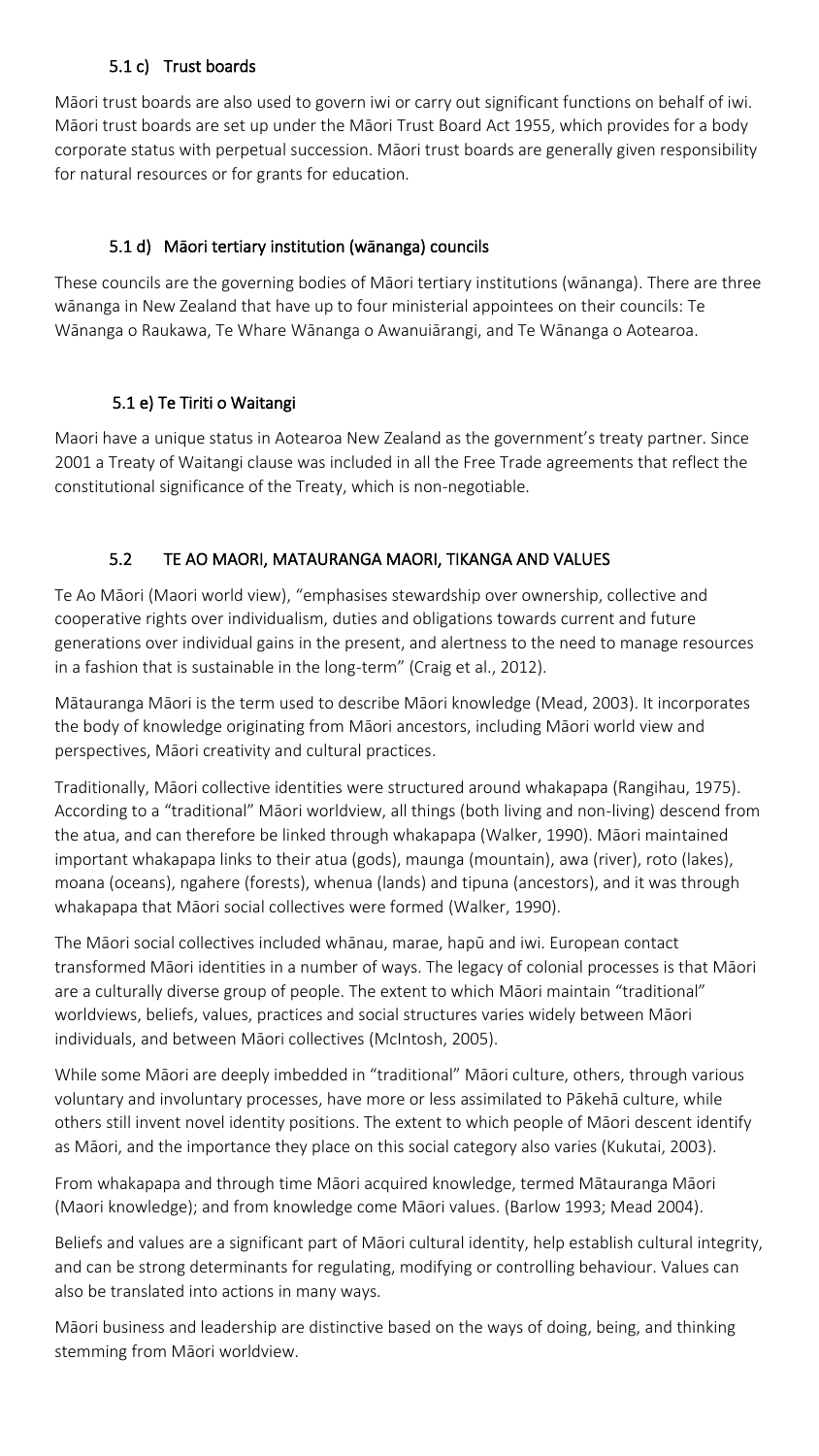A report commissioned by Te Puni Kokiri (2006) explored characteristics in Māori business. The study was based on 12 randomly chosen Maori organisations which were surveyed, and Te Puni Kokiri identified key values viewed predominantly as a positive point of difference by Māori participants. These values include the following:

- Whanaungatanga (relationships),
- Rangatiratanga and Mana (leadership and respect)
- Kaitiakitanga and Manaakitanga (stewardship, hospitality, and care)
- Utu (reciprocity and honour)
- Wairuatanga (spirituality)

Maori traditional values such as whakapapa that binds all things and tikanga (customs) are still practiced in leadership today (Mahuika, 1992; Walker, 2006). Whānau is recognised as the foundation of contemporary Māori society, just as it was traditionally. It has always been a source of strength, support, security and identity.

## 5.3 STATUS OF NEW ZEALAND WOMEN AND LEADERSHIP

New Zealand women won the right to vote in 1893. The New Zealand Government, have developed strategies to improve women's engagement in leadership and governance roles across the economy. Ministry for Women (2020) has monitored the progress of women's representation on public sector boards and committees since 2004. In December 2020 the New Zealand government were able to close the gender leadership gap to 50.9 percent in the public sector through this deliberate strategy, women held 1,314 of 2,579 roles.

The ethnic representation of women on public sector boards and committees are European 71.4 percent; Māori 22.3 percent; Pacific 5.4 percent and Asian 4.0 percent. Great gains for women in leadership have been made by the government in the public sector, however more work still needs to be done in the private sector.

A 2018 Grant Thornton report revealed more businesses surveyed globally (75 percent in 2018 versus 66 percent in 2017) now have at least one woman on their senior management teams, but the proportion of the team that is female has slipped from 25 percent to 24 percent.

In New Zealand, the results are worse, in 2015 the proportion of women in senior management roles dropped from 31 percent to 19 percent. What is discouraging is the increase in the number of businesses with no women in senior management roles at 56 percent, compared to 37 percent in 2016. In the Pakeha world leadership is often a three-year role. A person is on a board for three years and if you're lucky you might win another term. However, with Maori organisations you see stable leadership and leaders who maintain the confidence of their shareholders and who stay in those roles for much longer.

#### 5.4 STATUS OF MAORI WOMEN AND LEADERSHIP

#### CREATION OF WAHINE MAORI

All mana derives from atua (gods). For wahine this mana derives from Papatūānuku and other wahine deities. Papatūānuku (Mother Earth) represents the foundation of all life. All things are born from her and nurtured by her including humankind. She is the first wahine entity, followed by Hineahuone, who was created out of red clay by Tāne Mahuta at Kurawaka. The next atua wahine (goddess) is Hinetītama, who is the mātaamua (first born) of the line of human beings; the tuakana (eldest) of all wahine Māori. Hinetītama ashamed after discovering her husband Tane was her father, fled to the underworld and remained with Papatuanuku for eternity, she became Hine-nui-te-pō the goddess of death.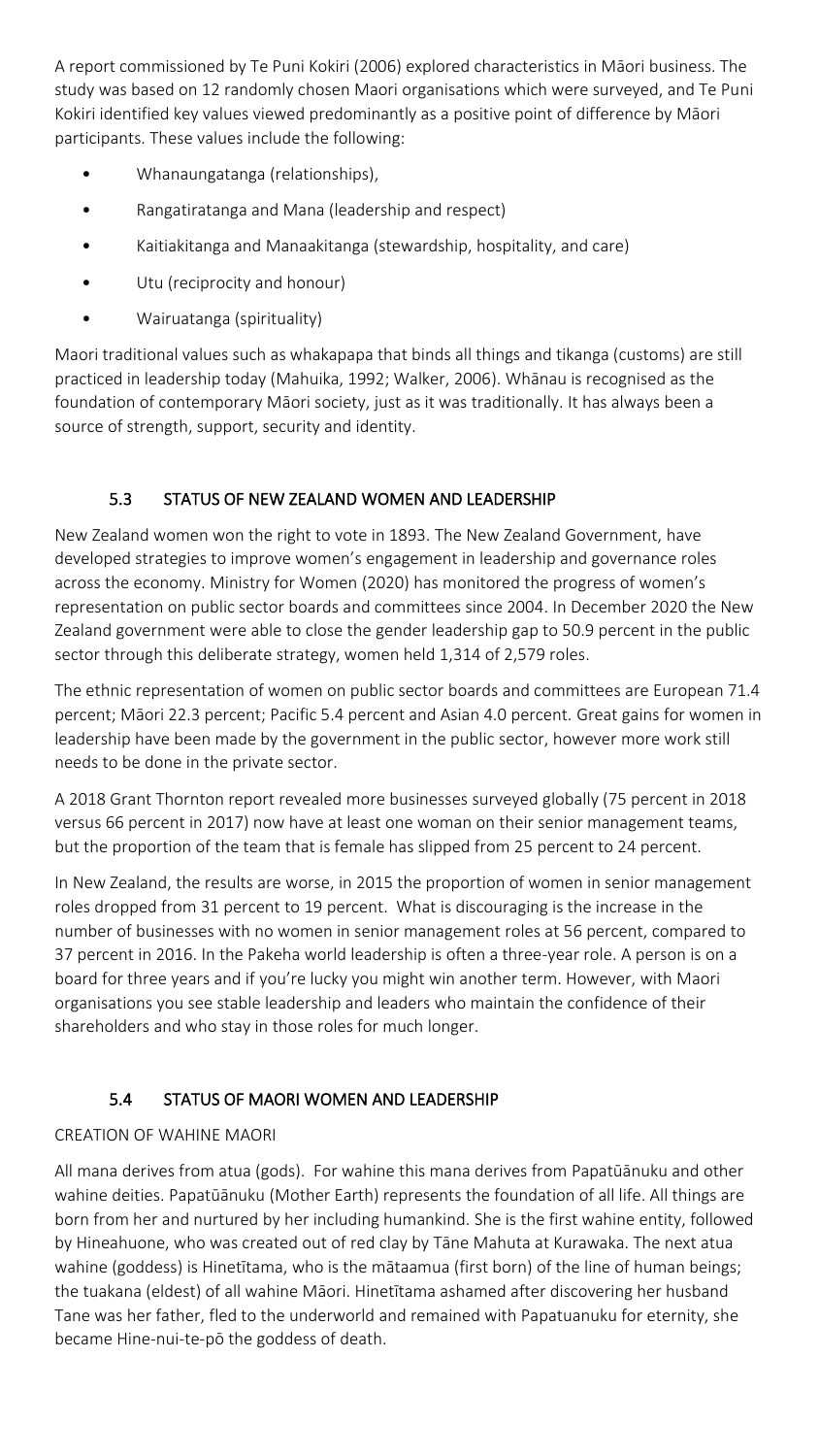Māori wahine hold high status for the vital role they play in providing life and nurturing future generations. They were naturally revered in historical Māori culture as the creators of life and guardians of the spirit world.

Barlow (1991) described how the social harmony between men and women relied on the balance between the physical and the spiritual realms:

The roles of man and woman should be complementary. When one aspect of our lives is wanting, the other part suffers, but the spiritual and physical components of our being should develop according to the prescribed order and function for each. In other words, the Māori people "cannot live on bread alone": physical development must be complemented with appropriate spiritual nourishment. (p. 149)

According to Pere (1987; 1994), women held vital roles in the maintenance of iwi affairs which included sexuality, health and tribal leadership. Both men and women, while observing tikanga Māori, had important roles in everyday life and that one gender needed the other in order to exist.

Examples of this social harmony or balance is seen on the sharing of responsibilities on the marae. Men and women play complimentary roles in pohiri where the kuia is responsible in karanga and koroua are responsible in whaikōrero. It is also evident in the kitchen of the wharekai, where men and women cater the kai together to host their visitors with the aim to manaaki their visitors.

The impact which led to the damage in the traditional roles of Maori women occurred with the arrival and contact of the early European settlers. It was the influence of the colonial view that women were inferior to men. Colonisation affected gender balance, it also led poor socio economic and health disparities among Maori. This was due to land loss and the land wars. As a consequence, these disparities continue to grow and still have an impact on the health and wellbeing of Maori across many generations.

Before European settlers arrived on these shores, Māori society was not a staunchly patriarchal society like some believe it to be. Men and women each had their roles, but neither were superior to the other.

Traditionally it was whakapapa (lineage) that mattered in Māori society and who and where you were descended from was and continues to be a unique and valued aspect of Māori culture. But with Christianity came patriarchy and the roles of women were altered.

Māori women make up 51% of the Māori workforce and with many participating in tertiary education. (Ministry for women, 2021). The Māori population is relatively young, with 70 percent aged less than 40 years compared to 50% for non-Māori. (Te Ōhanga report, 2020).

Māori women play an important role in developing and sustaining the cultural, social, and economic lives of Māori communities. This is seen through studies which demonstrate that Māori women spend more time caring for others and do more voluntary and community work than non-Māori women and men.

Māori women are strong leaders, their proactive approach to social transformation is playing out across many various industries. The roles and responsibilities held by Māori women leaders extend to tribal protection and land oversight and care. The interrelationship of Māori women with land development is borne from their whakapapa but driven, at times, by political causes.

Wahine such as Meri Te Tai Mangakāhia who urged that women should not only be allowed to vote, but also to sit in the Māori parliament as members. As many Māori women owned land in their own right and were entitled to have their say in decisions affecting them.

Dame Whina Cooper by the 1930s, set up Māori land development schemes in the Hokianga region with Apirana Ngata. Later, she became the foundation president of the Māori Women's Welfare League, which improved living conditions for Māori who had moved to the cities and faced discrimination in housing and employment. Her lasting legacy was the hīkoi she led in 1975 to protest against the ongoing loss of Māori land. These wahine were courageous in their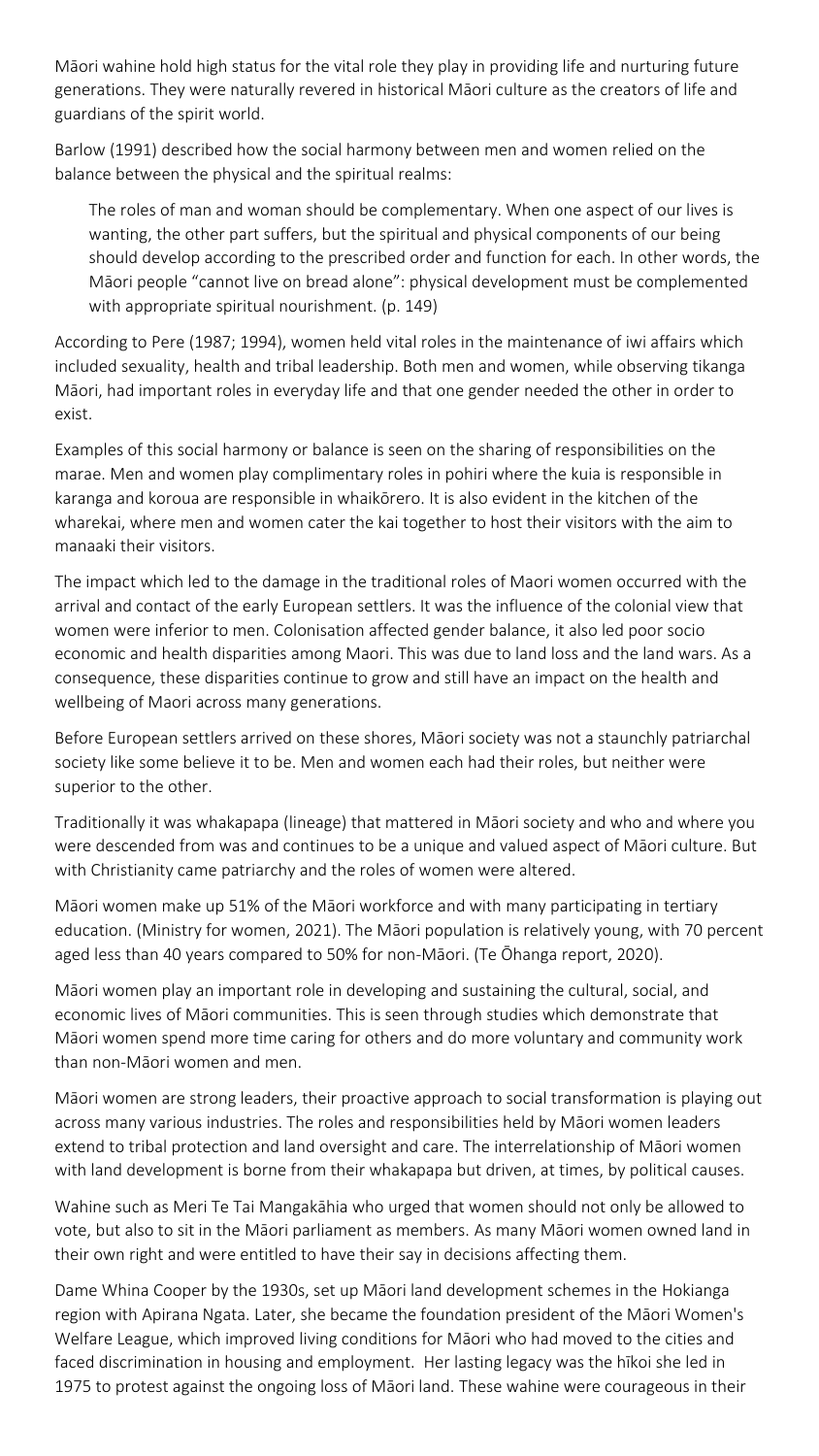pursuit of social justice and the return of whenua. Land development assumed land protection matters had been settled in order to allow opportunities for economic development and prosperity.

Māori women remain the driving force behind kōhanga reo (Māori immersion early childhood education), kura kaupapa Māori (Māori immersion schooling), and a myriad of other Māori development initiatives, and have actively contributed to growth and expansion of programmes and services for not only the Māori community, but for the country as a whole (Simmonds, 2011).

# 5.5 MAORI LEADERSHIP

Maori leadership have either traditional and contemporary cultural influences on leadership styles and practices, including western based styles.

Why is leadership important to Maori?

According to Durie (2003) leadership is to enable Maori to live and advance as Maori in their own country, to participate fully as global citizens, and to enjoy good health and a high standard of living.

Existing research has examined Māori leadership styles, including elements of humour (Holmes, 2007), mana (prestige, influence) (Te Rito, 2006), transformational leadership (Katene, 2010), authentic leadership (Greenleaf, 1996) servant leadership (Greenleaf, 1970), hūmarie (humility), (Holmes, Vine, & Marra, 2009) and mana wāhine (Māori women leadership style), in different areas of their realities (Kahukiwa, 2000; Pihama, 2001).

A person who proves to demonstrate all these perspectives, whilst having a close affiliation and attachment with whanau, hapu and iwi emerges worthy of leadership within the Maori community (Te Rito, 2006).

Katene (2010) argues that a good Māori leader is trusted by their people. Who need to have a sense of purpose and vision. Who is capable to motivate and encourage people. Katene also talks about the caring leader, who is willing to listen to others and willing to work in the service of others.

## 5.5 a) Traditional Maori leadership

Traditional Maori leadership timeline occured before the arrival of European to Aotearoa. Maori leadership during this period were based on whakapapa(lineage), mana (prestige) and birth right.

Early writers on traditional Māori leadership such as (Best, 1924; Te Rangihiroa, 1949) agreed leadership in Aotearoa was the domain of males. However Best (1924), noted that there were tribal variations in respect of women leaders "it occasionally happened that a well-born woman attained a high position in a tribe, owing to special qualities of mind and heart" (p. 353).

Waka rangatira (canoe chief) and tohunga migrated with their people to Aotearoa around 1200- 1350AD from East Polynesia. These indigeous people established themselves around New Zealand forming tribal groups with their own histories and geneology(Walker, 1978).

Mead (1997) noted that whanau, hapu and Iwi became the main social groups that replaced the waka leader. Kaumatua were then the recognised leader by the whanau and hapu.

Rangatira held mana and prestige they were responsible for the well-being and protection of their people within their tribal area. Their leadership skills were utilised to ensure their people thrived and benefited. Decisions were made by rangatira and the whanau and hapu of that iwi collectively work towards goals.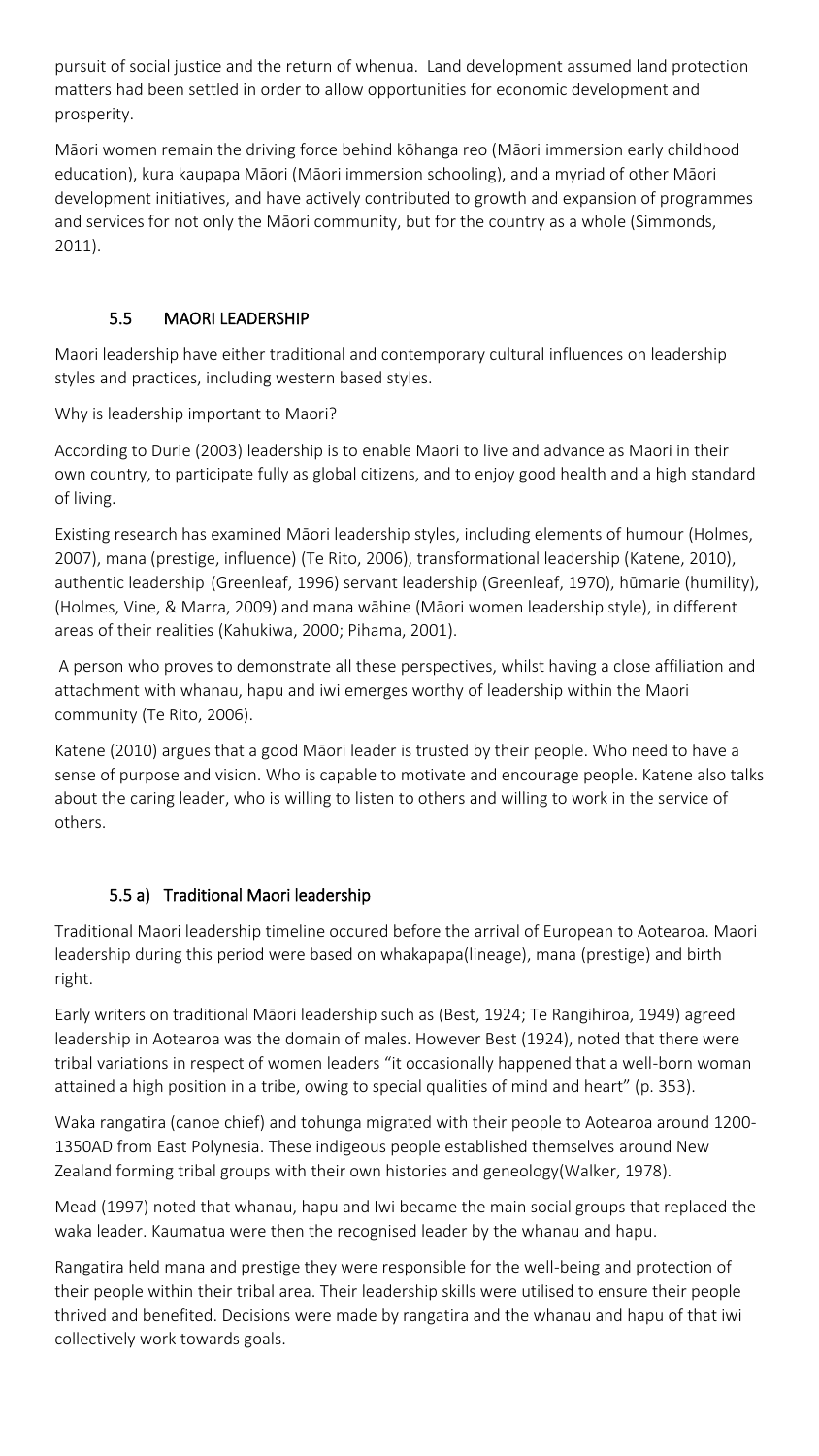The Māori way of life valued - whānau, iwi and hapū. The rangatira was responsible for his iwi, but they were only as strong as the collective strengths of each individual in that group. Tamati (2011, p. 70) notes everyone's skills, abilities and contributions are integral to achieving the collective aspiration.

Mead (1997, p. 196) describes another class of leader as the kaumatua. The kaumatua did not need to be a chief but because of mana (status) depended on whakapapa, age, wisdom and experience. The kaumatua was recognised by members of the extended whānau as their immediate leader and as such took on a leadership role in all hapū and iwi discussions on behalf of the whānau.

Traditional leadership would have overlapping roles and responsibilities. For example, an ariki was also a waka leader, iwi leader, hapū leader and kaumatua of a whānau, as were tohunga.

## 5.5 b) Transformative and transactional leadership

According to Burns, transformational leadership is when "leaders and followers make each other advance to a higher level of moral and motivation. And transformational leaders rely on their charisma, persuasiveness, and personal appeal to change and inspire their people. Transactional leaders also reward employees for their accomplishments; lead by active management; at the same time proactively predicting potential problems and preventing them from happening.

# 5.5 c) Servant leadership

Servant leaders focus on the growth and well-being of their people and other stakeholders in their organisation. They seek to help their people; they serve to grow as individuals.

Servant leadership and transformational leadership ideas are very similar. They both share a common theme: that service is the root of leadership. Servant leadership puts others first collaborators, employees, customers, community— in the hope of promoting a sense of community and shared power in decision making. Greenleaf (2002) writes, "It begins with the natural feeling that one wants to serve, to serve first. Then conscious choice brings one to aspire to lead. The difference manifests itself in the care taken by the servant— first to make sure that other people's highest priority needs are served. The best test is: Do those served grow as persons; do they, while being served, become healthier, wiser, freer, more autonomous, more likely themselves to become servants." (p. 19-25).

# 5.5 d) Authentic leadership

Authentic leaders work with a diverse range of people and are adaptable. Their approach embraces the value "be yourself". Their strength comes from past experiences. One key characteristic is to be self-aware and they have a high level of integrity. Their leadership style is guided by their own personality and life experiences (Avolio & Gardner, 2005).

There are four main core characteristics when looking at authentic leadership. Kouzes and Posner (2007) name these as being honest, forward-looking, inspiring and competent.

## 5.5 e) Maori women leadership

It is time to follow a different path to promote wahine Maori leadership. Not by focusing on male female differences and the fight against gender stereotypes, but by proposing a balance between men and women in which together they rebuild the stereotype of a leader to create leadership which is open and productive and benefits for all.

There is now far greater participation of Māori women in senior leadership positions. Henry (1994) suggests: Traditional patterns of Māori women's leadership continue to be recognised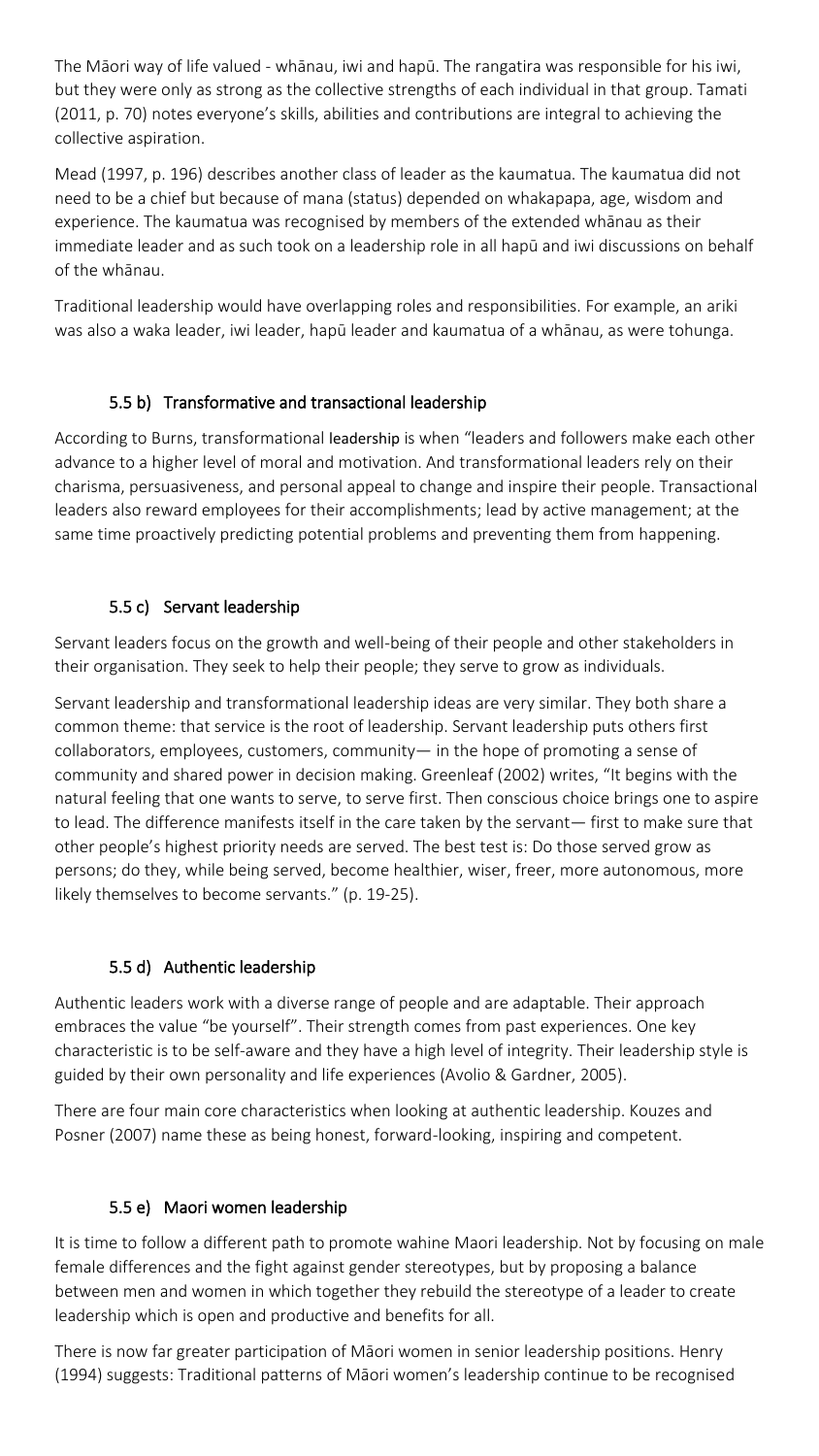and practised by Māori women who conform to the traditional leadership roles, that is, the rangatira, kuia and whaea. Traditional Māori women leaders are translating their perceptions about leadership into the contemporary organisational environment. (p. 200).

# 5.6 INDENTIFIED BARRIERS TO LEADERSHIP

Dr. Shawn Andrews (2018) findings showed the reasons for the gap between men and women are deep-seated and have existed for generations. Further, problematic beliefs and perceptions are held by both men and women.

The four types of barriers to leadership for women: structural barriers, institutional mindsets, individual mindsets and lifestyle choices.

Structural barriers include lack of access to important informal networks. Need to be inclusive with networks and social events between women and men.

Institutional mindsets include various types of gender bias and stereotyping. For example, role incongruity occurs when someone holds beliefs or stereotypes about a group that are inconsistent with the behaviour thought to be necessary to succeed in a specific role. Male nurse's vs female arborist.

Leadership behaviours, which are associated with stereotypical masculine traits such as assertiveness, aggression, competitiveness, dominance, independence and self-reliance. This association creates a conflict for women when they attain leadership positions, because they are expected to act like a leader ("male" traits) and like a woman ("female" traits).

Individual mindsets are the thoughts and behaviours women might have that that hold them back. The reasons, include socialisation pressures, lack of confidence, risk aversion, valuing worklife balance or a desire to avoid politics.

Lifestyle choices include work-life balance, family choices and breadwinner/caregiver priorities. These choices are not negative, but they are considered barriers, because they contribute to the leadership gender gap.

For example, if a woman is the primary breadwinner in a household, she's usually the primary caregiver as well. On the other hand, if a man is the primary breadwinner, he is rarely the primary caregiver. This is an important distinction that families must carefully consider when discussing career aspirations. The more balance there is at home, the more balance there will be at work.

Only after these barriers are removed will women advance in large numbers to senior leadership positions.

## 5.7 WOMENS LEADERSHIP PROGRAMMES AND SUPPORT

Agri-Women's Development Trust: Escalator Impact leadership accelerator: leading facilitators support participants to combine best-in-class leadership, governance and personal development skills with their lived experiences.

Global women New Zealand: Activate leaders programme created by women, for women, Global Women's Activate Leaders Programme is designed to lift participants from middle management to the next phase of their career. Participants experience a journey of discovery, learning and deep development alongside an exceptional peer group.

Institute of Directors: Governance development: The Company Directors' Course (CDC) is the for directors and senior leaders reporting to boards. It's a week-long CDC course that explore the director's roles and responsibilities with other directors.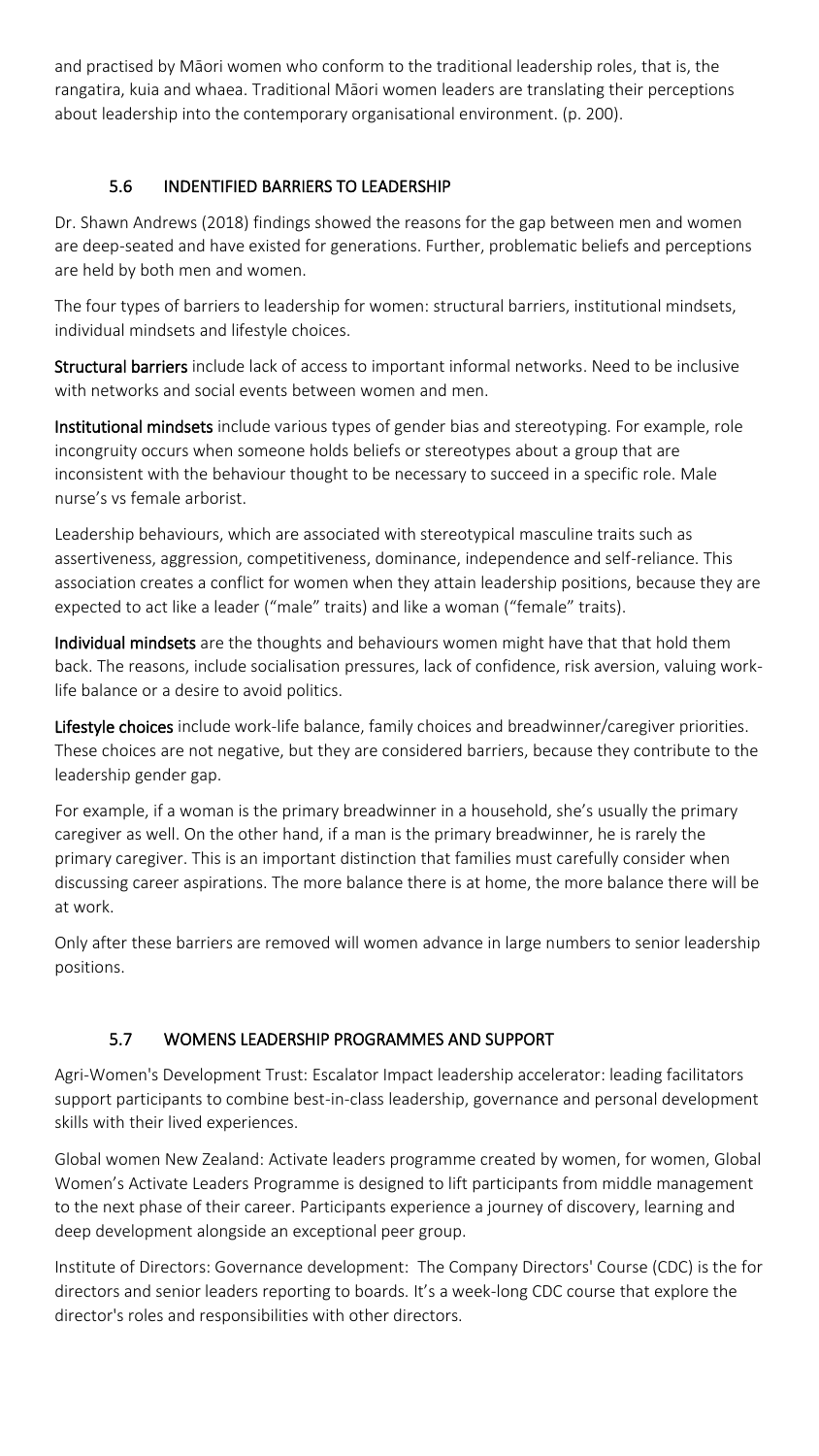iWahine: Online iWahine Leaders Community, iWahine Unlocked, and receive inspiration, connection, and support including opportunities to lead and potential to partner. Every six weeks they run a free MasterClass "Unlock the Authentic & Powerful Leader Within You Now!".

Kellogg rural leadership programme: The Kellogg Rural Leadership Programme is for individuals who are passionate about developing themselves and contributing to their community and industry. The Kellogg Rural Leadership programme is designed to expand scholars' 'contextual intelligence' and the critical thinking required for effective leadership. It is a six-month course.

Māori women in business conferences have emerged, such as Huihuinga Wāhine facilitated by the Federation of Māori Authorities (FOMA) and MWDI-facilitated Māori women business awards.

Te Hono bootcamp: Te Hono Bootcamp is an annual, intensive programme held at Stanford University, USA. Invitations to attend are extended to those who normally hold chief executive or senior governance positions in primary sector companies, Māori agribusiness, educational institutes or government agencies. The objective of attendance at bootcamp is to create connections and build trust across the sector, increase leadership capability, connect participants to global thought leaders and radical thinkers (from the Stanford faculty and the business world) and expose them to innovative business concepts.

The Māori Women's Development Incorporation (MWDI) Established in 1987: provides microenterprise loans as last resort assistance for women turned away from mainstream banks. MWDI has assisted hundreds of ventures to get going, most predominantly in food and hospitality. In addition, wāhine Māori have also been provided capacity building assistance by way of 'hinepreneur' coaching and training.

Poutama Trust: is a charitable trust that facilitates Māori business development with Māori women. It provides investigatory assistance by way of financial support to undertake feasibility studies, market investigation and/or capability development and business growth.

This section has discussed both governance and leadership development programmes because executive management are feeders to membership on boards. This suggests that there is a correlation between women's representation on boards and in executive management. Low representation of women on governance boards is indicative of low numbers of women CEOs and in executive management positions. Despite the high participation by women in the New Zealand workforce and tertiary education, it shows that the more senior the position, the lower the percentage of women in positions of leadership across all sectors of the economy. Women in New Zealand are clearly coming up against barriers that hinder their advancement to leadership positions.

## 6.0 FINDINGS

Wolfgramm and Henry (2015) studied a group of successful women in the creative sector and found that culture, whānau and Māori identity were strong influences on their careers and leadership, but that training and education were also important.

The primary aim of this research project is to explore how to enable more Maori women in the Primary sector to become leaders and influential voices in Aotearoa.

The interviews emerged four major themes:

- The importance of Ko wai koe? No hea koe?
- Whanau and whanaungatanga is critical to Māori leadership.
- Whanaungatanga (Networking) is essential with manaakitanga.
- What about rangatiratanga in your learning?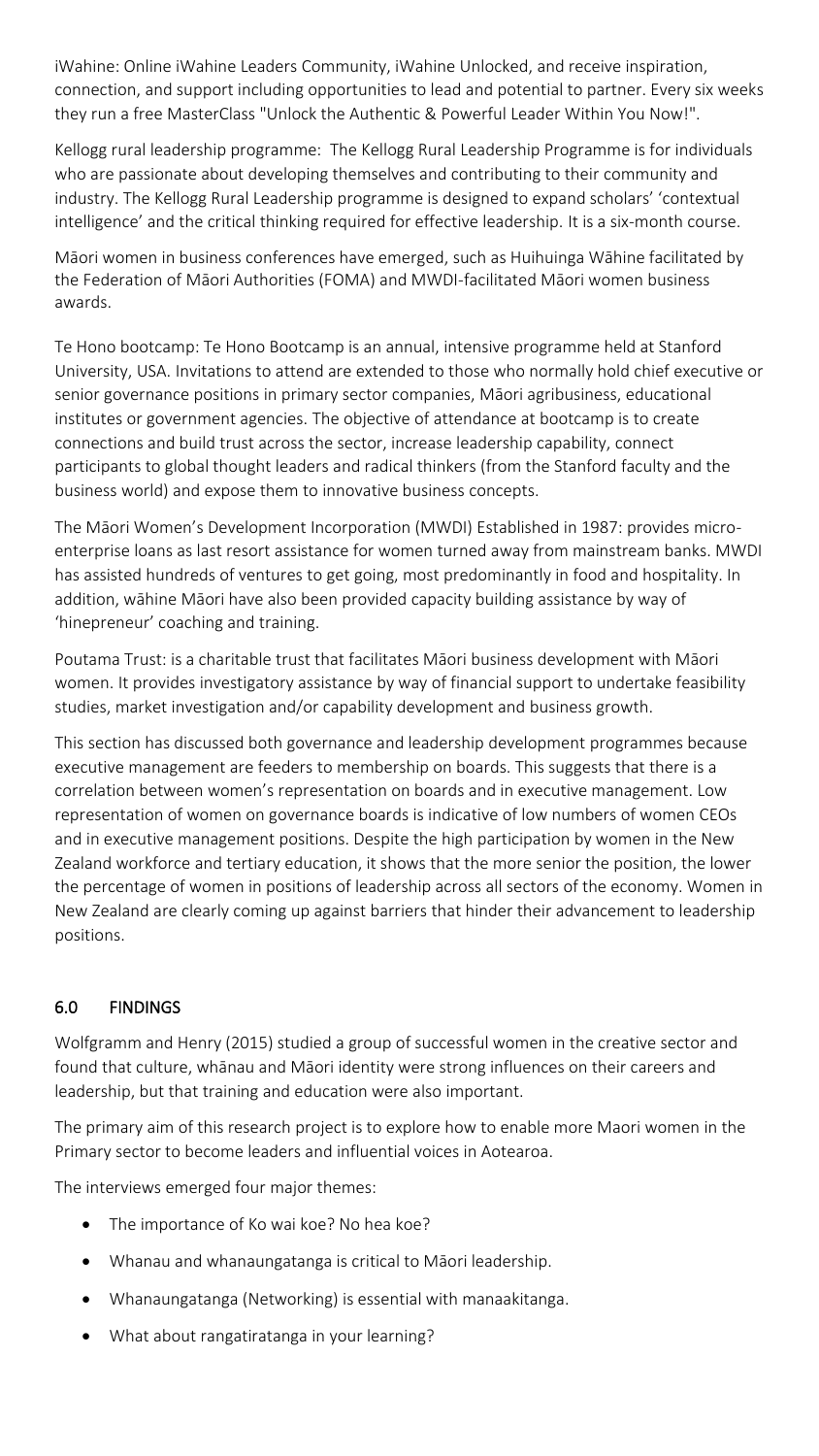## 6.1 CONCEPT ONE – The importance of Ko wai koe? No wai koe?

During mihimihi each wahine shared their pepeha, which is an introduction that establishes their identity and heritage. This was done by asking 'Ko wai koe? No wai koe?' On the surface this question asks who are you and where are you from? On a deeper level it is asking what waters are you and from where do your waters flow from? This is Mavis pepeha:

*Ki te taha o toku hakui, a Josephine Whanarere, Ko Ruapehu te maunga, Ko Whanganui te Awa, Ko Atihaunui a Paparangi te iwi. Ki te taha o toku papa, a Punga Paewai, Ko Ruahine te maunga, Ko Manawatu te awa, Ko Rangitane me Ngati Ranginui nga iwi.* 

*Tihei Mauri ora!*

Mikaere (2011, pp. 285-286): urgers "that whakapapa embodies a comprehensive conceptual framework that enables us to make sense of our world. It provides us with guidance on how we should behave towards one another and it helps us to understand how we fit into the world around us. It shapes the way we think about ourselves and about the issues that confront us from one day to the next". If you know who you are and where you are from, then you should know where you're going.

Within whakapapa are concepts, values and practices that enables us to project ourselves with confidence into the future. More than simply genealogy, whakapapa is a relational and multiply layered term. Whakapapa, then, is much more than 'genealogy'. It is an intricate web of connections, intersections and relationships.

Tūrangawaewae are places where we feel empowered and connected a 'place of belonging'. They are our foundation, our place in the world, our home. People have rights and obligations to a certain place because of their links through their parents and their ancestors. Your tūrangawaewae gives you a home base on a pa or marae. It gives you the right to speak as tangata whenua on that pa or marae*.* Ukaipotanga speaks of knowing where your roots are and being loyal to them which is very similar to turangawaewae. Tūrangawaewae and ukaipotanga gave the wahine a place where they felt empowered and connected to a place of belonging.

The pa or marae, was a core activity in the lives of the wahine and they spoke proudly of their turangawaewae. Kiriwaitingi and Mavis response:

*"My mum is from Whakarewarewa and my dad from Ohinemutu. I grew up at the pa at Whakarewarewa and Ohinemutu".* 

*"Kaitoki was a lovely place to grow up. There were neighbours all around because it was a marae settlement, a pa settlement, so we grew up with others".*

Through knowing their whakapapa, they gained their tribal identity, history and knowledge about where they come from and where they belong. Through whakapapa they link their connections to their turangawaewae (place to stand) or ukaipotanga.

The source or the stepping stone of leadership began from their ukaipotanga (nurturing and protection) and turangawaewae (place to stand) and was sustained and established by their connection to their whakapapa (genealogy, descent) and guided by whanau expectation and loyalty.

*"Maori are shareholders in land assets all over the place. I first got into governance* because *an aunty of mine kept telling me to add up because Uncle was too sick and he couldnt go to*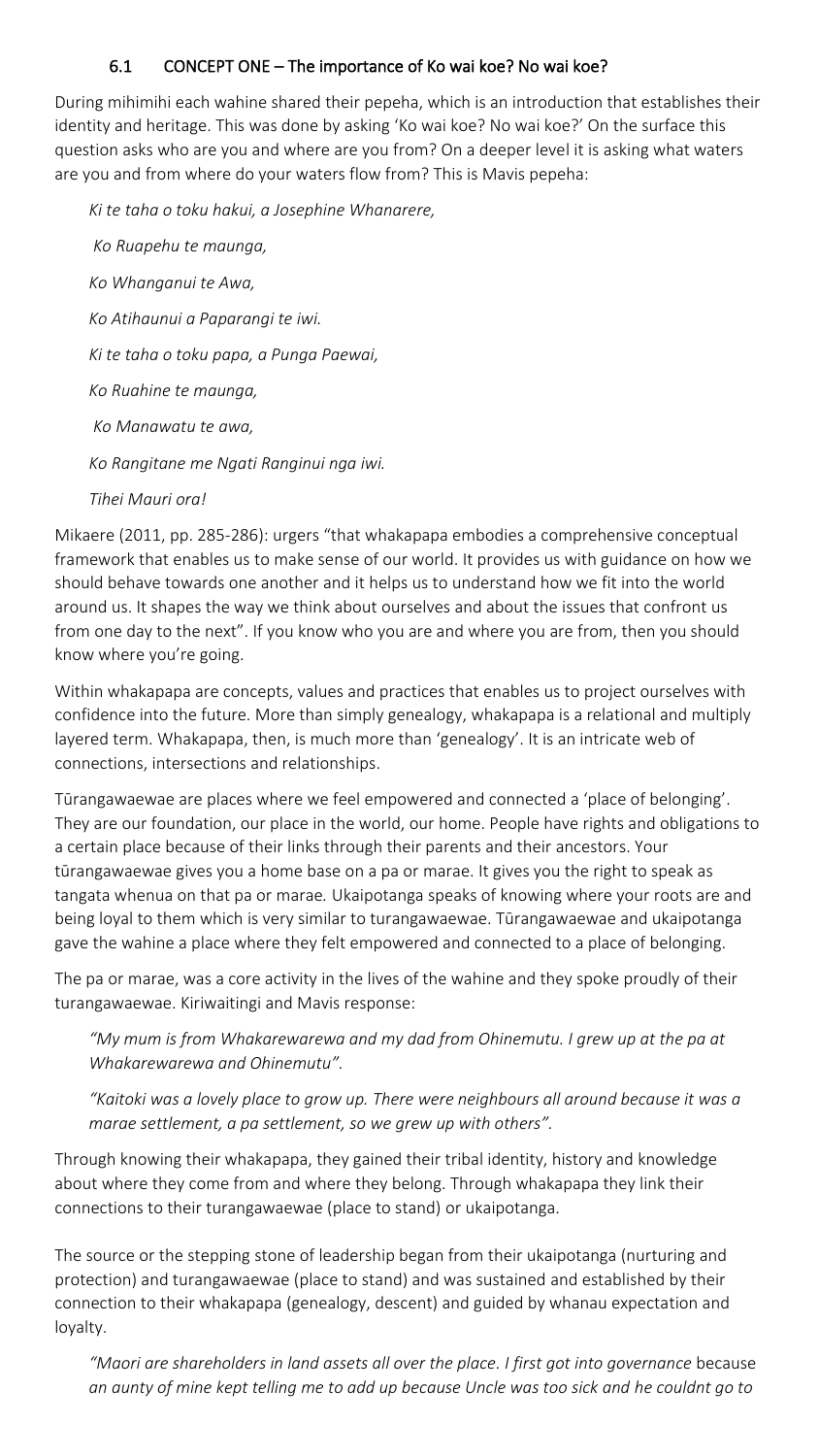*the land hui. I went to the hui and i ended up being nominated as the secretary, then your on the commitee".*

Why did you put yourself forward? Kiriwaitingi and Tina response:

*"People deserve to have a better choice and option. It's not for the pay, flames and glory!"*

*"Raukawa leadership was for male and female, when I was growing up.It was to instill Leadership". (Te mana o te marae)*

Again, whakapapa and connecting to whenua influence the governance work theses wahine toa do for their whanau, hapu, Iwi and/or Maori.

Mavis Mullins: Previously sat on Landcorp board; A member of the Mid-Central and Wairarapa District health board; Massey University Council; 2degree Mobile; Aohanga Incorporated then currently Atihau Whanganui Incorporated; Poutama Trust; Rangitane Tu Mai Ra and Taratahi.

Tina Wilson: Appointed Director of Trade (Trade Commissioner) for New Zealand based in Taiwan. New Zealand Trade and Enterprise's (NZTE) based in Taipei. Member of Massey University New Zealand; Co-chair of Tupu Toa, Chair of Te Iwi o Ngati Tukorehe Trust; a member of the Te Hono movement; alumnus of Stanford University Executive school; Te Hono governance board.

Kiriwaitingi Rei: CEO of Maori Investments; Chair of Putauaki Trust; Ngati awa group holdings; Bay of Plenty Rugby Union; Deputy chair of the Maori Kiwifruit Growers Forum; Kaikoura Gold kiwifruit development GP limited, Tapatahi Limited Partnership, Tarawera land company Limited; Waiu dairy limited partnership.

What is your purpose?

*"I am a farmer; I am a person of the land. I love the energy of the land. My whakapapa from Whanganui tells me Ko te awa au, ko au te awa! (I am the river and the river is me!)* 

*I am a mother and a grandmother. I have seen the struggles of our people in the world and particularly our Maori women. This has made me so motivated to be an exemplar for my sons and daughters, mokopuna, whanau.*

*Land and our future generations take you to a place where the vision and horizons are long, I call this a space where we make mokopuna decisions.*

*These are my core reasons - our Taiao"* 

*"I knew it was a token position, I didn't care, I did the best I could. I was a lone woman doing good things for Maori". Tina.*

Whānau is a social collective group connected through whakapapa (common ancestor) or as the result of a common kaupapa (purpose) (Te Puni Kōkiri, 2005).

*"Whanau and mahi are one and the same. I love my work and my work doesn't feel like work. Our whanau are involved in a number of our businesses". Mavis*

The wahine toa participates had whanau members who were role models such as nans, koro, mum, dad, aunties, uncles, cousins, brother and sister. These whānau members provided guidance, support, strength, courage, shared knowledge and challenged them.

*"Not to have fear to do stuff. With my older brother and sister, I was fearless". Tina*

*"My role models were my Mum, Dad and my aunties and uncles".*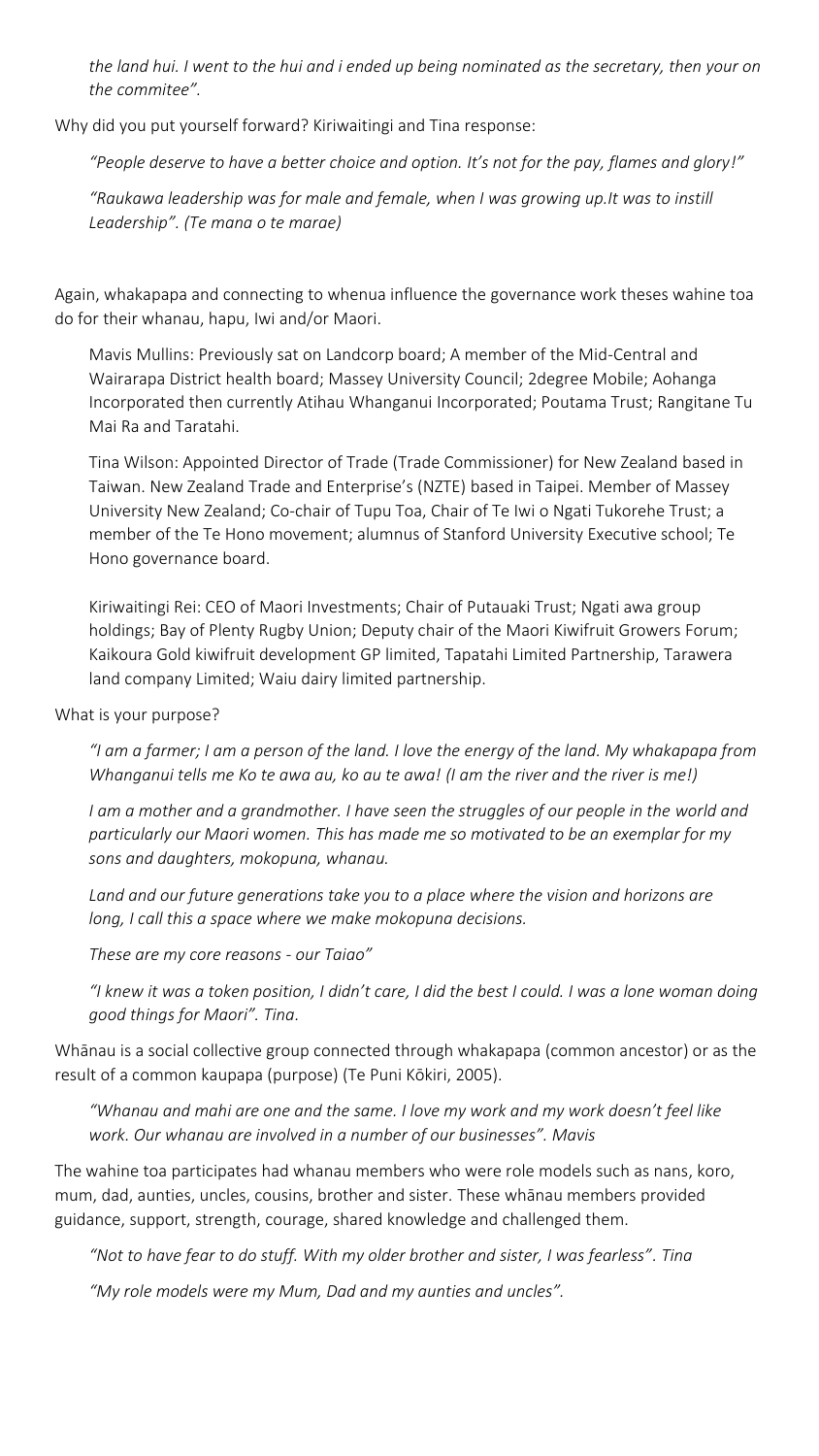## 6.2 CONCEPT TWO – The importance of whanaungatanga to develop leadership.

Whanaungatanga is a relationship between a collective group that is connected through shared experiences which provide individuals in the group with a sense of belonging. (Moorefield, 2011). Whanaungatanga is about people, relationships and expectations. Individuals don't need to be directly related through whakapapa. This concept extends to individuals to whom one develops a close kinship such as a school, sport team, kapahaka group or workplace.

*"Most of the people who came to work for Dad were whanau from either up the river, or Rotorua, or local. It was always very much that whanau thing. Even though the environment has changed we still work hard to maintain that feeling of family because it worked so well back then – and it still works really well now. We were a big whanau even thou not everyone was related to each other. I was so lucky to have a big whanau".*

All these wahine had networks and support groups that also helped them with their wellbeing in certain phase of their lives and careers. They all were apart of the Te Hono bootcamp which is held at Stanford University. Two of the wahine are involved with Poutama trust and two are connected through NZTE

*"Poutama trust 97-98 had a Maori network conference. It was a great mauri top up. Everyone knew everyone".* 

*"Te Hono boot camp: It's the who's who. Mixing with people like Damien O'Connor and little me. I was lucky as my best friend was going too. We made it and it was wonderful. It was an amazing experience. Keeping it real".* 

*"2013 Stanford was life changing. We were loud and proud, Maori women, Maori business with depth and attitude and shared a few nights with the guitar. Committed to the end and held the course, a direct approach to Maori women leadership".*

These relationships were formed from the experienced they shared in the value of whānaungatanga, however manaakitanga is used to care, nurture and support. Because they all walk in the same shoes in their careers and the act of balancing family life, they have a really strong sisterhood bond.

*"My balancer though is my network of sisters, other like-minded women who I can just be me with. My tribe - Liz, Tina and a couple of others are my tuara (back)".*

*"My tuakana Mavis and Liz "Take your sisters with you so you can share your crazy".* 

## 6.3 CONCEPT THREE – The importance of manaakitanga to leadership

Manaakitanga is a powerful way of expressing how Māori communities care about each other's wellbeing, nurture relationships, and engage with one another. Extending manaakitanga requires aroha, respect, humility, kindness and honesty. The value of manaakitanga is often expressed through the responsibility to provide hospitality and protection.

An extension of manaakitanga is the concept of aroha (love, in its widest sense). Aroha can mean respect, concern, hospitality, and the process of giving. Aroha is reflected in the way that tangata whenua volunteer to provide hospitality, in the way that manuhiri become part of the tangata whenua and share in the duties of the day and, more importantly, in the way that people relate to one another.

A workplace culture is the shared values, belief systems, interactions, behaviours and traditions that people in a workplace share. The work environment and culture in your organisation is important. It drives engagement, impacts happiness and satisfaction, and affects performance.

*"A good work culture example is the 'Culture capability plan" It has a Maori platform; connects all 40 offices; It's our lens; our welcome; and the program is amazing. Its manaaki and aroha". Tina*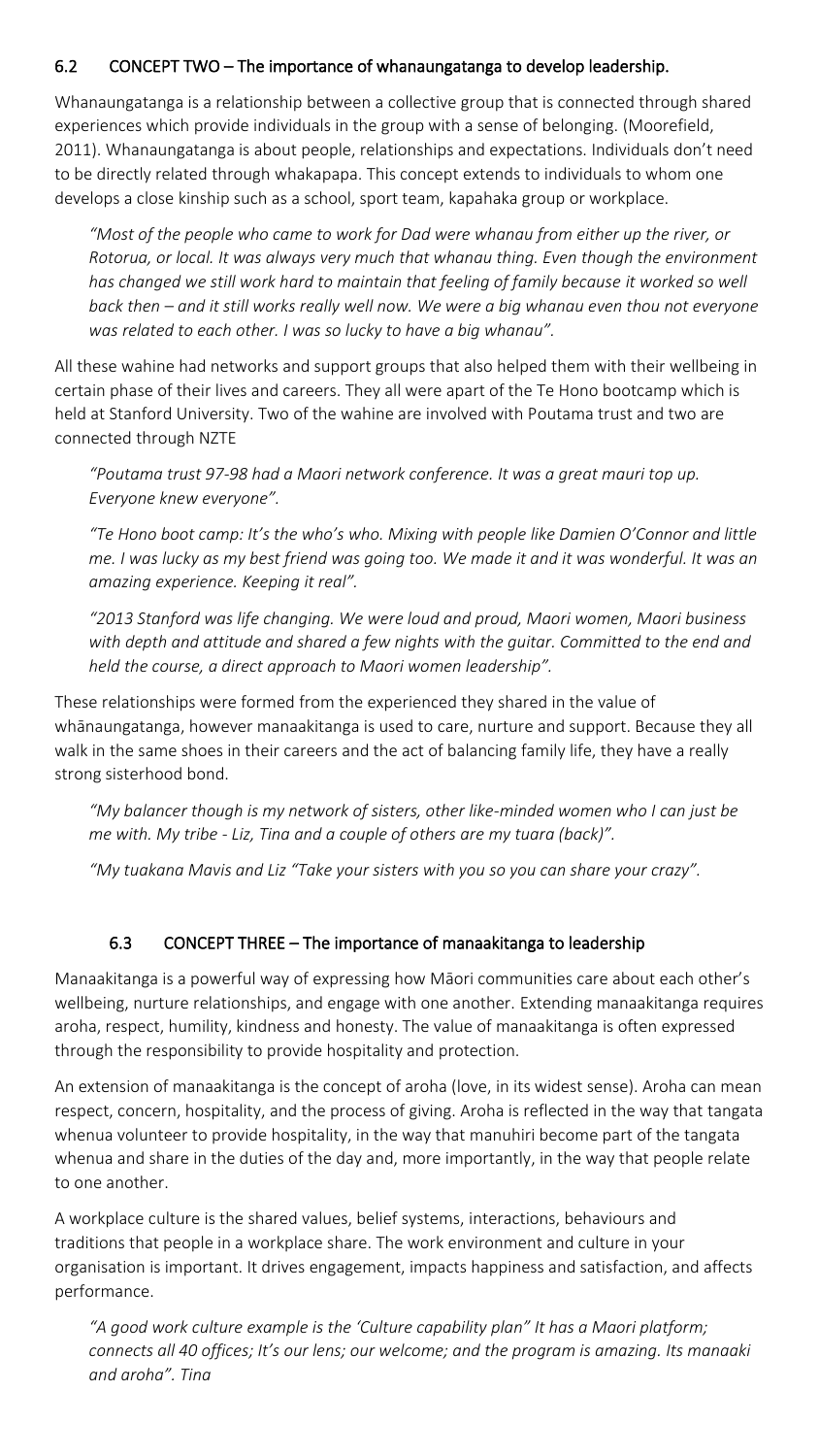Rangatiratanga in the context of education and training refers to the processes of independent thinking and actions, and being part of determining one's decisions for learning. Each of the wahine have engaged in tertiary education and either have a degree in Bachelor of Commerce (B.Com.) Accounting, Bachelor of Maori, law degree, Bachelor of Social Science, Bachelor Arts (Honours) and a Master of Business (MBA).

Learning is an on-going and life long process. It encompasses the "whole cycle of a person's life" (Sharples, 1994, p. 18). We continue to learn through experiences, participation, observation and listening. As expressed by Mavis and Kiriwaitingi

*"Never ending. Lifelong learning. Not all learning is in a classroom or on line. Learning is all around every day. But sooner or later you do need a tohu (qualification)." "My MBA was unfinished business. It made me realise the language of business, the language of the sector, that everything that we did have a name now".* 

Global women *"I like to create a disruptive network, feel uncomfortable, it feels rewarding. I'm use to feeling uncomfortable, try it, you might like it. I think Maori, most of the time like their own company".* 

# 7.0 DISCUSSION

The primary aim of this research project is to explore how to enable more Maori women in the Primary sector to become leaders and influential voices in Aotearoa.

The finding

If you know who you are and where you are from, then you should know where you're going. Your cultural identity through pepeha, whakapapa, ukaipotanga, turangawaewae and whanau.

Whakapapa, or genealogy (dating all the way back to the origin story), is a fundamental principle that permeates the Māori culture. The recitation of whakapapa is a critical element in establishing identity.

The source of leadership began from the ukaipotanga (nurturing and protection) and turangawaewae (place to stand) and was sustained by their connection to their whakapapa (genealogy, descent) and guided by whanau expectation. Whanaungatanga is critical to Maori leadership as it created relationship and networks through manaakitanga. Rangatiratanga of learning was also important to wero (challenge) one's self.

This is illustrated in how they established and sustained connections to their whakapapa and how whakapapa and connecting to whenua influence the mahi (work) they do for their whanau, hapu, iwi and/or Maori.

The interviews emerged four major themes:

- The importance of whakapapa, turangawaewae and ukaipotanga. Ko wai koe? No hea koe?
- Whanau and whanaungatanga is critical to Māori leadership.
- Networking was essential with manaakitanga.
- What about rangatiratanga in your learning?

Traditionally, Māori collective identities were structured around whakapapa (Rangihau, 1975). This concept is still the same today. Whakapapa, turangawaewae and ukaipotanga gave the wahine purpose to engage and enabled them to enter into leadership roles. This was sustained by their connection to their whakapapa. Tūrangawaewae and ukaipotanga gave the wahine a place where they felt empowered and connected to a place of belonging and unity. Whanaungatanga is about relationships and expectations. This doesn't have to be whānau that is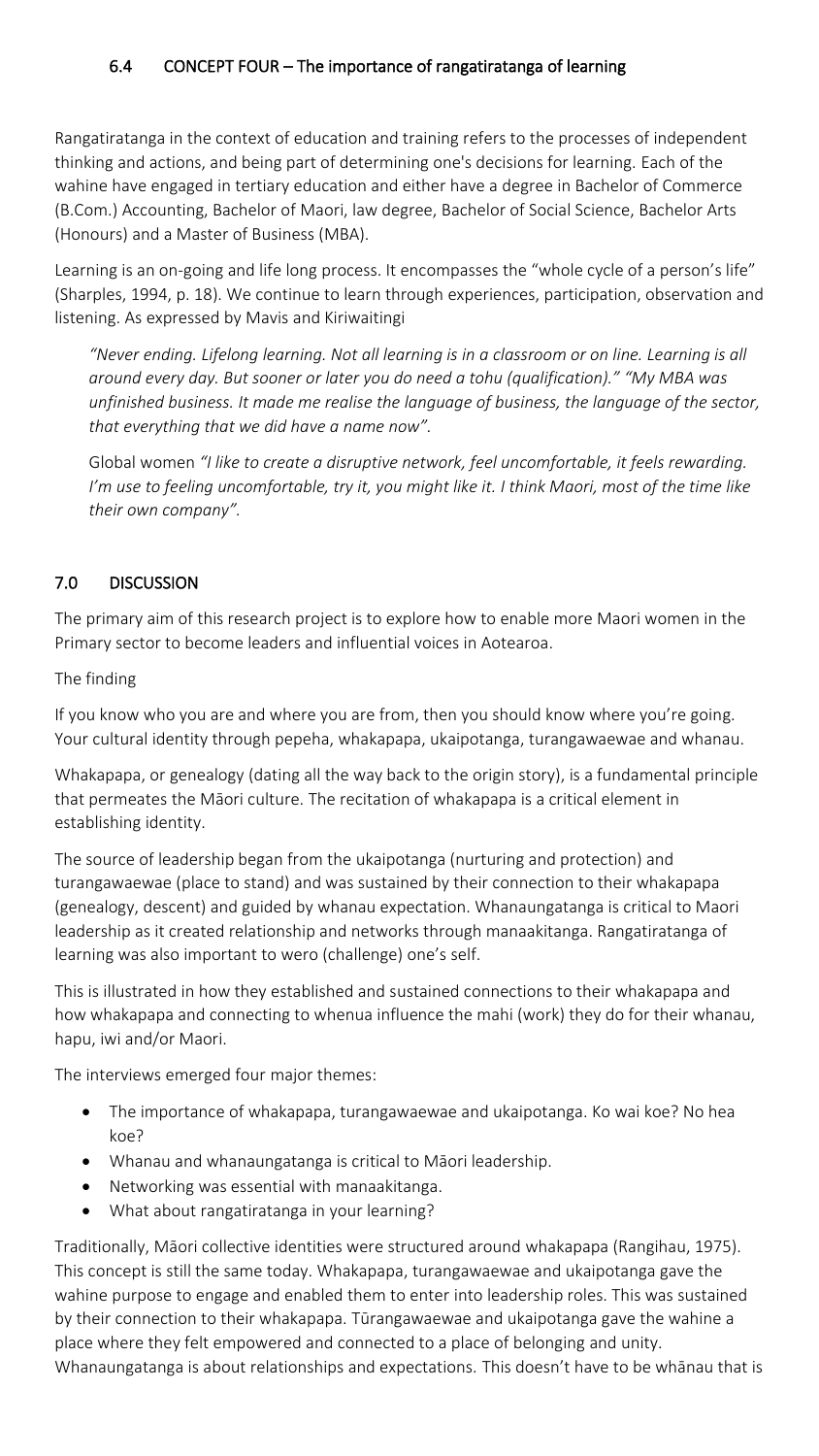directly related to their whakapapa, but those who feel like kin due to shared experience or known as kaupapa based whanau. Shared experiences strengthened and helped provide positive relationships. Whanaungatanga is a foundational value in Māori culture. With relationships, people, and connections central to Māori and Māori wellbeing, without it, you can fall into a cycle of disconnection, disillusion, antipathy, and loneliness.

Whānau relationships and connections with wider groups of people through whakapapa are likely to be more resilient and enduring especially in times of adversity when people need to be there to support each other. However, there are other challenges many whānau experience, often leaving them isolated and disconnected not just from society in general but also from Māori society. In these instances, having advocates, practitioners, or researchers who are also whānau is likely to provide a bridge or link that facilitates a reconnection to wider whānau and Māori society

Whanaungatanga includes aroha (love), a spiritual dimension and bonds that acknowledge heritage (Pere, 1997). Cheryl Rau (2002) acknowledged whanaungatanga as a pedagogy that suited Māori and empowered leadership through collaboration. When team members are allowed to hold on to their heritage and work in a respectful workplace it allows new meanings to evolve around a shared goal. Durie (2003) finds these are important aspects of any leadership where it is about the health of the whole community.

In order for any wahine to thrive, no matter what their cultural heritage, they needed to feel as though they are part of a collective; that they have a place they belong, and strong connections with those they consider whānau. This doesn't have to be whānau that is directly related to their whakapapa, but those who feel like kin due to shared experiences.

Manaakitanga is hospitality, support and care of others. Policies written within an organisation will protect and nurture their employees. Manaakitanga is a powerful way of expressing how Māori communities care about each other's wellbeing, nurture relationships, and engage with one another. Extending Manaakitanga requires aroha, respect, humility, kindness and honesty.

Rangatiratanga in the context of education and learning refers to the processes of independent thinking and actions, and being part of determining one's decisions for learning which was important.

## 8.0 CONCLUSIONS

The primary aim of this research project is to explore how to enable more Maori women in the Primary sector to become leaders and influential voices in Aotearoa.

This paper explored where the source of leadership began. It began from the ukaipotanga (nurturing and protection) and turangawaewae (place to stand) the stepping stone that enabled leadership was sustained and driven by their connection to their whakapapa (genealogy, descent) and guided by whanau expectation. Whanau gave purpose, guidance, support, confidence, identity, wellness, aroha and manaakitanga. Rangatiratanga of learning gave knowledge, skills, confidence to flourish. Whanaungatanga which is critical to Maori leadership created relationship and networks through manaakitanga that gave wellness, skills, confidence, development, support, strength with aroha.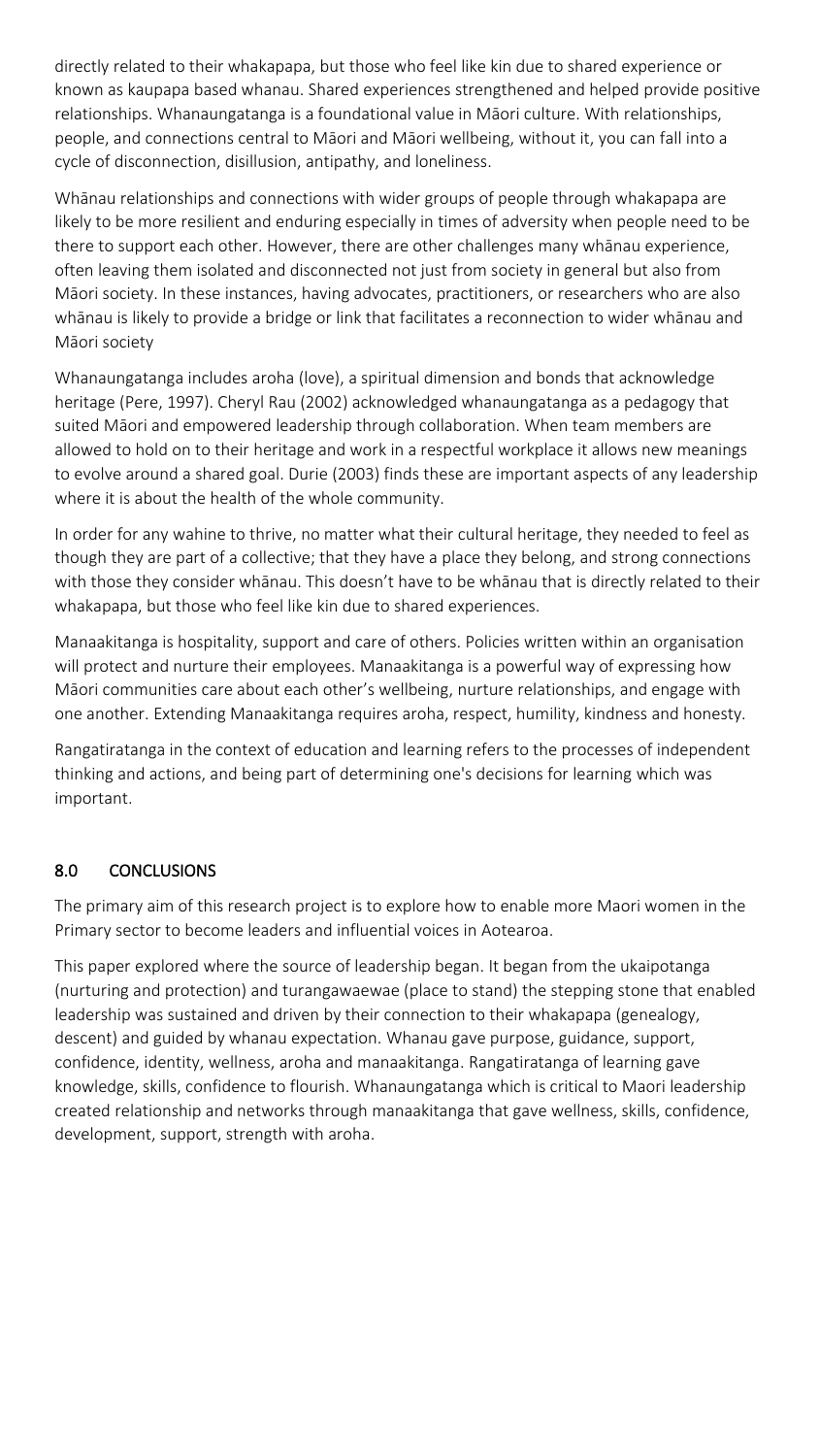#### 9.0 RECOMMENDATIONS

"Ma tou rourou, ma tāku rourou ka ora te iwi".

"With your food basket and my food basket the people will thrive".

This whakataukī encapsulates the notion that while working in isolation might result in survival, working together can take people beyond survival and onto prosperity.

The recommendation is to enable Aotearoa is to find a kiwi solution for creating paths for successful women and find a new pathway for business forward bringing together the best of Maori and other cultures for a unique Aotearoa organisation culture.

- 1. The concept of whanau, turangawaewae and the use of Maori values such as manaakitanga, whanaungatanga and rangatiratanga should be adopted and aligned into company policies in an organisation.
- 2. Actively engage all wahine to lead at different levels in an organisation through whanaungatanga. Genuinely build relationships, get to know your staff and their families. Create an environment where your staff will build trust and respect through manaakitanga.
- 3. A work culture that actively promotes Māori values such as whanaungatanga, manaakitanga, rangatiratanga in the workplace will be beneficial to employees, especially the majority of Maori that are employed into the entry level jobs in the rural work force. Māori employees tend to support the workplace culture if it reflects their values (Hook et al., 2007), and they are more likely to show support to the employer and remain in the organisation (Haar & Brougham, 2011).
- 4. Helping wahine to develop their confidence is key to prepare future leaders of the organisation. Create forums where potential women employees could engage and contribute more. This would give them an opportunity to be creative, build a strong network and also pursue their interest outside of their regular work.
- 5. Leaders in influential roles who reflect their employees are said to create a space that enables a sense of belonging. This would include a culturally safe space that is supported by staff. Groups said they want their circumstances understood, for their strengths to be seen, and a manager who believes they can be successful.
- 6. Tuakana and Teina mentors and sisterhood networks. Building relationships with peers, senior management and mentors are key to career success. One way to do this is to connect junior women with senior women leader mentors and to encourage networking opportunities at all levels. However, men mentors should be used too. This culturally relevant support programme was developed to give Māori learners a 'sense of belonging' (whanaungatanga) and a 'place of belonging' (tūrangawaewae). This will also give them an opportunity to interact with and show their presence to the senior leadership while working on specific tasks. Also, this will help them to create networking opportunities regardless of the level of the employees.
- 7. Currently, I see a lot of white men in leadership roles I feel we need to identify and celebrate more Maori women leaders and enhance their visibility. They can have session for the women employees to interact with senior Maori women leaders and gain firsthand knowledge about work, personal life, difficulties and experiences they faced on their journey to become leaders.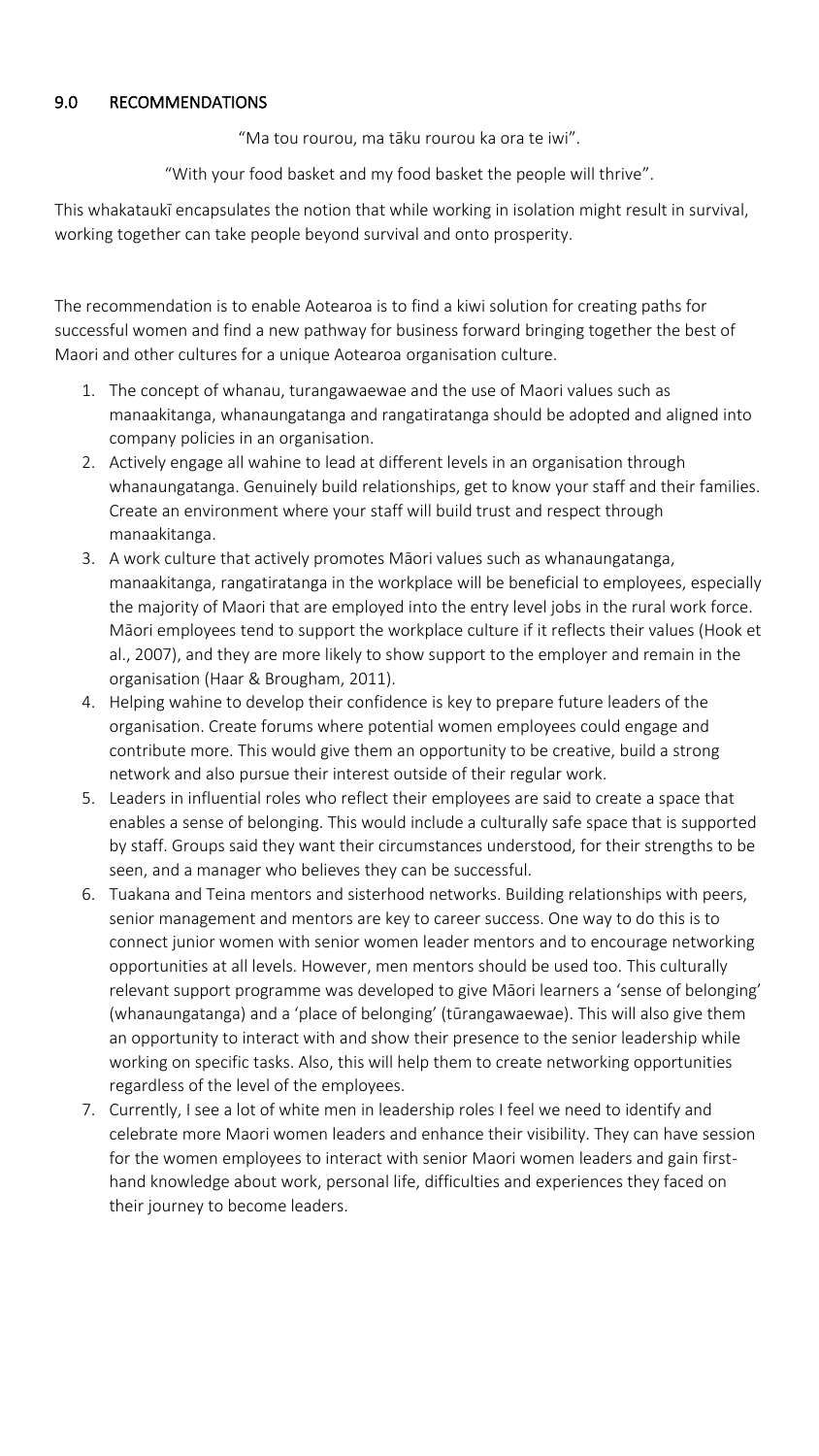## 10. REFERENCES

AAUW. (2016). Barriers and bias: The status of women in leadership. Retrieved from: <https://www.aauw.org/resources/research/barrier-bias/>

Avolio, B.J. and Gardner, W.L. (2005). Authentic Leadership Development: Getting to the Root of Positive Forms of Leadership. The Leadership Quarterly, 16, 315-338. <http://dx.doi.org/10.1016/j.leaqua.2005.03.001>

Barlow, C. (1991). Tikanga whakaaro: Key concepts in Māori culture. Auckland, New Zealand: Oxford University Press.

Barlow, C. (1993). Tikanga Whakaaro: key concepts in Māori culture. Auckland, New Zealand: Oxford University Press.

Best, E. (1924). The Māori as he was. Wellington: Dominion Museum.

Burns, J. (1978). Leadership. Harper & Row. New York.

Business and Economic Research Limited. (2018). Te Ōhanga Maori 2018. Retrieved from: [https://www.rbnz.govt.nz/-/media/ReserveBank/Files/Publications/Research/Te-Ohanga-Maori-](https://www.rbnz.govt.nz/-/media/ReserveBank/Files/Publications/Research/Te-Ohanga-Maori-Report-2018.pdf?revision=7eae6b2b-14d1-480e-95b8-fb57e6ba6e8e)[Report-2018.pdf?revision=7eae6b2b-14d1-480e-95b8-fb57e6ba6e8e](https://www.rbnz.govt.nz/-/media/ReserveBank/Files/Publications/Research/Te-Ohanga-Maori-Report-2018.pdf?revision=7eae6b2b-14d1-480e-95b8-fb57e6ba6e8e)

Business Insider. (2014). Why women are more effective leaders than men. Retrieved from: <https://www.businessinsider.com/study-women-are-better-leaders-2014-1?r=AU&IR=T>

Craig, R., Taonui, R., & Wild, S. (2012). The concept of taonga in Māori culture: insights for accounting. Accounting, Auditing & Accountability Journal, 25(6)

Diamond, P. (2003). A fire in your belly: Māori leaders speak. Wellington, New Zealand: Huia Publishers.

Dr Andrews, S. (2018). Gender barriers and solutions to leadership. Retrieved from: <https://trainingindustry.com/magazine/issue/gender-barriers-and-solutions-to-leadership/>

Durie, M. H. (2003). Nga Kahui Pou: Launching Maori futures, Huia, Wellington.

Grant Thornton. (2018). Proportion of women in New Zealand senior leadership roles has hit rock bottom. Retrieved from: [https://www.grantthornton.co.nz/press/press-releases-](https://www.grantthornton.co.nz/press/press-releases-2018/proportion-of-women-in-nz-senior-leadership-roles-has-hit-rock-bottom/)[2018/proportion-of-women-in-nz-senior-leadership-roles-has-hit-rock-bottom/](https://www.grantthornton.co.nz/press/press-releases-2018/proportion-of-women-in-nz-senior-leadership-roles-has-hit-rock-bottom/)

Greenleaf, R.K. (1991). The servant as leader. Indianapolis, IN: The Robert K. Greenleaf Centre. (Originally published in 1970, by Robert K. Greenleaf).

Greenleaf, R.K. (1996). On becoming a servant-leader. San Francisco: Josey-Bass Publishers.

Greenleaf, R. K. (2002). Essentials of servant-leadership. In L. C. Spears & M. Lawrence (Eds.), Focus on leadership: Servant-leadership for the 21st century (pp 19-25). New York: John Wiley.

Henry, E. Y. (1994). Rangatira Wahine: Maori Women Managers & Leadership. (Doctoral dissertation, University of Auckland).

Holmes, J. (2007). Humour and the construction of Māori leadership at work. Leadership, 3(1), 5- 27. doi: 10.1177/1742715007073061

Holmes, J., Vine, B., & Marra, M. (2009). Māori men at work: Leadership, discourse, and ethnic identity. Intercultural pragmatics, 6(3), 345-366. doi: 10.1515/IPRG.2009.018

Katene, S. (2010). Modelling Māori leadership: What makes for good leadership? MAI Review, 2010. Retrieved from:<http://www.review.mai.ac.nz/index.php/MR/article/viewFile/334/477>

Kouzes, J. M., & Posner, B. Z. (2007). The leadership challenge (4th ed., pp. 27-41). San Francisco, CA: Jossey Bass.

Kukutai, T. (2003). The dynamics of ethnicity reporting: Maori in New Zealand. Wellington, New Zealand: Te Puni Kokiri.

Mahuika, A. (1992). Leadership: Inherited and achieved. In M. King (Ed.), Te ao hurihuri: Aspects of Māoritanga (pp. 42-62). Auckland, New Zealand: Reed Publishing Group.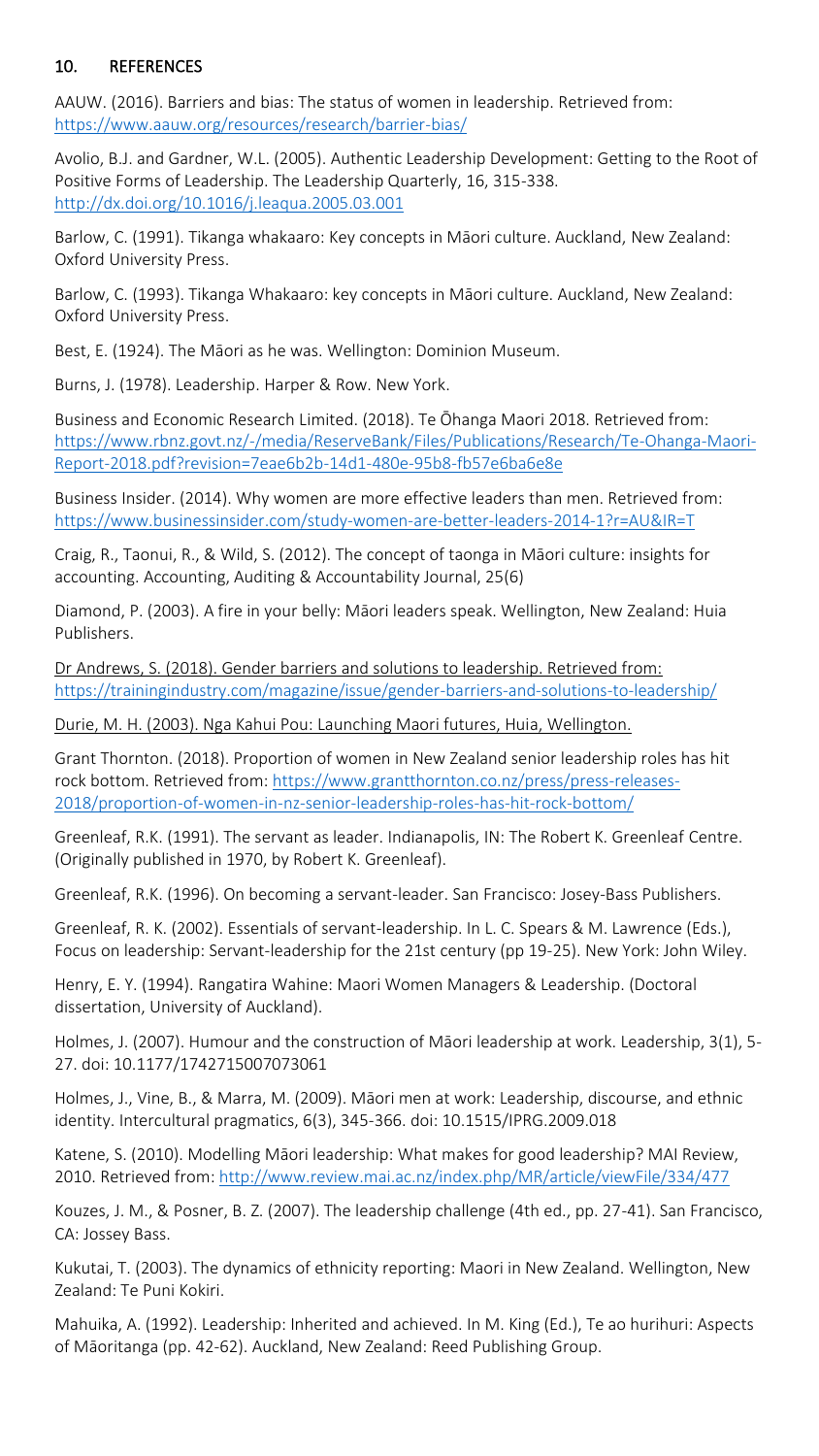McIntosh, T. (2005). Maori identities: Fixed, fluid, forced. In J. H. Liu, T. McCreanor, T. McIntosh, & T. Teaiwa (Eds.), New Zealand identities: Departures and destinations. Wellington, New Zealand: Victoria University Press.

McKinsey & Company. (2015). Why diversity matters. Retrieved from:

[https://www.mckinsey.com/~/media/mckinsey/business%20functions/people%20and%20organi](https://www.mckinsey.com/~/media/mckinsey/business%20functions/people%20and%20organizational%20performance/our%20insights/why%20diversity%20matters/why%20diversity%20matters.pdf) [zational%20performance/our%20insights/why%20diversity%20matters/why%20diversity%20ma](https://www.mckinsey.com/~/media/mckinsey/business%20functions/people%20and%20organizational%20performance/our%20insights/why%20diversity%20matters/why%20diversity%20matters.pdf) [tters.pdf](https://www.mckinsey.com/~/media/mckinsey/business%20functions/people%20and%20organizational%20performance/our%20insights/why%20diversity%20matters/why%20diversity%20matters.pdf)

McKinsey & Company. (2017). Women in the workplace 2017. Retrieved from: [https://wiw](https://wiw-report.s3.amazonaws.com/Women_in_the_Workplace_2017.pdf)[report.s3.amazonaws.com/Women\\_in\\_the\\_Workplace\\_2017.pdf](https://wiw-report.s3.amazonaws.com/Women_in_the_Workplace_2017.pdf)

Mead, H. M. (1997). Landmarks, bridges and visions: Aspects of Maori culture. Victoria University Press. Wellington.

Mead, H. (2003). Tikanga Maori. Wellington. Huia Publishers.

Mead, H. (2004). Tikanga Māori: living by Māori Values. Huia Publishers and Te Whare Wananga o Awanuiārangi.

Mikaere, A. (2011). Colonising Myths- Māori realities: He rukuruku whakaarā, Wellington, New Zealand: Huia Publishers and Te Wānanga o Raukawa.

Ministry of Women's Affairs. (2013). Realising the opportunity: Addressing New Zealand's leadership pipeline by attracting and retaining talented women. Retrieved from: [https://women.govt.nz/documents/realising-opportunity-addressing-new-zealand%e2%80%99s](https://women.govt.nz/documents/realising-opportunity-addressing-new-zealand%e2%80%99s-leadership-pipeline-2013)[leadership-pipeline-2013](https://women.govt.nz/documents/realising-opportunity-addressing-new-zealand%e2%80%99s-leadership-pipeline-2013)

Ministry for Women. (2020). 2020 Stocktake of Gender, Maori, Pacific and ethnic diversity on public sector boards and committees. Wellington. Ministry for Women. Retrieved from: [https://women.govt.nz/sites/public\\_files/4573\\_MFW\\_Gender%20and%20Ethnicity%20Stocktake](https://women.govt.nz/sites/public_files/4573_MFW_Gender%20and%20Ethnicity%20Stocktake%202021_FINAL%203_web.pdf) %202021 FINAL%203 web.pdf

Ministry for Women. (2021). Annual Report For the year ended 30 June 2021 Te Pūrongo-ā-Tau Mō te tau i mutu i te 30 o ngā rā o Pipiri 2021 2021. Retrieved from: [https://women.govt.nz/sites/public\\_files/Annual%20Report%202021\\_WEB.pdf](https://women.govt.nz/sites/public_files/Annual%20Report%202021_WEB.pdf)

Moorfield, J. (2011). Te Aka: Māori-English, English-Māori Dictionary. Auckland, New Zealand: Pearson.

Morris, J. (1997). Women's Experience of the justice system. Victoria University of Wellington Law Review (pp.649-662). [http://www.nzlii.org/nz/other/nzlc/report/R82/R82-](http://www.nzlii.org/nz/other/nzlc/report/R82/R82-17_.html#Heading1841) 17 .html#Heading1841

New Zealand History. (2020). Meri Mangakāhia Biography. Retrieved from: <https://nzhistory.govt.nz/people/meri-te-tai-mangakahia>

New Zealand Law Commission. (2003). Report 82 Dispute resolution in the family court: Gender bias. Retrieved from: https://www.austlii.edu.au/nz/other/nzlc/report/R82/R82-17.html

New Zealand parliament. (2020). Celebrating Whina Cooper and the fight for Maori land rights. Retrieved from: [https://www.parliament.nz/en/get-involved/features/celebrating-dame-whina](https://www.parliament.nz/en/get-involved/features/celebrating-dame-whina-cooper-and-the-fight-for-maori-land-rights/)[cooper-and-the-fight-for-maori-land-rights/](https://www.parliament.nz/en/get-involved/features/celebrating-dame-whina-cooper-and-the-fight-for-maori-land-rights/)

Pere, R. (1987). To us the dreamers are important. In S. Cox (Ed.), Public & private worlds: women in contemporary New Zealand. (pp. 53-65). Wellington, New Zealand: Allen & Unwin.

Pere, R. (1994). *Ako: Concepts and Learning in the Maori Tradition.* Wellington: Te Kohanga Reo National Trust Board.

Rangihau, J. (1975). Being Maori. In M. King (Ed.), Te ao hurihuri: The world moves on (pp. 221– 223). Wellington, New Zealand: Hicks Smith and Sons.

Rau, C. (2002). *Te ahutanga atu o toku whanau.* Unpublished Masters Dissertation, University of Waikato.

Simmonds, N., 2011. Mana wahine: Decolonising politics. Women's Studies Journal, 25(2):11-25.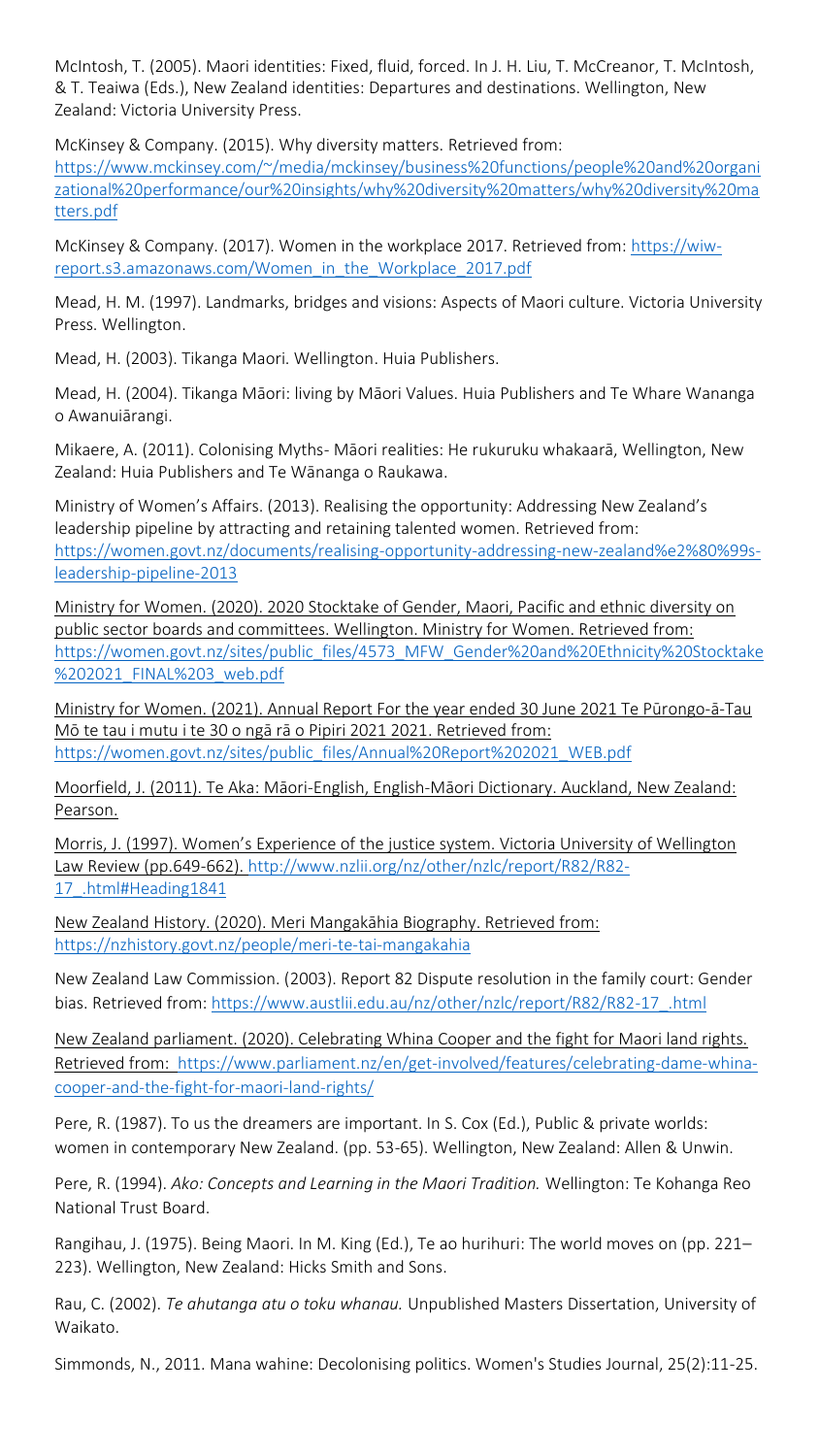Sharples, P. (1994). Kura Kaupapa. In H. McQueen (Ed.), Education is Change - Twenty Viewpoints (p. 14). New Zealand: Bridget Williams Books.

Statistic of New Zealand. (2020). Maori Population estimate. Retrieved from: <https://www.stats.govt.nz/information-releases/maori-population-estimates-at-30-june-2020>

Tamati, A. (2011). Te Mana tangata - Leadership stories. Journal of Educational Leadership, Policy and Practice, Vol 26, (2). 69-74.

Te Puni Kokiri. (2006). Hei Whakamārama i ngā Āhuatanga o te Tūrua Pō - Investigating Key Māori Business Characteristics for Future Measures: Thinking Paper. Retrieved from: https://www.tpk.govt.nz/en/a-matou-mohiotanga/business-and-economics/investigating-keymaori-business-characteristics

Te Rangihiroa, P. (1949). The coming of the Māori. Māori purposes fund board. Wellington: Whitcombe and Tombs.

Te Karaka. (2015). He aha te kai a te rangatira? He kōrero, he kōrero, he kōrero. What is the food of the leader? It is knowledge. It is communication. Retrieved from: [https://ngaitahu.iwi.nz/our\\_stories/he-aha-te-kai-a-te-rangatira-he-korero-he-korero-he-korero](https://ngaitahu.iwi.nz/our_stories/he-aha-te-kai-a-te-rangatira-he-korero-he-korero-he-korero-what-is-the-food-of-the-leader-it-is-knowledge-it-is-communication/)[what-is-the-food-of-the-leader-it-is-knowledge-it-is-communication/](https://ngaitahu.iwi.nz/our_stories/he-aha-te-kai-a-te-rangatira-he-korero-he-korero-he-korero-what-is-the-food-of-the-leader-it-is-knowledge-it-is-communication/)

Te Rito, P. (2006). Leadership in Māori, European cultures and in the world of sport. MAI Review (1), 1-19.

Walker, R. (1978). The relevance of Maori myth and tradition, in Te Ao hurihuri: Aspects of Maoritanga. Methven. Auckland.

Walker, R. (1990). Ka whawhai tonu matou: Struggle without end. Auckland, New Zealand: Penguin Books.

Walker, R. (2006). Maori conceptions of leadership and self-determination, in Political leadership in New Zealand, Oxford University Press, Auckland.

Whiting, L. S. (2008). Semi structured interviews: Guidance for novice researchers. Retrieved from:<https://uhra.herts.ac.uk/bitstream/handle/2299/7736/Appendix%206.pdf?sequence=11>

Wolfgramm, R., & Henry, E. (2015). Wahine Toa, Māori Women Warrior Leaders In The Screen Industry, In Women And Leadership Around The World, Eds. Madsen And Longman, International Leadership Association, Information Age Publishing.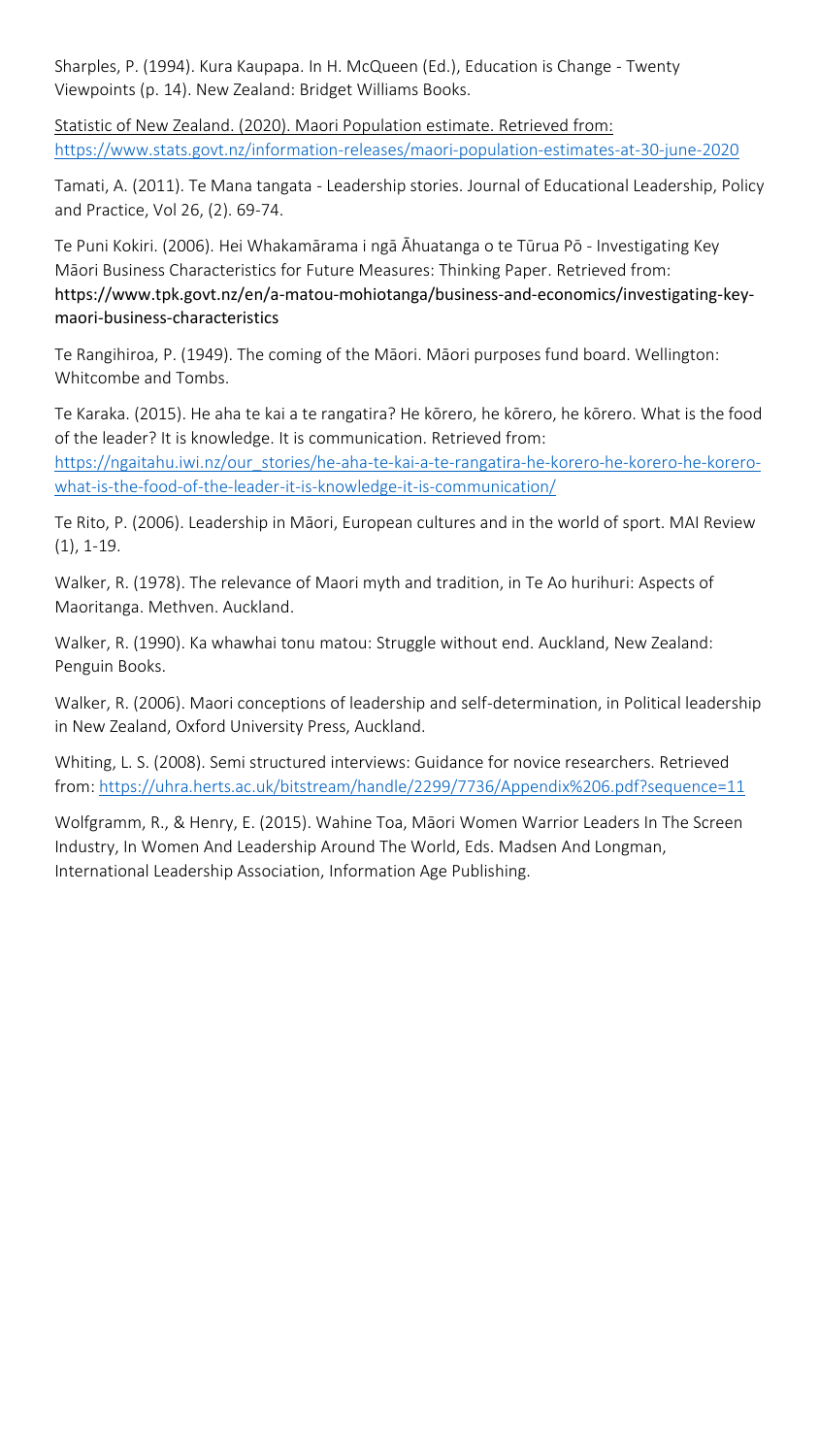#### 11.0 APPENDICIES

#### 11.1 LETTER TO WAHINE TOA PARTICIPATES

Tena koe

Nga mihi maioha kia koe

*Ko Maungapohatu te maunga*

- *Ko Ohinemataroa te awa*
- *Ko Tauarau me Waikirikiri nga marae*

*Ko Ngati Rongo me Hamua nga hapu*

*Ko Mataatua te waka*

*Ko Tuhoe te Iwi*

*Ko Sharleen Temara ahau*

I am asking if it is possible for you to participate in my research project, which is a requirement to complete my Taitokerau Kellogg's Rural leadership programme. The focus of this research project is on exceptional Māori Women leaders in senior leadership roles and influential voices on Primary sector boards.

#### The purpose of the research

The primary aim of this research project is to explore how to enable more Maori women in the Primary sector to become leaders and influential voices in Aotearoa.

The area for investigation includes the following:

- Identify whether upbrining and significant people and events influenced the career path that they took.
- Identify their leadership style, skills and values that these leaders bring to their roles within their organisation that is unique, specifically as Maori women.
- Identify challenges they face during their leadership journey.
- Identify strategies they used to overcome and/or navigate these challenges.
- Identify what more did they need to be an influential voice on Primary sector boards.
- What mechanisms are employed to ensure the transmission of leadership across generations.
- How best are wahine Maori leaders grown.
- Explore what this means for the future of wahine Maori leaders.

In asking these questions I hope to illuminate common themes in your personal experience and perspective as a wahine Maori leader in the Primary sector and/or boards that will help me answer my question how to get more wahine Maori become leaders in our Primary sectors.

#### What's involved for participants?

In this project, I would like to discuss your experiences, perceptions and reflections of your conduct and performance in your leadership role, specifically as a Maori woman. It will involve a one-to-one interview, either by zoom or for about an hour, this could go longer if necessary. I will take notes and seek your approval to record the conversation by digital recorder.

What will happen with the information? You will have the option of whether you wish to be identified or not. Private and confidential information will remain confidential. Data will be password-secured on my computer and identities will be protected by using pseudonyms instead of real names. I will be the only person who will have access to the data collated. All caution will be taken to ensure any sensitive information is treated appropriately.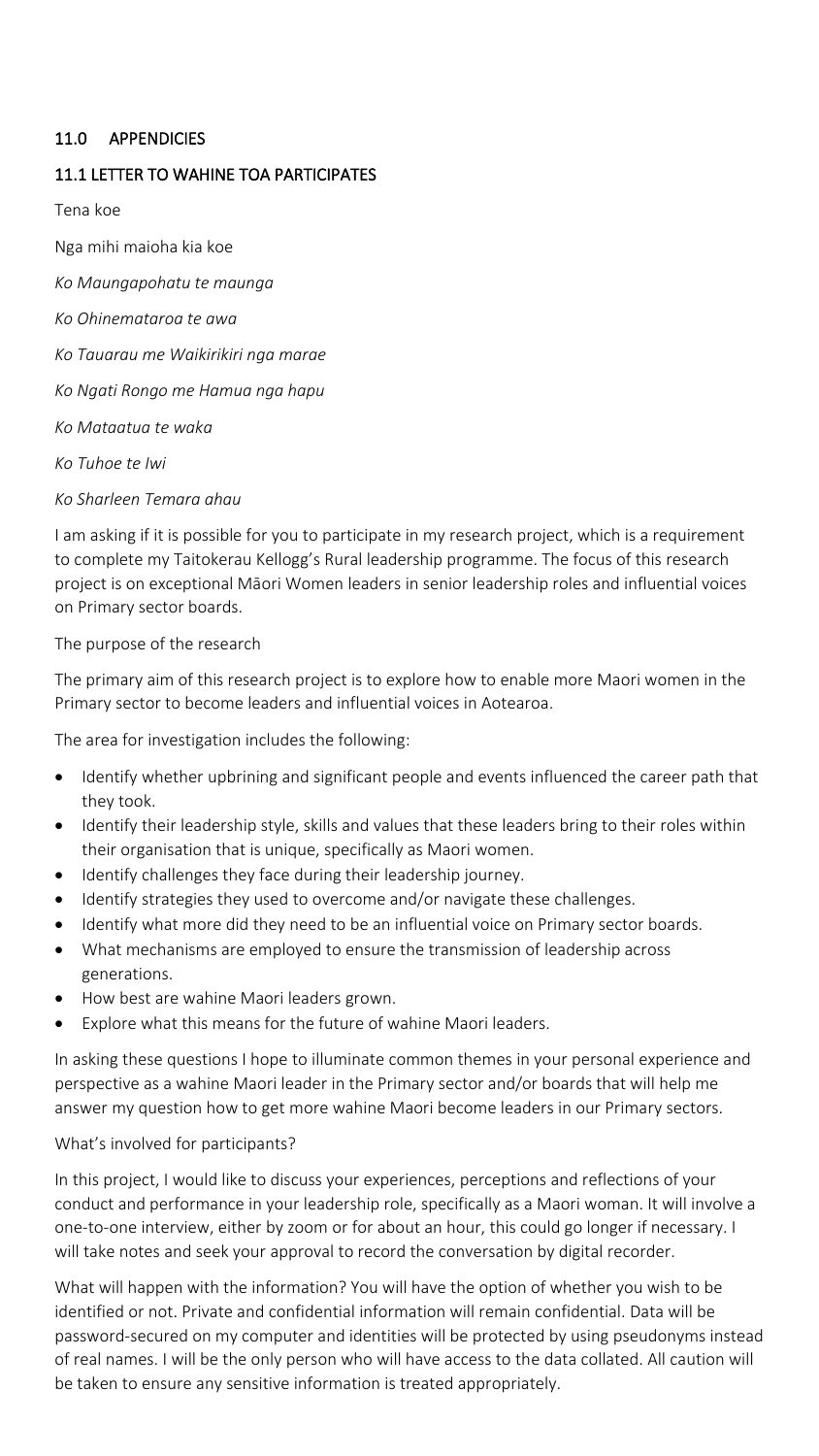If you take part in this research project, you have the right to:

- refuse to answer any question(s) or completely withdraw from the research;
- after completion of the interview, retract all your data from the study without any explanation; and
- be given access to a summary of the key findings after completion of the study.

I will verbally ask your permission to allow me to use the information you provide to conduct my research. I will also require your consent to record your interview. This is to ensure I don't miss any valuable sharing of information. All information will be secured throughout the duration of this project and destroyed at the completion of my Taitokerau Kellogg Rural Leadership Programme.

Can you please let me know as soon as you can if you are able or unable to participate, so I can organise an interview via zoom or phone or a backup plan.

My contact details are:

Email: [sharleen@onyxhorticulture.co.nz](mailto:sharleen@onyxhorticulture.co.nz)

Cell phone: 021963498

I eagerly await your reply

Kia haumaru to noho me to whanau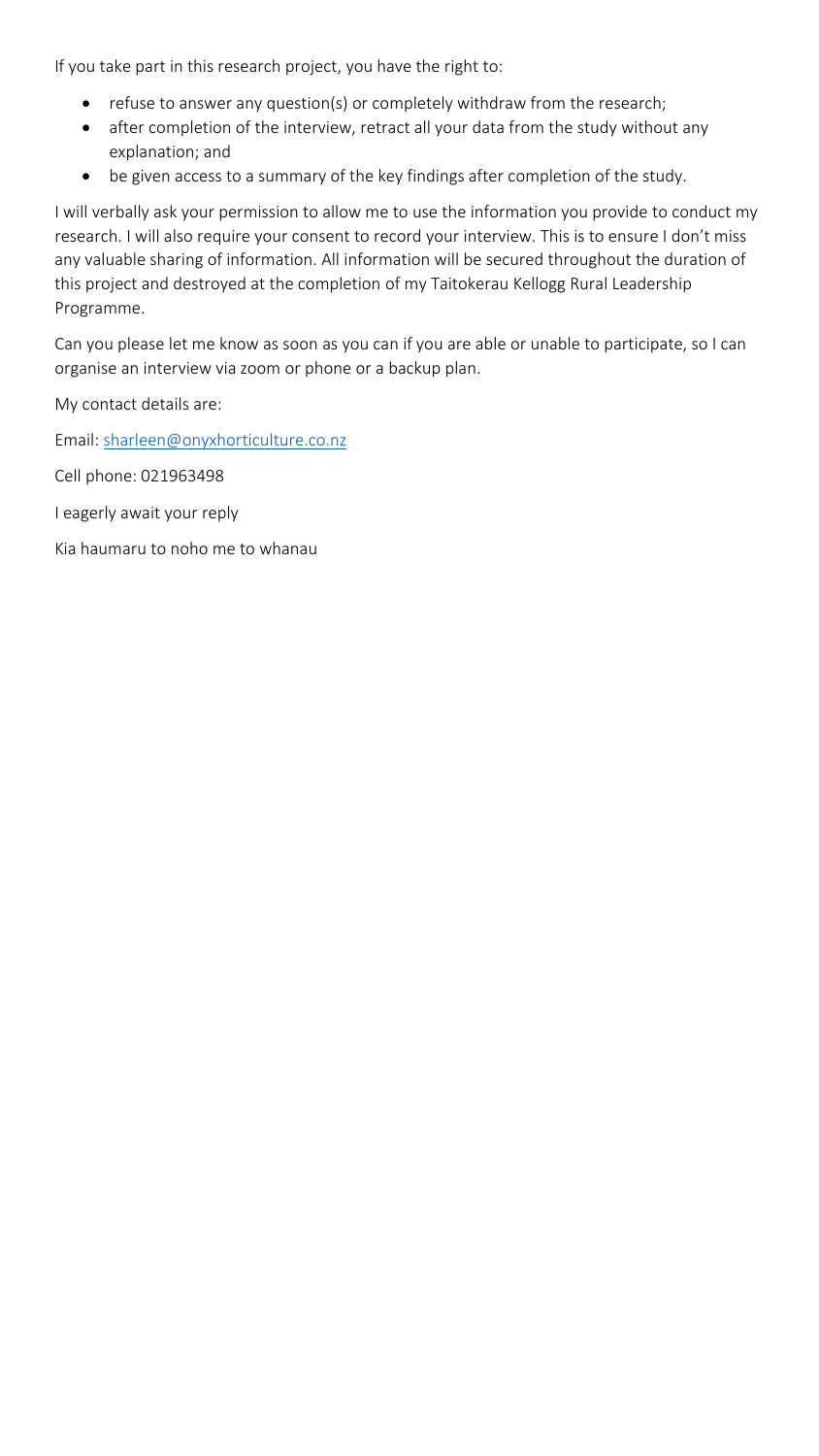## 11.2 THE INTERVIEW WITH WAHINE TOA PARTICIPATES

#### Mavis Mullins

Whakapapa to Rangitane, Te Atihanui a Paparangi, Ngati Ranginui

Born and Bred in Dannevirke in the Central Hawkes Bay. A mother of four, with two daughters and two sons. A grandmother to 16 mokopuna with one on the way, and a great grandmother of two. Mavis is a farmer. She and husband Koropiko bought the family shearing business, Paewai Mullins Shearing that was started by her koroua.

In the late 1990s Mavis was appointed to the board of Landcorp – a role she held for seven years. Since then, she has been a member of the Mid-Central and Wairarapa District Health Boards and the Massey University Council. Her past governance roles have included 2degrees Mobile and Aohanga Incorporation, and she currently chairs Atihau Whanganui Incorporation, Poutama Trust, Rangitane Tu Mai Ra and Taratahi.

What was your upbrining?My childhood was spent at Kaitoki, just outside Dannevirke. My Dad was Punga Paewai and he farmed ancestral land that came through his mum, Mavis Barclay. Dannevirke was my dad's turangawaewae. My Mum was from Kaiwhaiki up the Whanganui River.

It was one of those great upbringings where there was sheep and lambs and feeding out at the back of the tractor and walking to school. No car to pick you up, so you walked home in the rain and played in the puddles and stuff like that. Kaitoki was a lovely place to grow up. There were neighbours all around because it was a marae settlement, a pa settlement, so we grew up with others.

When we were growing up, rugby and shearing were the centre of our universe. I grew up with six siblings.

Yes. Sheep and beef. And this goes way back to our grandparents. Farming then wasn't farming now. To supplement the farm income, they all went shearing and scrub cutting. As kids we had a wonderful time roaming around between the sheds and the shearing quarters, and everyone was aunty and uncle.

Most of the people who came to work for Dad were whanau from either up the river, or Rotorua, or local. It was always very much that whanau thing. Even though the environment has changed we still work hard to maintain that feeling of family because it worked so well back then – and it still works really well now. We were a big whanau even thou not everyone was related to each other. I was so lucky to have a big whanau.

Business was always there in our family, and the shearing was a big part of it. We didn't have an office. That was the kitchen table. And there were no office hours, so the phones could be ringing at all hours of the day or night.

We heard the reo as we grew up. But it wasn't always around us. Up the river was different. We were always left out because, without the reo, we didn't know what the heck was going on there. But that's why you have cousins. They let you know.

The reo didn't really come back into our whanau until we had children and kohanga reo came about.

#### Schooling?

My schooling was not as flash as you guys but I went to Dannevirke South School. My dad's family were of the Mormon faith, I was lucky to be able to go to Church College in Hamilton. That was a fantastic time. Even though I didn't like being away from home, it really was a home away from home. I mixed with a whole range of people from as far afield. The Mormon Church had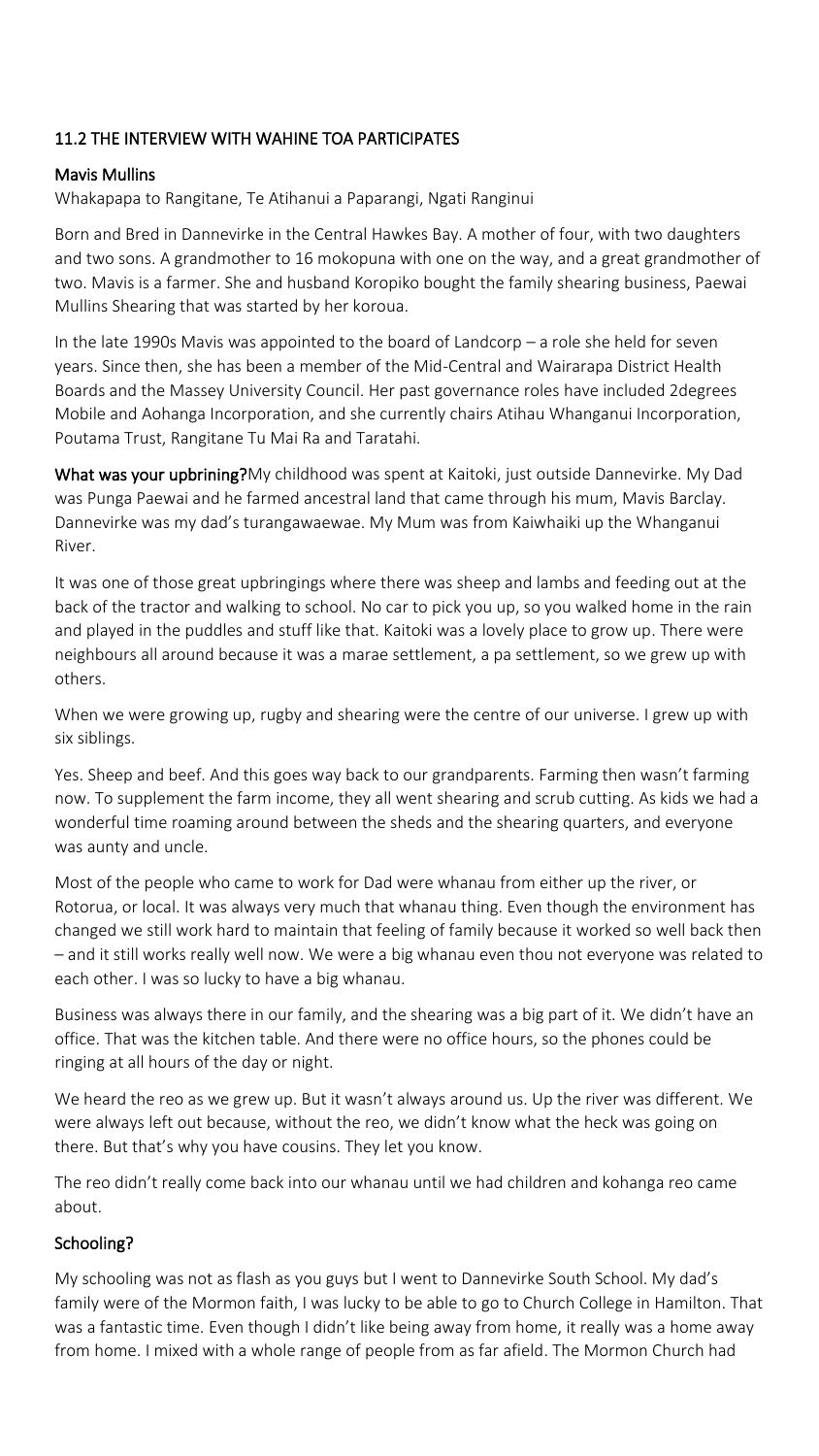spread into the Pacific, so Tahitians and Rarotongans were there too. It was a real mix. And with American teachers, it was something quite different.

I had five years there, up to the  $7<sup>th</sup>$  form – and then I ventured out into the world and went to Wellington to attend Victoria University. I didn't last long there. It was just too much too soon. I was born and bred in Dannevirke, so it was a closed netted, protective, embracing kind of environment. Church College was pretty much the same. And then, all of a sudden, off to Wellington where there was none of that.

Also, it was a very political Wellington back then with Nga Tamatoa. And some of the Maori leaders we recognise today were young people I remember back then. They were very strong advocates. But to me that was almost threatening. It was just too scary for me at that stage. I had no appreciation of it. I just didn't get it. So, I ended up going back home.

That's where I met my husband. He was working for my dad. Dad and his brothers were shearing contractors and there was this very handsome young presser who caught my eye, Koro Mullins. And the rest is history.

After Koro and I got together, we travelled around as gypsies, him with his handpiece. That was great fun.

#### Business

In our mid 20's, we came back home and bought a little bit of land and started farming.

From food you have enterprise which is special to me.

When Koro and I bought the shearing run off my dad and his brothers, we really did have a desire to make things a bit different. I guess a lot of that came from some of my varsity friends, and others too, who weren't impressed by the shearing life. They'd say: "Oh yuck".

But when we looked at the shearing world, we could see that preparing the national wool clip for sale was a huge, multi-million-dollar business – and we came to appreciate and value the skills of the people engaged in the work. We tried to bring a different feel to it. Language is powerful. Instead of being a lousy rousie, you became a wool handler. Instead of being a ganger, you became a team manager. A shearing gang is a team. And we encouraged people to dress appropriately for work.

We ended up with a little retail store with all the right gears that our staff could purchase. On tick. Then they would work the debt off. But at least people started to get that sense of pride. Get some mana back.

That was exciting stuff doing all of that – and we achieved ISO9002 which is a global quality management system. Some people said we were dumb doing that for shearers, but we thought, We're worth it.

All that was special for those people who haven't had chances. Or choices. It's a neat thing when you can help give them a bit of pride and mana in their endeavours.

We got very involved in training and we still are. It's about giving people qualifications. Back in the day, it was a lot of work converting training to unit standards. But it's here now, it's much better, and it's well used and well respected.

Back when I was starting out, and Dad was contract shearing, probably 90 percent of the staff were Maori – and people did look down on you if you were in the shed. In particular, if you were a woman. That really gutted me. And I thought I want to make something happen, and then, if my girls choose to work in the shed, they'll never feel they're being looked down on.

It's really been about our children and, in particular, our daughters. And, when you have a family business that recognises the staff as whanau, then everyone is included, and it just grows into something bigger.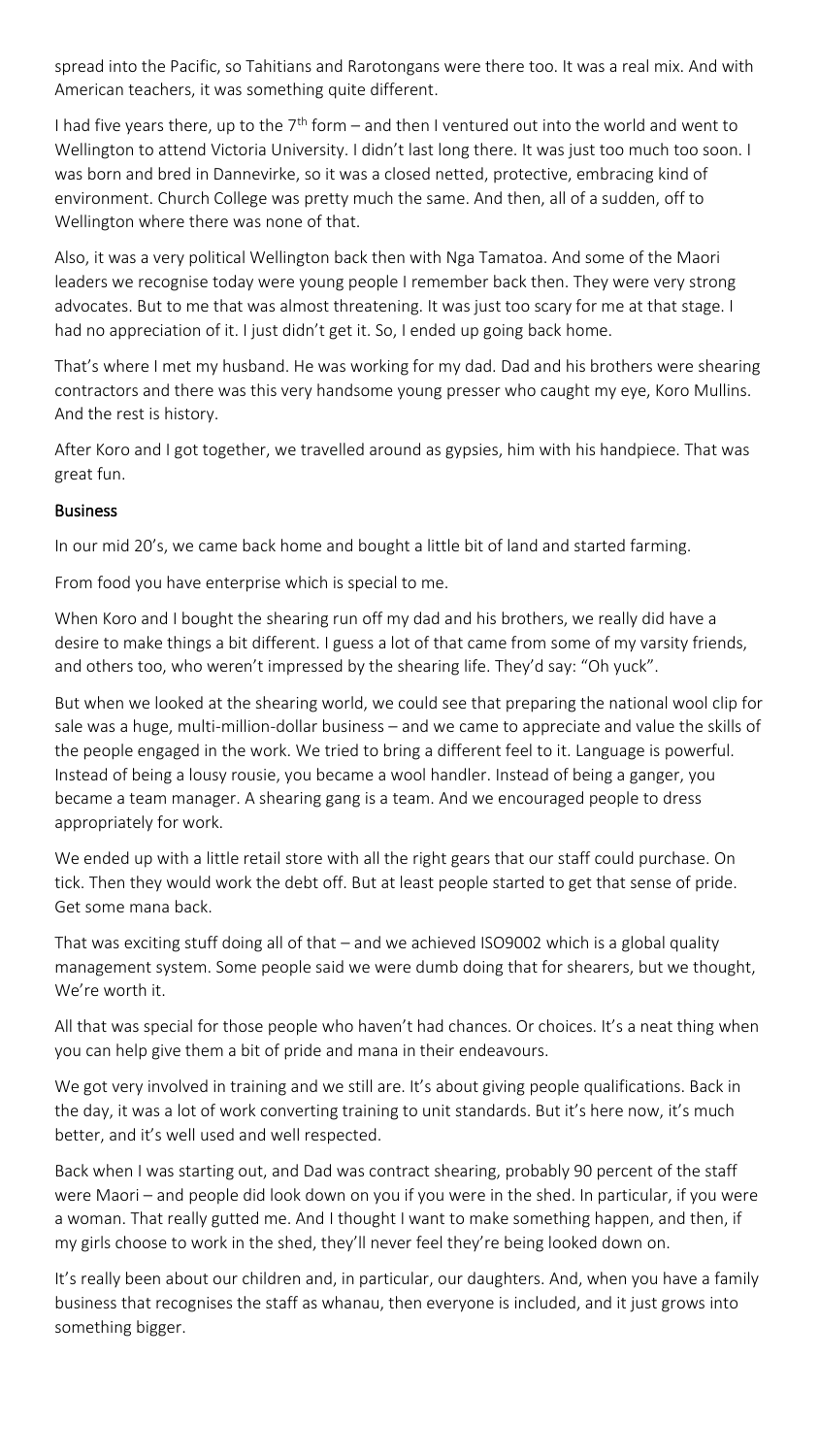I did alot of wiwi and wawa (weaving and intertwining) pathways during my life time. Embrace it. Go left, right or straight ahead. Home, married and had children. I was a wool classer, shearing, shed life, food, living was everything.

I was juggling the contract shearing business and four young children when I decided to take on an MBA. The MBA was the opportunity to fill in some of those gaps.

MBA at Massey Why?

- 1. Unfinished business
- 2. Made me realise " Language of business"
- 3. Language of the whole sector
- 4. Everything that we did had a name now.

MBA made me understand what I like to do. I am:

- 1. The big thinker
- 2. I see potential
- 3. I see the opportunity (Even on my path of wiwi and wawa)

It was the most amazing opportunity to build the networks that have stood me in fantastic stead as I've gone through my life journey.

The value of my MBA was that it gave me the language of business, a global language. I already had the cultural understanding. Together these can be powerful business and governance instruments.

Power of language became important

- 1. Understanding and
- 2. Take those values and be brave enough to be yourself

Te Hono I went to China/States and be your authentic True self.

Some waters are deep...so you need to watch yourself.

#### GOVERNANCE:

As Māori, we all have some whakapapa to land somewhere, and with that you are often a beneficiary or shareholder in a land block, so going to those meetings, understanding the connection between culture, politics and commerce is kind of instilled at quite an early age, but it's something you don't appreciate at the time.

For me it's been about some of those cultural values that work so seamlessly.

I first got into governance because an aunty of mine kept telling me to add up because Uncle was too sick and couldnt go to the land hui. I went to the hui and i ended up being nominated as the secretary, then your on the commitee.

I also remember being at a Maori land block board hui and at the hui Uncle telling me to turn the jug on to make a cuppa tea. Thats what you did back then.

ln the late 1990s I was invited by Georgina te Heuheu (Minister of Women's Affairs) to sit on the board of Vehicle Testing NZ. It was my first taste of governance at a high level and it encouraged me to do the Institute of Directors course. Why did accept the position? I like driving and petrol. I knew it was a token appointment, but I didn't care. It made this little brown women work harder. I must of done some things alright.

I was then appointed to the Landcorp board, there was a push for diversity on state-owned enterprises, I ticked all the boxes – I was a Maori, a woman, and from a rural area with a degree. I did feel intimidated sitting around a board table filled with "high fliers" but on farm visits I was in my element. Through my shearing days I would come across people who would say thank goodness you are on there, at least someone knows what's going on, on the land. The Landcorp stint lasted seven years. LANDCORP then Massey University Council were very political. It felt like I was the bread between the sandwich most times. Government challenges.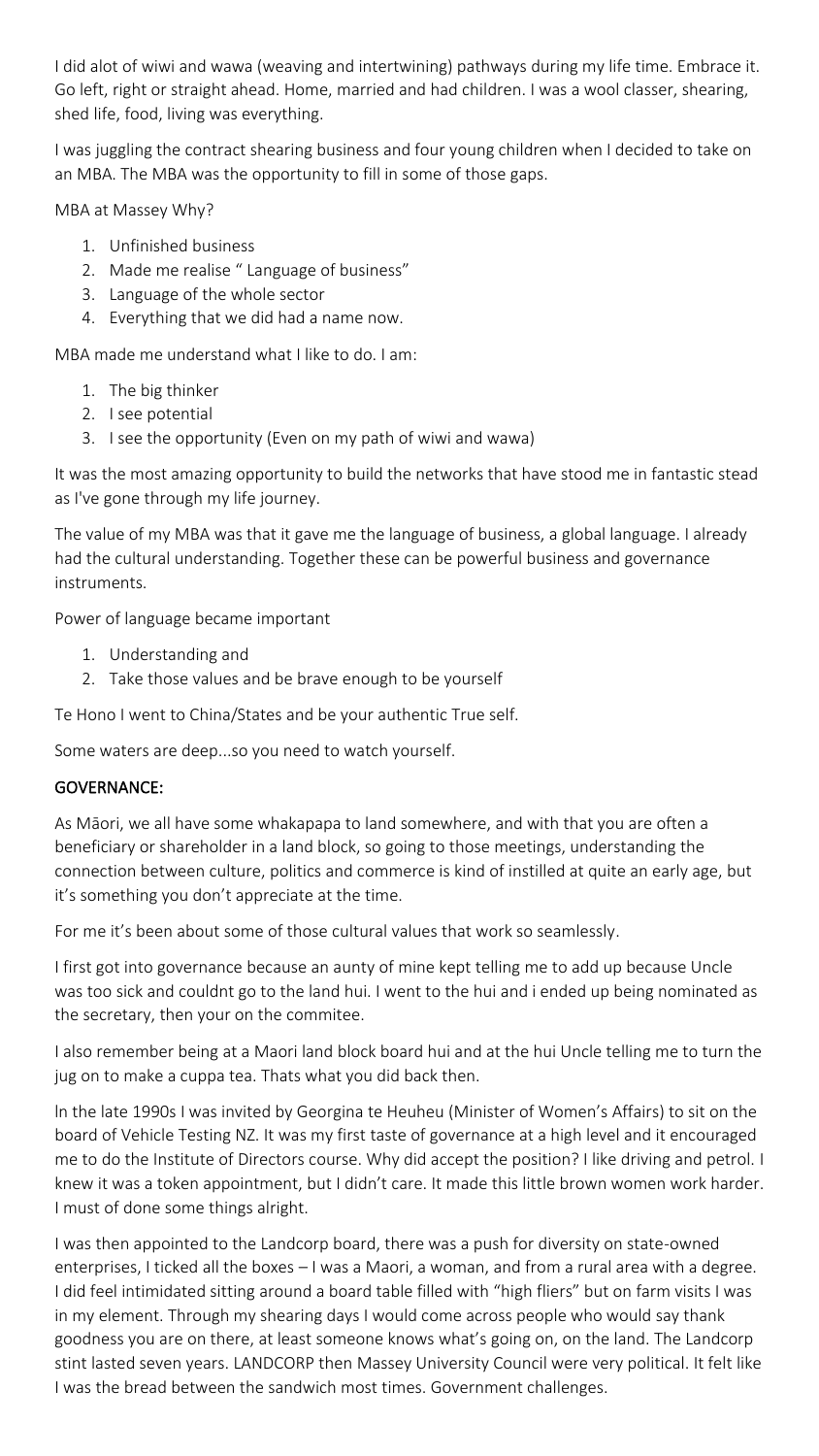Two Degrees mobile network shoulder tapped me to help develop the radio spectrum allocated to Maori, where I chaired the commercial arm of the charitable Maori trust set up to run the spectrum. With changing governments, starting with 9 trustees and only 2 trustees remaining, it just never worked. That stinted lasted for nine years.

Then Aohanga Incorporation I chaired is a farm of about 7200 hectares of hard country on the northern Wairarapa coast with 20,000 sheep and beef stock units.

Then Ātihau-Whanganui Incorporation is the 45,000-ha land near Ohakune: We have about 9000 shareholders. The problem is that we only know where 30% are. They were landowners now their shareholders. Everything we do is to improve the well-being of our people, and to reconnect them to our whenua and our heritage. Financially it has been performing well, music to the ears.

At the time it started as 90% of investments was redmeat. Diversity is a clever thing. It was all about spreading the risk.

Now our investments are split and diversified as a safety net. Our investments are a mix of everything including sheep, beef, dairy, forestry and honey. We have our own brand. We sell domestically and globally.

How does it make you feel? It makes you feel good, makes your people feel good. I've being serving for 12 years now. I believe to give 100% of myself to a kaupapa and it's time for me to step down.

Whats your next project, if you are stepping down? Fantastic opportunity came up recently with Moana New Zealand. I wish it had come afew years earlier. I never done the fish thing before, it can be a big giver. Everyone (Maori) is a shareholder of Fisheries.

#### Mavis Mullins 02.10.211.

Can I please get your pepeha?

Kia ora koe

Ki te taha o toku hakui, ko Josephine Whanarere are

Ko Ruapehu to mango

Ko Whanganui te Awa

Ko Atihaunui a Paparangi te iwi

Tihei mauriora

Ki te taha o toku papa, ko Punga Paewai ara

Ko Ruahine te maunga

Ko Manawatu te awa

Ko Rangitane na Ngati Ranginui te iwi

Tihei mauriora

No reira, ko Mavis Mullins ahau

Ko Tamaki nui a Rua ahau

2. Can you tell me your purpose? Why do you do what you do?

I am a farmer; I am a person of the land. I love the energy of the land. My whakapapa from Whanganui tells me Ko awa te au, ko au te awa!

I am a mother and a grandmother. I have seen the struggles of our people in the world and particularly our Maori women. This has made me so motivated to be an exemplar for my sons and daughters, mokopuna, whanau.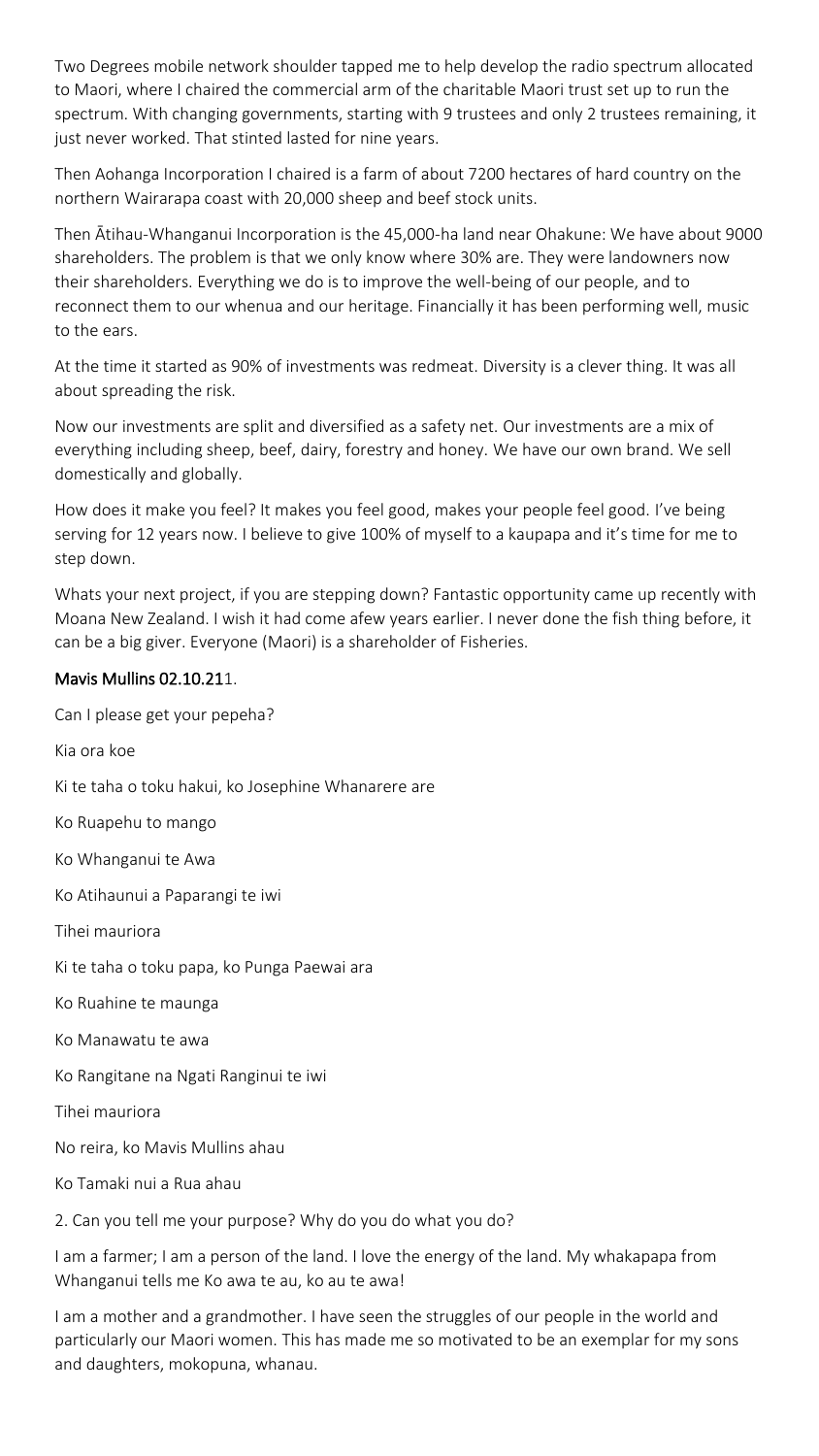Land and our future generations take you to a place where the vision and horizons are long, I call this a space where we make mokopuna decisions.

These are my core reasons - our Taiao

3. What Maori values do you resonate with and reasons why? Give me top five. What do they mean to you?

So many values, and they all come into play at different times for different reasons. The biggies for me -

Whanaunga - my family, our family, our community, our nation

Taiaotanga - we are a part of a greater ecosystem. It's about balance, it's about connection

Rangatiratanga - building resilience to be self-determinant

Manaakitanga - care and respect for people and planet

Ukaipotanga - our place, our home, where we can ground ourselves

4. How do you balance whanau and mahi?

Whanau and mahi are one and the same. I love my work and my work doesn't feel like work. Our whanau are involved in a number of our businesses.

I am a farmer and the land, awa and animals all help renew and refresh my Wairua, my mauri

My balancer though is my network of sisters, other like-minded women who I can just be with. My tribe - Liz, Tina and a couple off others my tuara.

5. What do you think of education and training?

Never ending. Lifelong learning. Not all learning is in a classroom or on line. Learning is all around every day. But sooner or later you do need a tohu

6. If I can ask about a failure or struggle (leadership) and what did you do?

I try to see failure as a learning experience, what will I never do again. How do I make sure I will never do it again. As long as life is not maimed or lost, then it's not that serious! I am not afraid to seek advice, I know when it is the right thing to say sorry.

I have learnt what is worth a fight over and what is not

#### Tina Wilson

Tina is a proud Māori woman who hails from the iwi (tribes) of Ngāti Tukorehe, Ngāti Raukawa, Muaupoko, Rangitane ki te Wairau, Ngāti Rarua Atiawa, Ngāi Tahu. As a mother of four children, and whāea (aunty) to many, she is committed to ensuring a better tomorrow for them all.

Tina is the newly appointed Director of Trade (Trade Commissioner) for New Zealand based in Taiwan. Her role is to lead New Zealand Trade and Enterprise's (NZTE) Team based in Taipei. They help companies grow and succeed internationally. Tina commenced her role officially on the 1st January 2021.

Tina is an experienced Director and has held many Governance roles. Tina is currently on the Board (Council) of Massey University NZ. She is Co-Chair of Tupu Toa (an award-winning Internship Programme for Māori and Pacific professionals and corporate partners) and is the Chair of Te Iwi o Ngati Tukorehe Trust (Tribally owned commercial entity). Tina is an alumnus of Stanford University Executive School and a member of the Te Hono Movement - focused on unlocking NZ's primary industry sector through the shift of volume to value, through innovation and partnerships. She sits on the Te Hono Governance team. Tina is an Ex Officio Director on the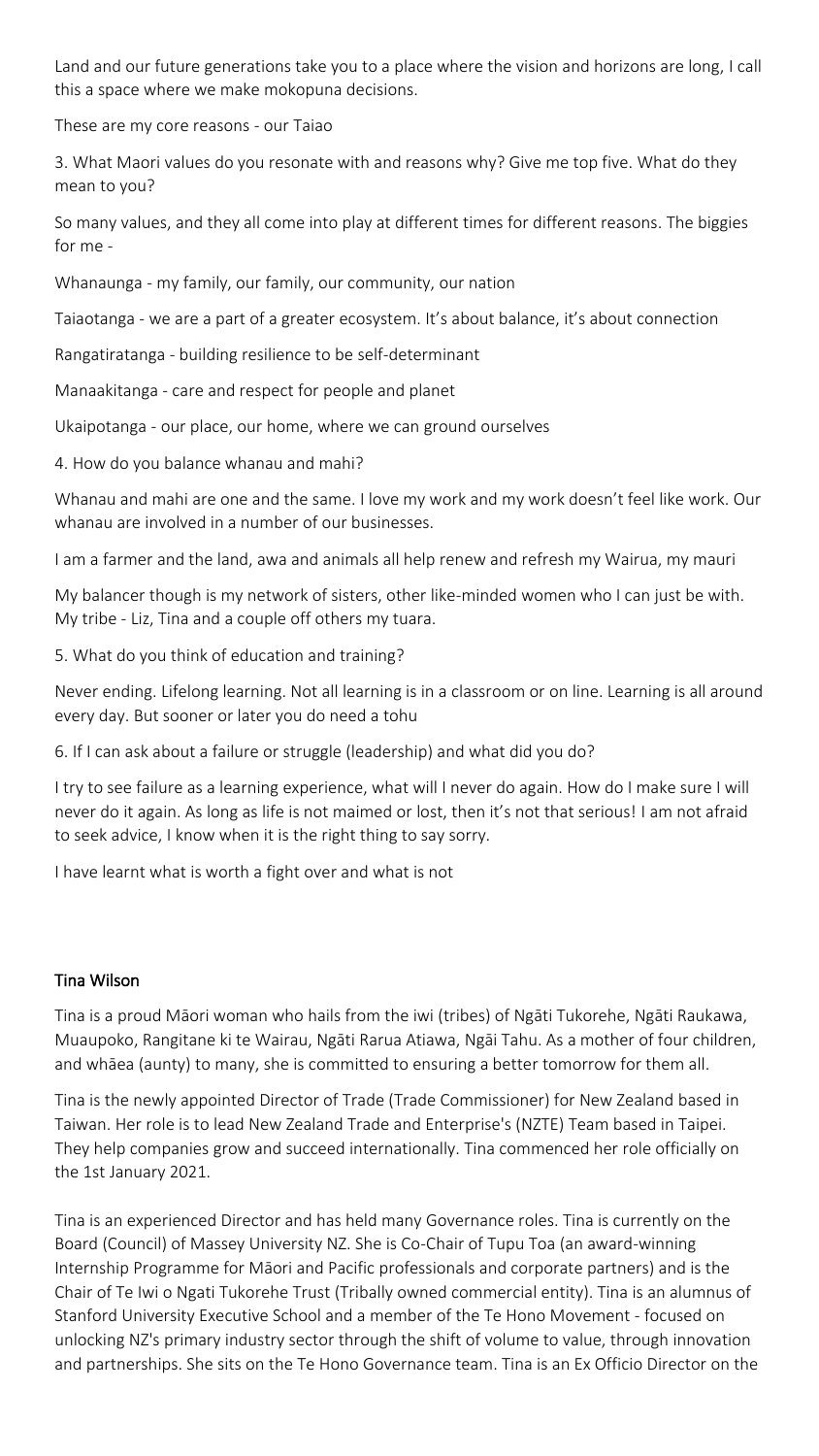ANZ Chamber of Commerce in Taipei.

## Pepeha

Ngati Tukorehu, Ngati Raukawa, Muaupoko, Rangitane ki te Wairau, Ngati Rarua Atiawa, Ngai Tahu

#### Upbrining

Tina Wilson is the teina and baby of the whanau. Fiona is 9 years older, brother 7 years older he went to Hatopaora.

Kukupa born and breed. Ran around with my pango cousins.

Went to Ohau school: Pakeha kids use to tell me im adopted because i looked nothing like my cousins, white and green eyes. But I didn't care what they said.

#### LEADERSHIP

Ngati Raukawa and Ngati Tukorehu (Turoro Royal)

Raukawa leadership was for male and female, when I was growing up.It was to instill Leadership (Te mana o te marae)

Boarding school: I was the first girl from my siblings to attend Hatohohepa. It was traditional for my Dads whanau as my Dads sister attended Hatohohepa. I was following tradition.

COURAGE: I had to be courages and Not to have fear to do stuff. With my older brother and my older sister I was fearless. (Tuakana-Teina)

## AT SCHOOL:

Challenge: When a girl said I thought this school was for Maori

It made me feel that "I needed to prove myself and be better"

SPORT: Was a huge part of life Mum, Dad and whanau.

Just like many whanau. My parents did coaching in softball.

MARAE BASE leadership naturally. Harness into sporting encouraging of others.

Went away to South American AFF. (Escuela de Commercial, Argentina) I had to have Courage, be Fearless, and a trusting environment

When i came back: Cousins: You shared what you had with your cousins. " You do it and take other people with you"Then I went to VICTORIA UNIVERSITY: Maori/Accounting

It was a time to find myself. It was an important time to find my groove. Fiona is mataamua: She cut the track for the rest of us. She had done a Accounting degree and I worked for my sister, while I went to Uni. She is a financial expert. Fiona established her own practice, Parearau Chartered Accountants in 1995, and manages to juggle two children, her accountancy practice, and a number of iwi-based activities as well. It was the first chartered accountancy firm owned by Māori. The Pareārau Group provides a wide range of business services to Māori organisations.We were the treaty babies. All women default and design at that time.

MASSEY: Maori/Accounting

TUAKANA LEADERSHIP- Business leadership, Parearau leadership

A flood as there was a need for accountacy and not that many Maori accountancy businesses.

- Capability
- Left aspiration (We had no fear to share skills with others)

1996 PAREARAU was my sisters baby.

1997-98 (Temuera Hall) Poutama trust, Maori business network conference. It was a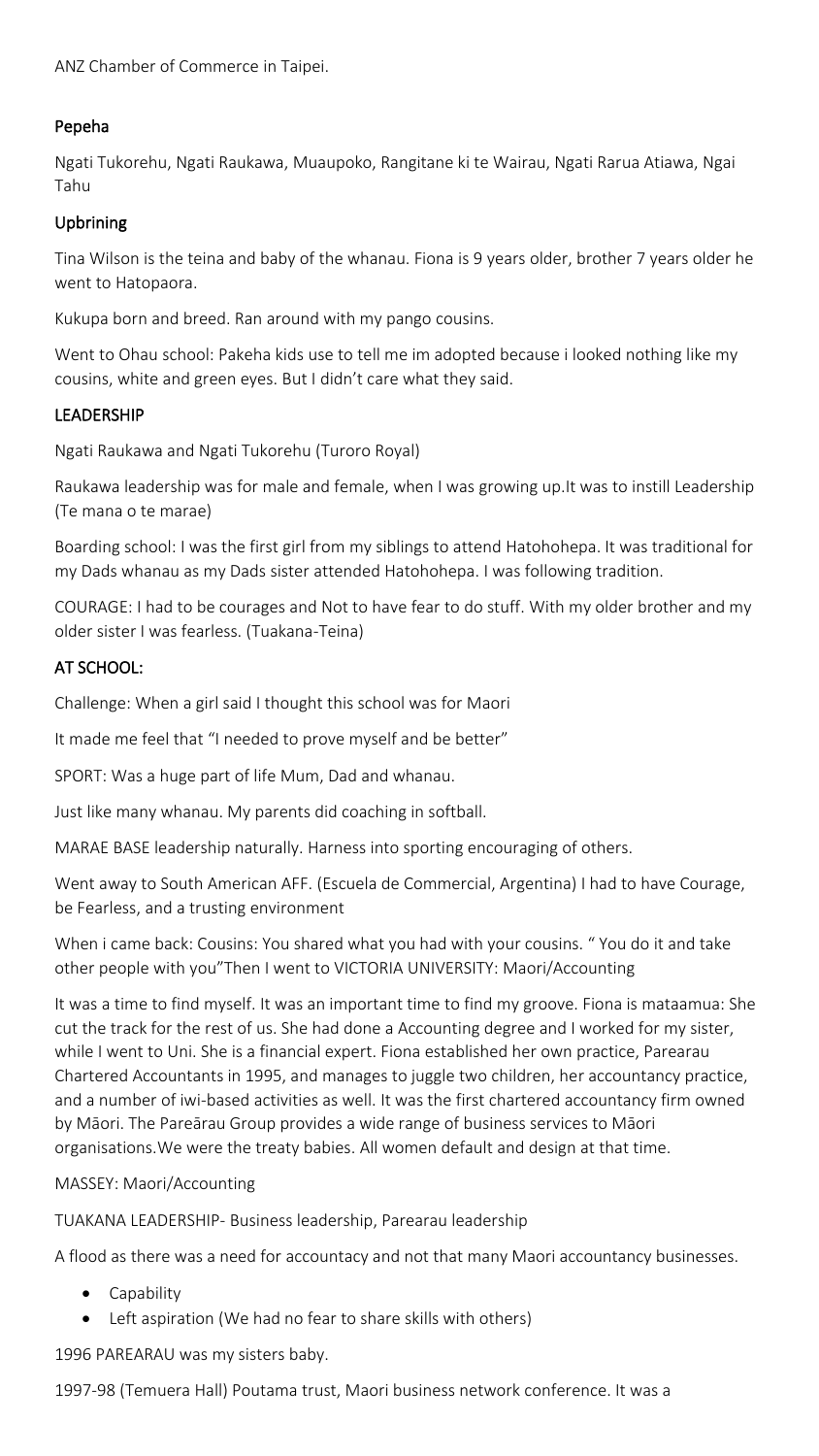- Mauri top up
- Meet your husband

You knew everyone.

#### Your leadership?

LEADERSHIP I AM A NUMBER 2. In the background

Lake Taupo funds, gave me exposure, then it was at the next level.

Investment advisory, you knew everybody, investment journey.

#### TUKOREHE

First women CE moana funds, private.?

## GROW THIS

- Maori language
- Whakapapa
- Wangana o Tukorehe.

The reason was to man our Pae.

Moved from Poneke to Taupo then to Tuwharetoa.

I was a Maori women who supported my Maori husband with Maori kids in tow.

GOVERNMENT 80's and 90's

- Te Puni kokiri
- Maori women in Governance
- Upskilling

#### Poutama grant

Government sector to Private sector needed Maori representation.

Token appointment: I didnt care, did the best I could do. Doing stuff for pakeha people.

AT 30 years Ministrial appointment Great governance, all men at the begining.

Iwi investment: A lone female doing good thing for Maori.

Government role: Jamie Tutua

Unlock the potential in primary industries

2012

Need to have Maori and bring Iwi and Hapu.

2013 Te Hono bootcamp: Maori invited to go to stanford University, all senior in organisation went. A big leap of faith. Only one in financial.

#### IWI LEADERSHIP

Maori managemnet level

- Puhaehae
- Whakahihi

Collaboration

- Tautoko Aotearoa
- Amazing mix of people

#### BACKGROUD STANFORD

American cup and NZ had won the America's cup.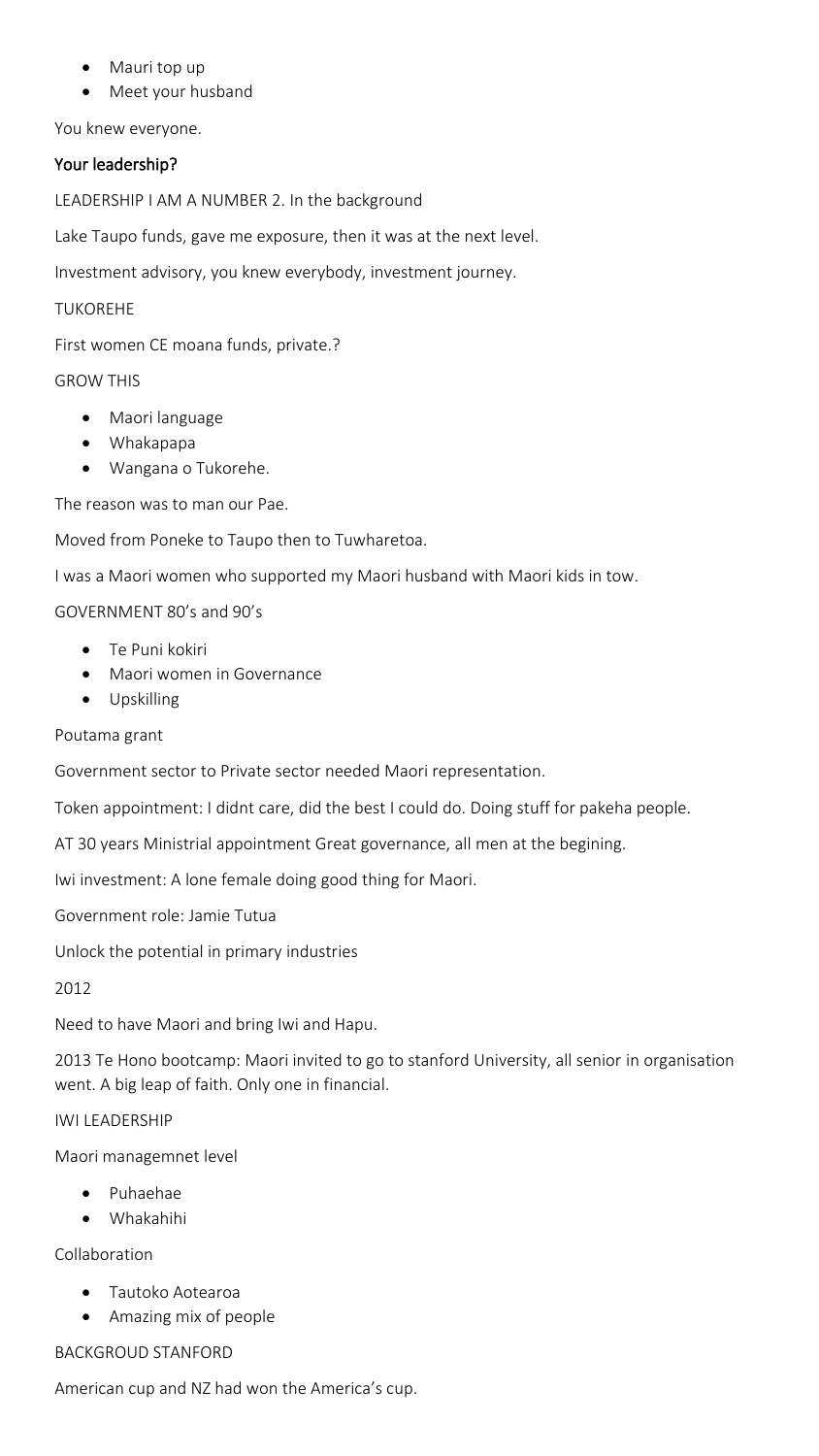Catch a Taxi which was a white limosine, we were late to Stanford University for the pohiri mo nga Maori katoa. Whakawhanaungatanga, we were loud and proud, Maori women, Maori business with depth and attitude and shared afew late nights with the guiters. Committed to the end and hold the course.

#### STANFORD WAS LIFE CHANGING.

Whakawhanaungatanga

Direct approach MAORI WOMEN LEADERSHIP

It created tension for MAORI MEN. Maori men have big ego's. Either:

- 1. Suck it up
- 2. Puhaehae

Look after each other, Stick together

By mid week:

- Mauri and Wairua opportunity
- Partner with those who have done this before.

Values, saw where you need to position, some people changed their careers to position themselves when they came back home.

SIGNAL CHANGE: MAORI WOMEN; All of us come together kanohi ki te kanohi

Lizzy: We got to get this girl Tina Wilson. Took Peter Chris 1 year to get her. (Director of Trade)

This time was a Transitional balance

- Mana Tane to Mana wahine
- Balance household
- Are they big enough Tem was busy with mahi too, helping his people, but ( He was tired). He is abit older than me. I had looked after the kids so it was alright.
- They are ok
- Move to Auckland
- Take your whole self where you go
- Force a change, how they saw Tem, it was hard to watch

When his mates would ask so are you just looking after the kids?

- Switch the odds around, its was a power struggle
- Awesome number 2 became a number 1.

Take your sisters with you. (Mavis and Lizzy)

- Share your crazy.
- This is normal
- **Navigate**
- Ego shift

How do you influence when your not the boss?

Succession, Bring in the right people

Lizzy established the Culture capability plan

Maori platform

- Connect our 40 offices
- Our lens
- Our welcome
- Programe is amazing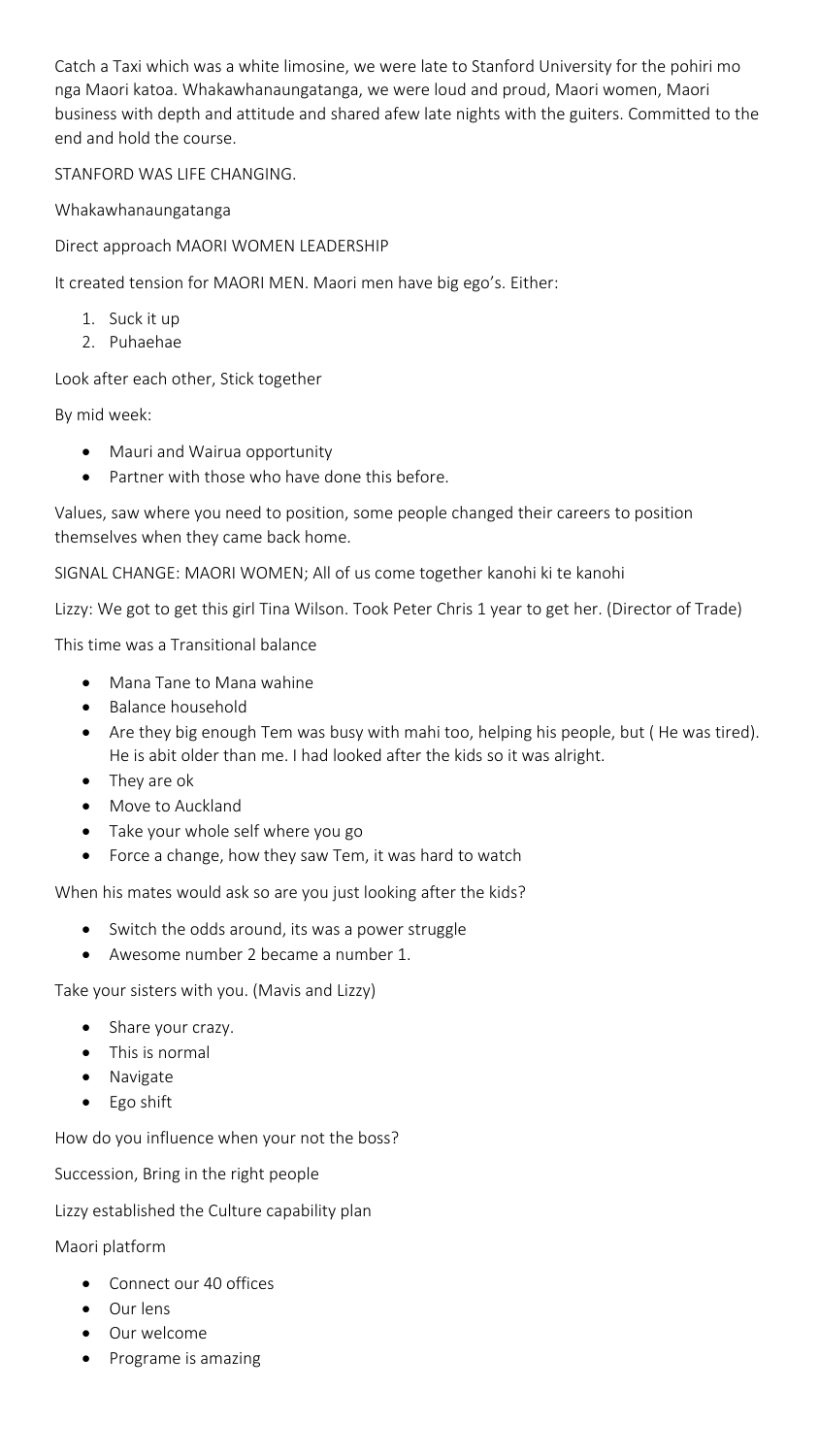#### Manaaki and Aroha

- 1. New country
- 2. New organisation
- 3. In another country

Prepare bet possible experience in our shoes. They all saw US. Safe, Ability to build a bridge, make the change. Advisory to the CEO, economic represent.

#### GOOD BAD UGLY

Keep putting people on the bus.

Put people in the right seat.

Create a space

Stay too long, I dont think that MAORI WOMEN stay too long. Succession.

These were notes that I had written down when Tina was speaking. I was unable to listen to recordings as Liz forgot to push record.

#### Kiriwaitingi Rei

Kiriwaitingi is of Te Arawa and Ngati Awa descent.

She is the CEO of Maori Investments Limited, an asset holding company in the eastern Bay of Plenty that has an asset portfolio that includes Tarawera forestry, three kiwifruit orchards, and a retail blueberry business. Her career has included management roles in a Treaty post-settlement entity and prior to that, as a solicitor and in-house counsel. She holds a number of governance roles including Deputy Chair of the Maori Kiwifruit Growers Forum, Chair of Putauaki Trust, Ngati Awa Group Holdings Limited, the Bay of Plenty Rugby Union, Kaikoura Gold kiwifruit development GP Limited, Tapatahi Limited Partnership, Tarawera land company limited and Waiu dairy limited partnership.

Education: I did a law degree, at Waikato University, and I practiced as a Solicitor and worked for a post settlement iwi investment company before becoming the Chief Executive of Māori Investments.

I'm a mum of twin boys aged 17years. They go to Rotorua Boys. As their mother they have seen women in leadership roles and I think they will be fine. Their father has worked in agriculture; Fonterra; and Zespri.

Who stood out to you as role models? My Mum and Dad and my aunties and uncles.

My mum is from Whakarewarewa and my dad from Ohinemutu. I grew up at the pa at Whakarewarewa and Ohinemutu. I also grew up with the reo. I did haka with my mum and dad*.* 

Mum was a haka judge during 1988. I Grew up with my grandmother saying "You know our leaders, their all-bloody crooks. That was their view.

I always thought "Why don't good people put their names forward?"

Te Arawa at that time was very patriarchy and only men could be on the board.

I remember when I was in intermediate Kathy Dewes wanted to put her name forward to be on the Te Arawa trust board. The koros told her she couldn't. She took them to court and won. That was in the late 80's-90's

My nan was all for her as for koro he was not happy.

I think she paid a heavy toll. How much of a sacrifice she made, paving the way for us women.

I also remember Ngati Whakaue (Tribal land), had an ad in the paper for nominees for the board. I told my mum and dad that I was interested and asked what do you think? They both said No? I said why? They replied with because I said so. They didn't give me a reason. Anyway, I kept thinking about it, so I asked my Aunty, she is older than my dad. She said yes go for it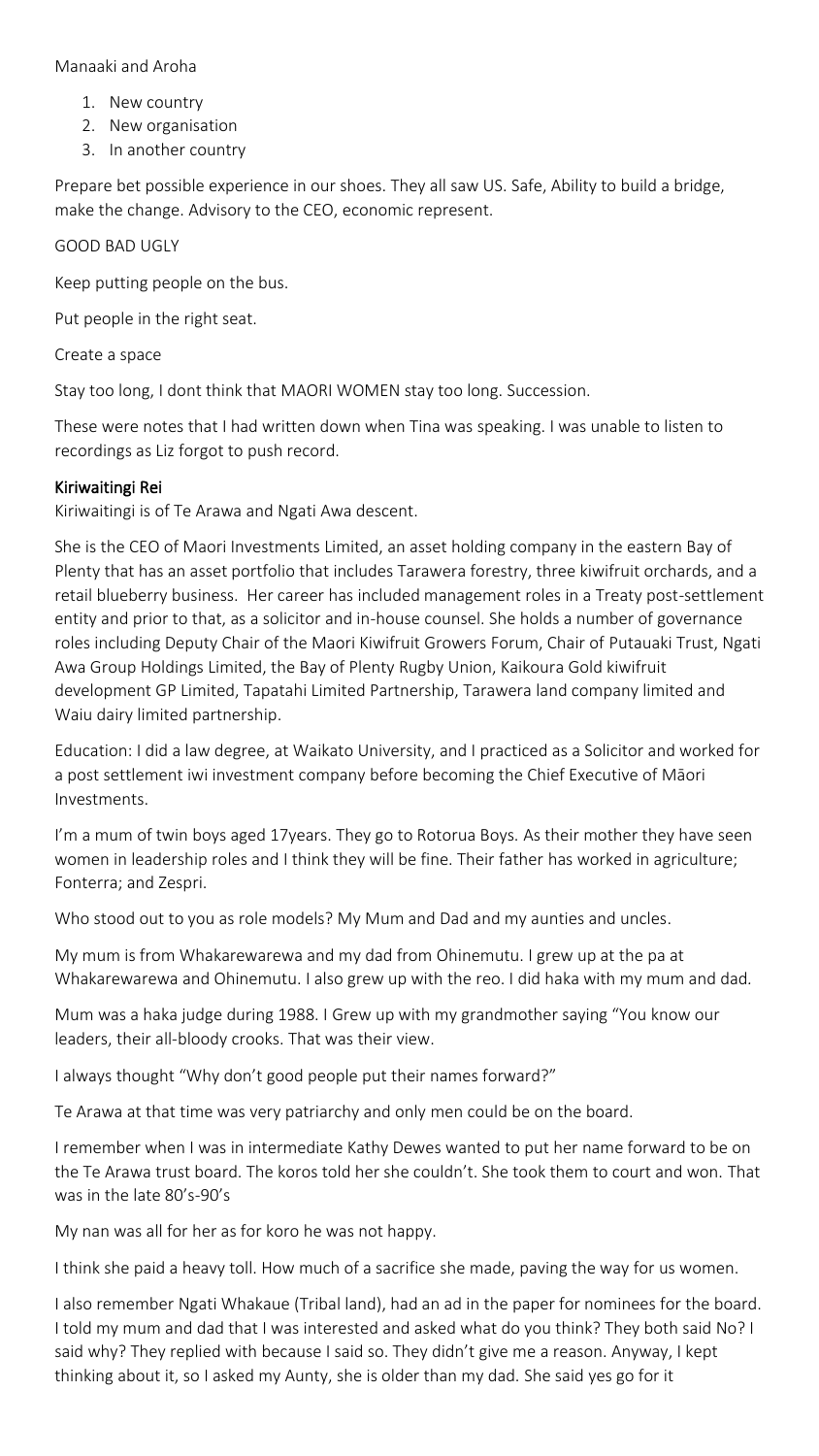Dad's brother had a problem "Your far too young"; Grandmother did not subscribe to the discussion.

Our assets are owned by all of us, 70% of young people.

Kaumatua only as the only caretakers! I've thought about this? When the waka came to Aotearoa. It was not a waka of geriatrics, I'm sure there were young people. I have a friend he sails; you need to sail into the storm to get into NZ. The best time to go is at the end of the storm. I think if our ancestors who came to Aotearoa, they were mainly young people. We need to use the wisdom of the old and the passion of the young.

BOARDS last 5 years.

Need the name of this board. Love this board, we have different experience. We are united in what we do.

Chair for Putauaki

YCO- create Maori indigenous

Geothermal

Rugby Union: Helen Fauckner was on this board. I am the second.

I enjoy it, it's about tinana, hauora, wairua and keeping our young out of trouble.

Waiariki region has a high young population. Huge women participation in rugby. It's the 3<sup>rd</sup> largest Union in the country. 2<sup>nd</sup> largest for kids.

Why? Giving back to the community.

Studies: Global women 'Women break through leaders'

I like to create a disruptive network; feel uncomfortable; it feels rewarding.

I'm use to being uncomfortable, you might like it.

I think Maori most of the time like our own company, but you don't grow.

I like to help break stereotypes.

Te Hono bootcamp: It is the who's who, mixing with people like Damien O'Connor and little me. I was lucky because my best friend Anne Hinder was going too. WE both made it and it was wonderful.

All chairs and CEO of all big companies, government departments, the big wigs.

It was an amazing experience. Keeping it real.

Executive committee for Maori on Kiwifruit board, on march 2021. Deputy chair.

Manager now for one of our kiwifruit orchards. Working at seeker for a long time. She had the most productive Seeker orchards. I kept asking her to work for us (Putauaki), but every time I asked, she would say NO. So, I kept asking her for, then I finally said to her I won't ask you again. She went home thought about it and finally said yes. So, our three kiwifruit orchards are managed by women. They all know each other, as the first wahine was their boss. It's an unusual situation, they all get on with each other. Seeker lost some really great workers.

Seeker: Industry bodies; a lot of entities; we can't be all things; our people don't want to be involved.

Rangitaiki; know what's going on; feel whakamā; feel judged when they don't understand.

Forum; need to feel safe; didn't believe in themselves; humble; didn't present themselves; you don't talk, put you in a box.

Stereotypes "Because they are Maori, they don't get promoted.".

It's like when you trial for netball, you need to present yourself; you need to perform.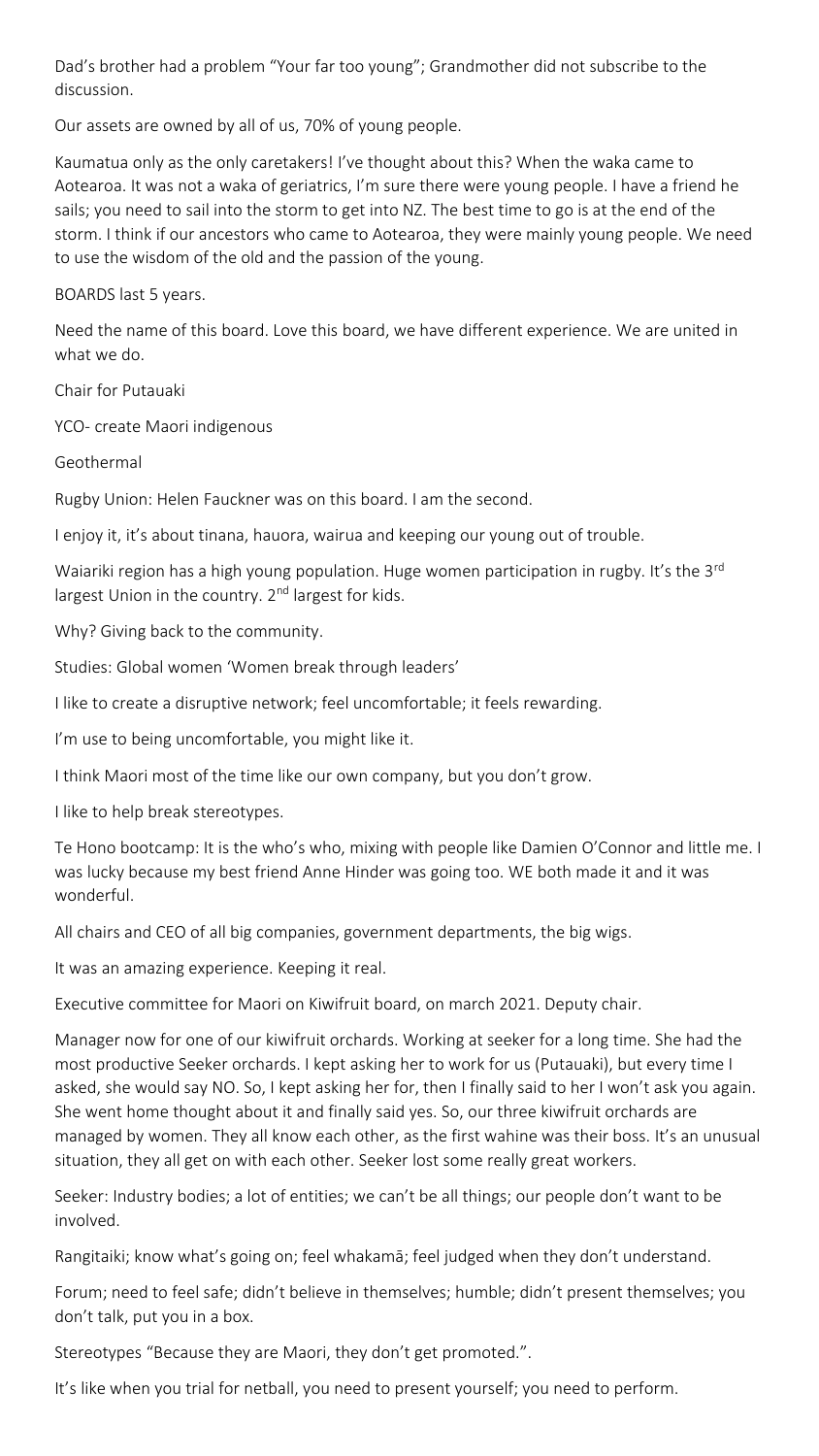I think it's called unconscious bias.

Sometimes my mother would tell me to shhh….

There are fantastic OPPORTUNITIES for our rangatahi

There are so many rangatahi can be accountants; whatever

Maori: We are TV workers

Not the consultants, we don't have enough of our own. We need more consultants.

My sons: They will be working on an orchard not far from where we live. They need to get their hand dirty. No not one of our orchards.

Why did you put yourself forward?

" People deserve to have a better choice and option" "It's not for the pay, flames and glory".

*I was at a Trust AGM board meeting and a nominee was known for dishonesty. He wasn't convicted thou. I thought to myself how could they accept his nomination I couldn't believe it*.

*Did you get it? Yes*

Ngati Whakaue trust board AGM, a nominee was known to be dishonest, he wasn't convicted thou. I thought to myself how could they accept his nomination. I couldn't believe it.

How many of our trust have this problem?

Skills: You need trust, need to be honest and have a few brains. All I hear is my mum, dad, grandmother in my head.

If you want it? Do it yourself. Be the change. Teresa

On our orchards: We are looking at Paru kore and trying to build Matauranga Maori.

Get rid of plastics, Maramataka when we harvest etc… looking at wind, be in tune with nature and Taiao.

Incorporated world view: Why don't we have Maori manage our orchard. One step at a time; one step at a time.

Not just our men are the challenge, so are our Maori women.

We were having a powhiri at the factory, then a whakatau. I was also the MC. I don't like public speaking but I had to do it and I am the chair of Putauaki. The women were sitting on the back chairs, a pakeha director was sitting at the back and these other men that I don't know was sitting in the front, I sat in the front of the row because I was the chair but it was hoha as the MC to go back and forth from the back. This kuia keeps telling me "I te takahi ahau I te mana o Ngati Awa". Waaka Vercoe said to the kuia "Kei te pai she is sitting where she is". It was like she had a bee in her bonnet.

We had tamariki and young girls there too. What examples are we sitting in front of girls? It's not a Marae. It's not always our men it's our women too.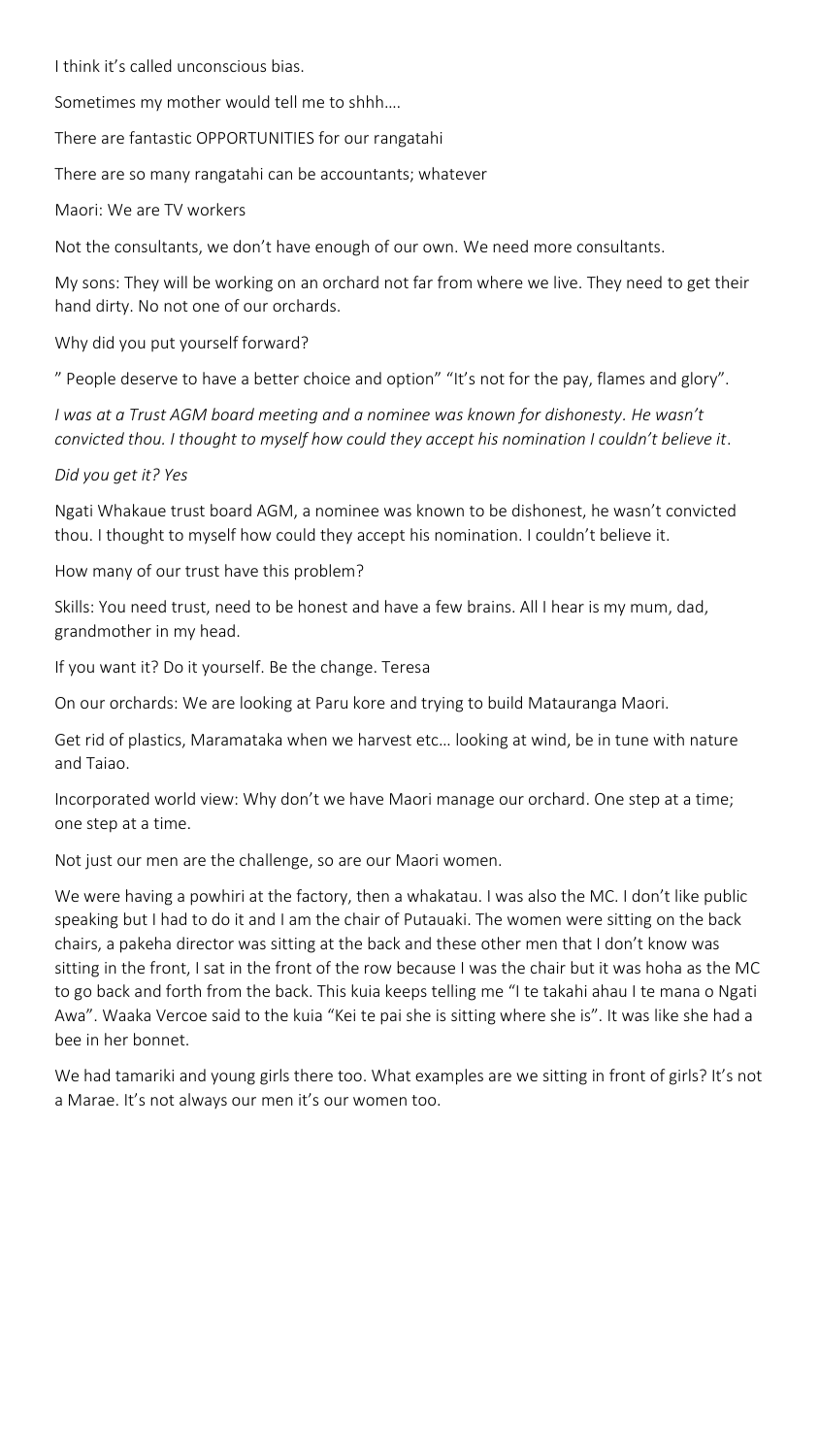| Akiaki               | encourage                                                                |
|----------------------|--------------------------------------------------------------------------|
| Ao                   | World                                                                    |
| Aotearoa             | Land of the long white cloud or New Zealand                              |
| <b>Apitihanga</b>    | Appendice                                                                |
| Ariki                | Paramount chief, high chief, chieftain, first born in high ranking       |
|                      | family                                                                   |
| aroha                | love                                                                     |
| Atua                 | God                                                                      |
| awa                  | river                                                                    |
| haka                 | Maori dance                                                              |
| hakui                | Grandmother                                                              |
| hapū                 | descent group, clan; modern meaning: section of a tribe, sub tribe;      |
|                      | literally: to have conceived                                             |
| hīkoi                | Walk, march                                                              |
| Hineahuone           | Earth formed maiden                                                      |
| Hine nui te po       | Great women of the night                                                 |
| Hinetītama           | The daughter of Tane Mahuta and Hineahuone                               |
| hui                  | Meeting, assembly, coming together                                       |
| hūmarie              | Humility, humble                                                         |
| Iwi                  | Set of people bound together by descent from a common ancestor           |
|                      | or ancestors; literally means bone; modern term is tribe                 |
| kai                  | food                                                                     |
| kāinga               | Home, place of abode,                                                    |
| kaitiakitanga        | guardianship and protection                                              |
| kanohi               | Face, eye                                                                |
| Kapa haka            | Maori dance group                                                        |
| karanga              | Call out, summon that occurs during pohiri                               |
| kaumātua             | elder, senior man or woman, community leader                             |
| kaupapa              | theme, basis, philosophy, plan, principle, project, proposal,            |
|                      | proposition, subject and topic                                           |
| kawa                 | tribal protocol followed on a marae; ceremonies of greeting and          |
|                      | farewell                                                                 |
| ki                   | to                                                                       |
| Kohanga reo          | Maori language nest, Māori immersion early childhood education           |
| Koro/koroua          | elderly male, grandfather, male elder                                    |
| kotahitanga          | Unity                                                                    |
| kuia                 | Elderly women, grandmother, female elder                                 |
| kupu                 | Word, words                                                              |
| Kura kaupapa Maori   | Māori immersion schooling in primary school                              |
| Kurawaka             | The pubic area of Papatuanuku                                            |
| mahi                 | Work                                                                     |
| mana                 | authority, power, psychic force, prestige                                |
| Manaaki/manaakitanga | Manaakitanga derives from two words - 'mana' and 'aki'. Mana is a        |
|                      | condition that holds everything in the highest regard. Aki means to      |
|                      | uphold or support. to support, take care of, give hospitality to,        |
|                      | protect, look out for; show respect, generosity and care for others.     |
| Māori                | Indigenous people of New Zealand                                         |
| Māoritanga           | Māori culture, including the identity, values, traditions, practices and |
|                      | beliefs of the Māori people                                              |
| Marae                | open space or courtyard where people gather, generally in front of a     |
|                      | main building or meeting house; forum of social life; modern             |
|                      | meaning: the complex of buildings surrounding the courtyard and          |
|                      | the courtyard itself                                                     |
| mātaamua             | Eldest, first born                                                       |
| matauranga           | knowledge                                                                |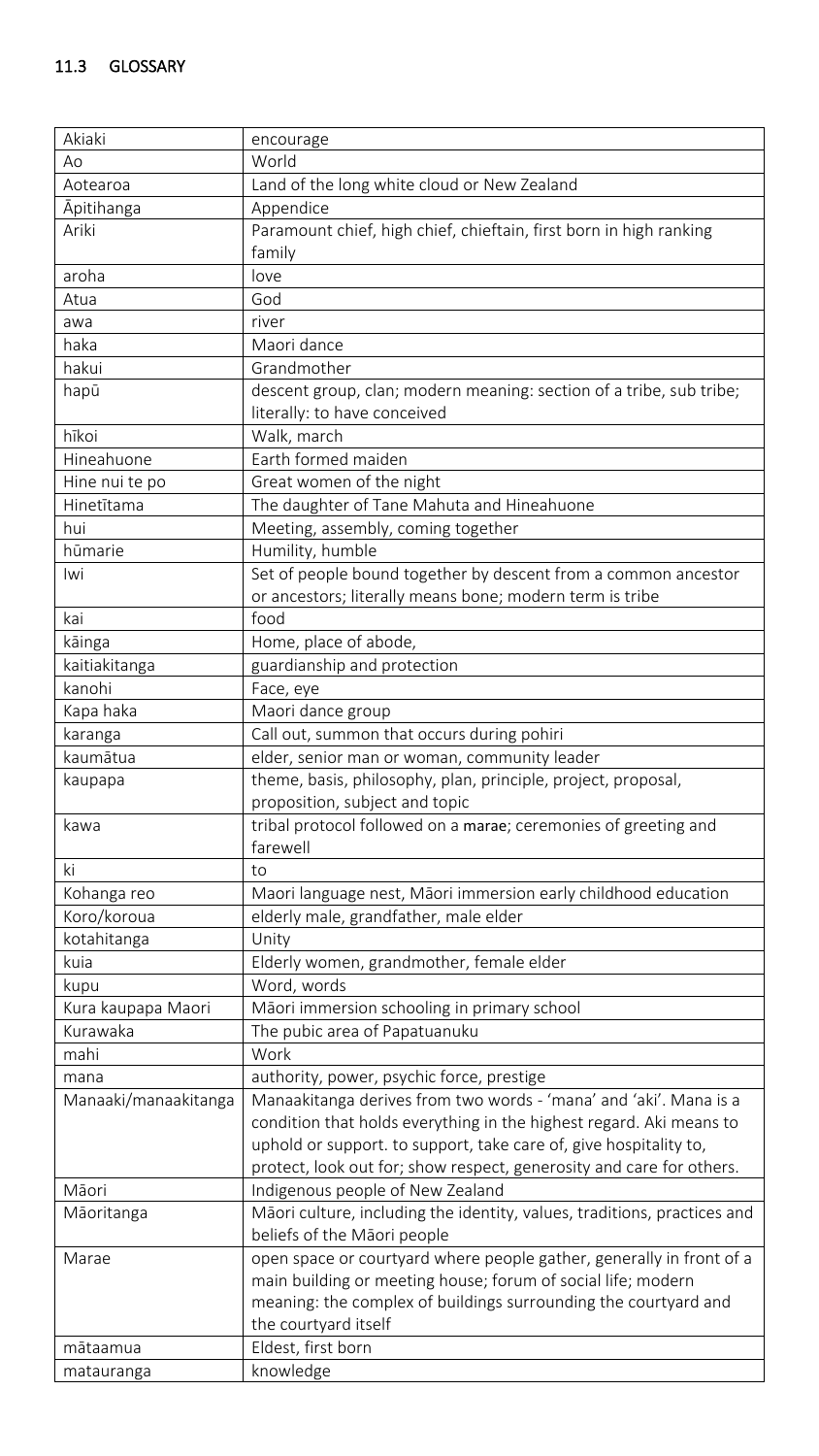| mauri             | life principle; material object that is a symbol of the hidden principle |
|-------------------|--------------------------------------------------------------------------|
|                   | protecting vitality                                                      |
| Mihi or mihimihi  | to greet, pay tribute, acknowledge, thank you                            |
| moko              | Tattoo on face or body, grandchild                                       |
| mokopuna          | Grandchild or grandchildren                                              |
|                   | the                                                                      |
| nga               |                                                                          |
| pā                | fortified refuge or settlement                                           |
| Pākehā            | non-Māori, usually of British ethnic origin or background, European      |
| Papatūānuku       | Earth mother                                                             |
| Pepeha            | Pepeha is used in a Māori context and has a formal basis, but the        |
|                   | idea is universal. Everyone has a pepeha which links them to their       |
|                   | ancestors. It's like a story that connects you to your waka, your hapū   |
|                   | and iwi. It identifies important places like your maunga, awa and        |
|                   | marae.                                                                   |
| pohiri            | A Maori welcoming ceremony                                               |
| rangatira         | well-born, well-bred person; chief, male or female; leader of a tribe    |
| rangatiratanga    | domain or autonomous authority of the rangatira, sometimes               |
|                   | sovereignty; chiefly qualities of a rangatira                            |
| reo               | Language, speech                                                         |
| roopū             | Group, team                                                              |
| rua               | two                                                                      |
| Ruatoki           | Is a district in the eastern Bay of Plenty of New Zealand, just south of |
|                   | a small town of Taneatua and approximately 20kms south of                |
|                   | Whakatane.                                                               |
| rūnanga           | tribal or public assembly, conference, council                           |
| tahi              | one                                                                      |
| taiao             | world, earth, natural world, nature, country                             |
| Tāne Mahuta       | Son of Ranginui and Papatuanuku. God of the forest                       |
| tangata           | human being, person                                                      |
| Tangata whenua    | literally: person or people of the land; people belonging to a tribal    |
|                   | region; hosts as distinct from visitors                                  |
| tapu              | sacred; under religious restriction                                      |
| tautoko           | support                                                                  |
| te                | the                                                                      |
| teina             | younger sister (of a female), younger brother (of a male), cousin (of    |
|                   | the same gender of a junior branch of the family)                        |
|                   | customs and traditional values                                           |
| tikanga           |                                                                          |
| Tiriti o Waitangi | Treaty of Waitangi                                                       |
| toa               | strong, brave, warrior                                                   |
| tohunga           | priest; expert in traditional lore; person skilled in specific activity; |
|                   | healer                                                                   |
| toru              | three                                                                    |
| tuakana           | elder sister (of a female), elder brother (of a male), cousin (of the    |
|                   | same gender of a more senior branch of the family)                       |
| Turangawaewae     | A place to stand                                                         |
| Ukaipotanga       | a place to belong where you have purpose and are important.              |
|                   | Where you gain strength and energy                                       |
| utu               | revenge, recompense, reward, price, payment; repayment in goods;         |
|                   | retribution in battle                                                    |
| wahine            | Women, woman                                                             |
| wairua            | the spirit or soul                                                       |
| wairuatanga       | spirituality                                                             |
| waka              | canoe                                                                    |
| wananga           | institute                                                                |
| wero              | challenge                                                                |
| whaea             | Aunt, aunty                                                              |
| whakapapa         | genealogical table; to recite in proper order; literally: to place in    |
|                   | layers                                                                   |
| whaikorero        | speech                                                                   |
|                   |                                                                          |